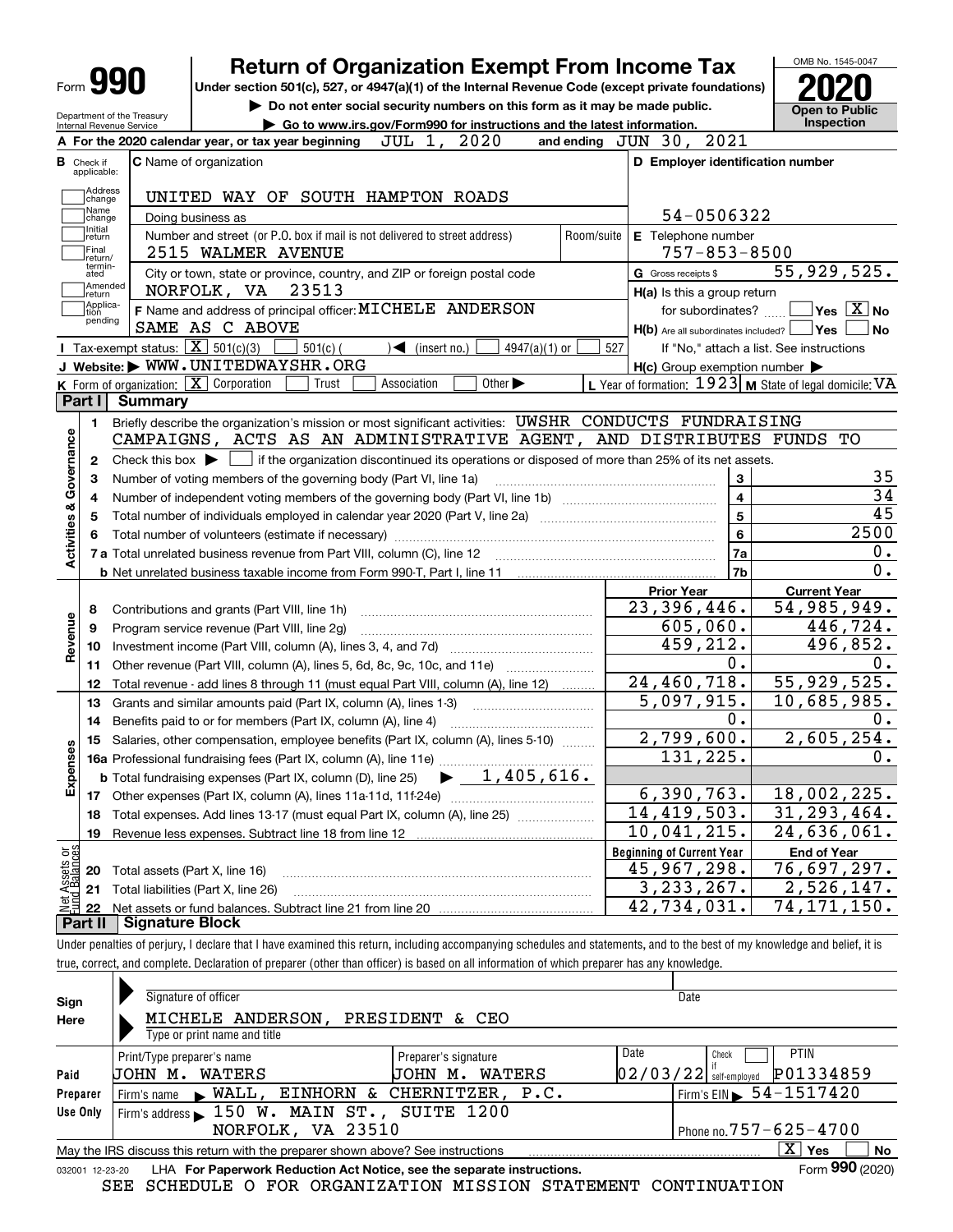| 4b | including grants of \$<br>) (Expenses \$<br>$\left($ Revenue \$ $\right)$<br>(Code: |
|----|-------------------------------------------------------------------------------------|
|    |                                                                                     |
|    |                                                                                     |
|    |                                                                                     |
|    |                                                                                     |
|    |                                                                                     |
|    |                                                                                     |
|    |                                                                                     |
|    |                                                                                     |
|    |                                                                                     |
|    |                                                                                     |
|    |                                                                                     |
|    |                                                                                     |
|    |                                                                                     |
|    |                                                                                     |
|    |                                                                                     |
|    |                                                                                     |
|    |                                                                                     |
|    |                                                                                     |
|    |                                                                                     |
|    |                                                                                     |
|    |                                                                                     |
|    |                                                                                     |
|    |                                                                                     |
|    |                                                                                     |
|    |                                                                                     |
| 4c | (Expenses \$<br>including grants of \$<br>) (Revenue \$<br>(Code:                   |
|    |                                                                                     |
|    |                                                                                     |
|    |                                                                                     |
|    |                                                                                     |
|    |                                                                                     |
|    |                                                                                     |
|    |                                                                                     |
|    |                                                                                     |
|    |                                                                                     |
|    |                                                                                     |
|    |                                                                                     |
|    |                                                                                     |
|    |                                                                                     |
|    |                                                                                     |
|    |                                                                                     |
|    |                                                                                     |
|    |                                                                                     |
|    |                                                                                     |
|    |                                                                                     |
| 4d | Other program services (Describe on Schedule O.)                                    |
|    |                                                                                     |
|    | (Expenses \$<br>including grants of \$<br>(Revenue \$                               |
|    | 29, 196, 512.<br>Total program service expenses ▶                                   |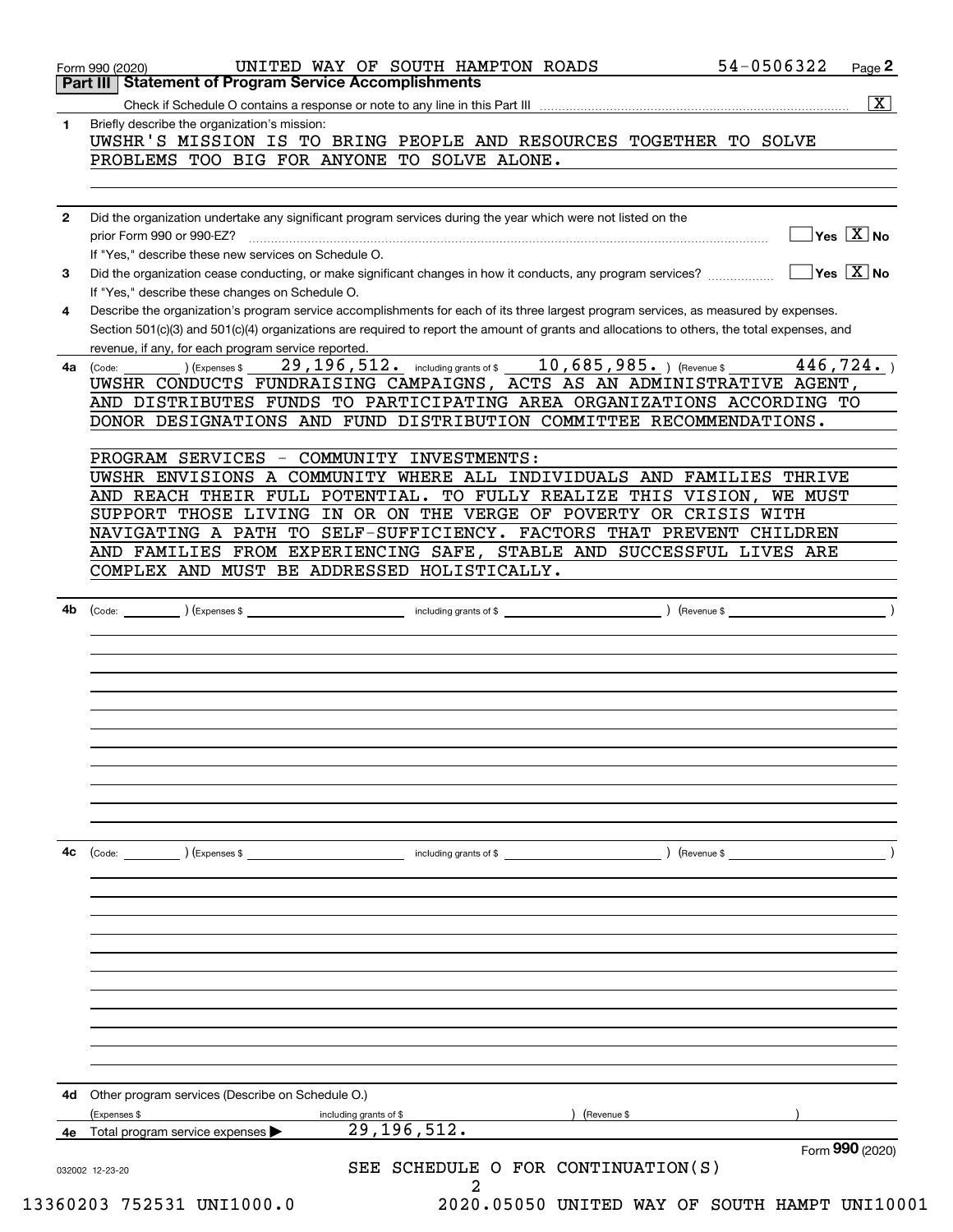|  | Form 990 (2020) |  |
|--|-----------------|--|

|     |                                                                                                                                       |                         | Yes                   | No                      |
|-----|---------------------------------------------------------------------------------------------------------------------------------------|-------------------------|-----------------------|-------------------------|
| 1.  | Is the organization described in section $501(c)(3)$ or $4947(a)(1)$ (other than a private foundation)?                               |                         |                       |                         |
|     |                                                                                                                                       | 1                       | X                     |                         |
| 2   |                                                                                                                                       | $\overline{\mathbf{2}}$ | $\overline{\text{x}}$ |                         |
| 3   | Did the organization engage in direct or indirect political campaign activities on behalf of or in opposition to candidates for       |                         |                       |                         |
|     |                                                                                                                                       | 3                       |                       | x                       |
| 4   | Section 501(c)(3) organizations. Did the organization engage in lobbying activities, or have a section 501(h) election in effect      |                         |                       |                         |
|     |                                                                                                                                       | 4                       |                       | x                       |
| 5   | Is the organization a section 501(c)(4), 501(c)(5), or 501(c)(6) organization that receives membership dues, assessments, or          |                         |                       |                         |
|     |                                                                                                                                       | 5                       |                       | x                       |
| 6   | Did the organization maintain any donor advised funds or any similar funds or accounts for which donors have the right to             |                         |                       |                         |
|     | provide advice on the distribution or investment of amounts in such funds or accounts? If "Yes," complete Schedule D, Part I          | 6                       |                       | x                       |
| 7   | Did the organization receive or hold a conservation easement, including easements to preserve open space,                             |                         |                       |                         |
|     |                                                                                                                                       | $\overline{7}$          |                       | x                       |
| 8   | Did the organization maintain collections of works of art, historical treasures, or other similar assets? If "Yes," complete          |                         |                       |                         |
|     |                                                                                                                                       | 8                       |                       | x                       |
| 9   | Did the organization report an amount in Part X, line 21, for escrow or custodial account liability, serve as a custodian for         |                         |                       |                         |
|     | amounts not listed in Part X; or provide credit counseling, debt management, credit repair, or debt negotiation services?             |                         |                       | x                       |
|     |                                                                                                                                       | 9                       |                       |                         |
| 10  | Did the organization, directly or through a related organization, hold assets in donor-restricted endowments                          |                         | x                     |                         |
|     |                                                                                                                                       | 10                      |                       |                         |
| 11  | If the organization's answer to any of the following questions is "Yes," then complete Schedule D, Parts VI, VII, VIII, IX, or X      |                         |                       |                         |
|     | as applicable.                                                                                                                        |                         |                       |                         |
|     | a Did the organization report an amount for land, buildings, and equipment in Part X, line 10? If "Yes," complete Schedule D,         | 11a                     | X                     |                         |
|     | <b>b</b> Did the organization report an amount for investments - other securities in Part X, line 12, that is 5% or more of its total |                         |                       |                         |
|     |                                                                                                                                       | 11b                     |                       | x                       |
| c   | Did the organization report an amount for investments - program related in Part X, line 13, that is 5% or more of its total           |                         |                       |                         |
|     |                                                                                                                                       | 11c                     |                       | x                       |
|     | d Did the organization report an amount for other assets in Part X, line 15, that is 5% or more of its total assets reported in       |                         |                       |                         |
|     |                                                                                                                                       | 11d                     |                       | x                       |
|     |                                                                                                                                       | 11e                     | $\mathbf X$           |                         |
| f   | Did the organization's separate or consolidated financial statements for the tax year include a footnote that addresses               |                         |                       |                         |
|     | the organization's liability for uncertain tax positions under FIN 48 (ASC 740)? If "Yes," complete Schedule D, Part X                | 11f                     | X                     |                         |
|     | 12a Did the organization obtain separate, independent audited financial statements for the tax year? If "Yes," complete               |                         |                       |                         |
|     |                                                                                                                                       | 12a                     |                       | x                       |
|     | <b>b</b> Was the organization included in consolidated, independent audited financial statements for the tax year?                    |                         |                       |                         |
|     | If "Yes," and if the organization answered "No" to line 12a, then completing Schedule D, Parts XI and XII is optional                 | 12b                     | A                     |                         |
| 13  |                                                                                                                                       | 13                      |                       | X                       |
| 14a | Did the organization maintain an office, employees, or agents outside of the United States?                                           | 14a                     |                       | $\overline{\mathbf{X}}$ |
| b   | Did the organization have aggregate revenues or expenses of more than \$10,000 from grantmaking, fundraising, business,               |                         |                       |                         |
|     | investment, and program service activities outside the United States, or aggregate foreign investments valued at \$100,000            |                         |                       |                         |
|     |                                                                                                                                       | 14b                     |                       | x                       |
| 15  | Did the organization report on Part IX, column (A), line 3, more than \$5,000 of grants or other assistance to or for any             |                         |                       |                         |
|     |                                                                                                                                       | 15                      |                       | x                       |
| 16  | Did the organization report on Part IX, column (A), line 3, more than \$5,000 of aggregate grants or other assistance to              |                         |                       |                         |
|     |                                                                                                                                       | 16                      |                       | x                       |
| 17  | Did the organization report a total of more than \$15,000 of expenses for professional fundraising services on Part IX,               |                         |                       |                         |
|     |                                                                                                                                       | 17                      |                       | x                       |
| 18  | Did the organization report more than \$15,000 total of fundraising event gross income and contributions on Part VIII, lines          |                         |                       |                         |
|     |                                                                                                                                       | 18                      |                       | x                       |
| 19  | Did the organization report more than \$15,000 of gross income from gaming activities on Part VIII, line 9a? If "Yes."                |                         |                       |                         |
|     |                                                                                                                                       | 19                      |                       | x                       |
| 20a |                                                                                                                                       | <b>20a</b>              |                       | X                       |
| b   | If "Yes" to line 20a, did the organization attach a copy of its audited financial statements to this return?                          | 20 <sub>b</sub>         |                       |                         |
| 21  | Did the organization report more than \$5,000 of grants or other assistance to any domestic organization or                           |                         |                       |                         |
|     |                                                                                                                                       | 21                      | Х                     |                         |
|     | 032003 12-23-20                                                                                                                       |                         |                       | Form 990 (2020)         |

032003 12-23-20

3 13360203 752531 UNI1000.0 2020.05050 UNITED WAY OF SOUTH HAMPT UNI10001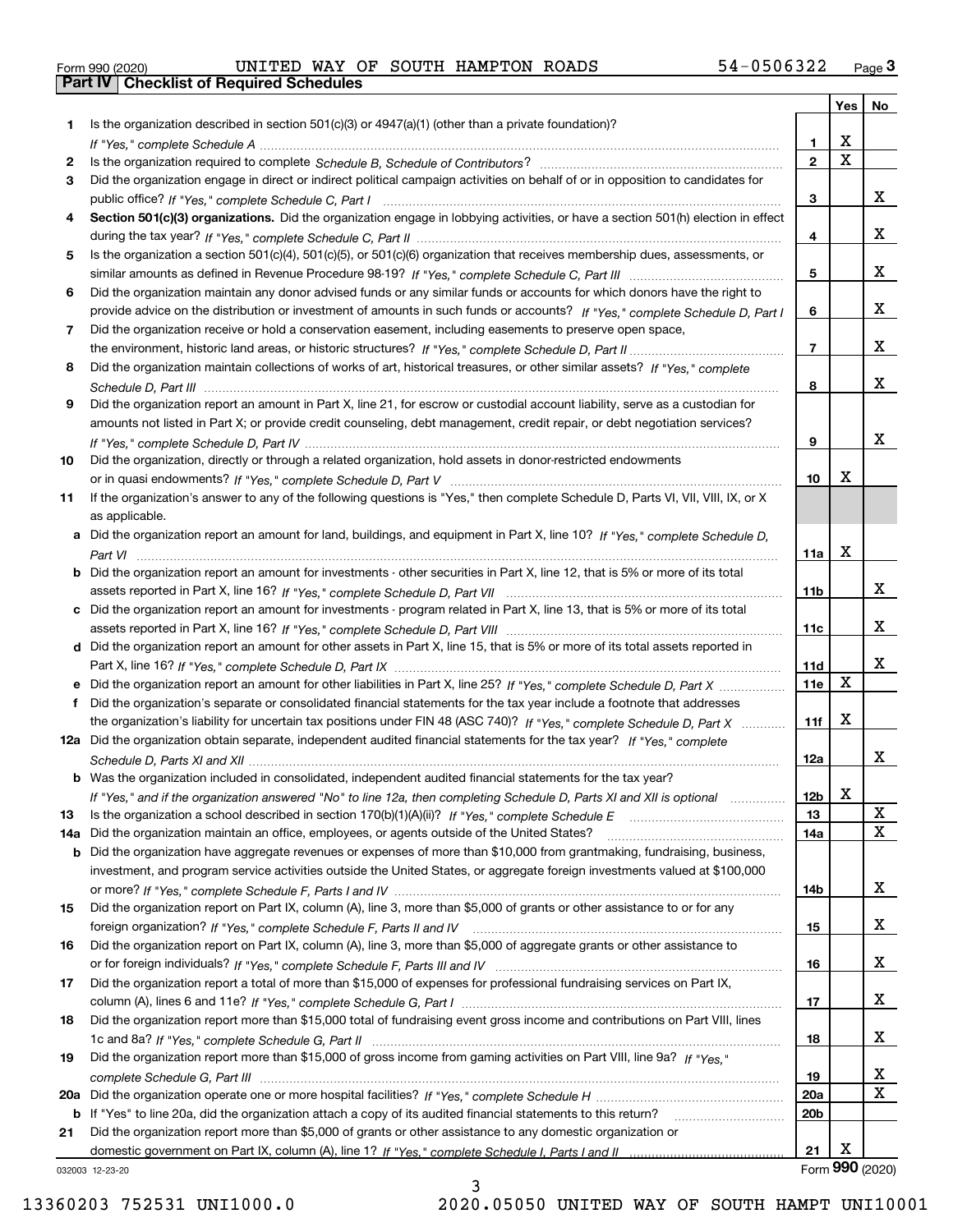|  | Form 990 (2020) |
|--|-----------------|
|  |                 |

|        |                                                                                                                                   |            | Yes | No              |
|--------|-----------------------------------------------------------------------------------------------------------------------------------|------------|-----|-----------------|
| 22     | Did the organization report more than \$5,000 of grants or other assistance to or for domestic individuals on                     |            |     |                 |
|        |                                                                                                                                   | 22         |     | х               |
| 23     | Did the organization answer "Yes" to Part VII, Section A, line 3, 4, or 5 about compensation of the organization's current        |            |     |                 |
|        | and former officers, directors, trustees, key employees, and highest compensated employees? If "Yes," complete                    |            |     |                 |
|        |                                                                                                                                   | 23         | X   |                 |
|        | 24a Did the organization have a tax-exempt bond issue with an outstanding principal amount of more than \$100,000 as of the       |            |     |                 |
|        | last day of the year, that was issued after December 31, 2002? If "Yes," answer lines 24b through 24d and complete                |            |     |                 |
|        |                                                                                                                                   | 24a        |     | х               |
|        | <b>b</b> Did the organization invest any proceeds of tax-exempt bonds beyond a temporary period exception?                        | 24b        |     |                 |
|        | c Did the organization maintain an escrow account other than a refunding escrow at any time during the year to defease            |            |     |                 |
|        |                                                                                                                                   | 24c        |     |                 |
|        |                                                                                                                                   | 24d        |     |                 |
|        | 25a Section 501(c)(3), 501(c)(4), and 501(c)(29) organizations. Did the organization engage in an excess benefit                  |            |     |                 |
|        |                                                                                                                                   | 25a        |     | x               |
|        | b Is the organization aware that it engaged in an excess benefit transaction with a disqualified person in a prior year, and      |            |     |                 |
|        | that the transaction has not been reported on any of the organization's prior Forms 990 or 990-EZ? If "Yes," complete             |            |     |                 |
|        |                                                                                                                                   | 25b        |     | х               |
|        | Schedule L. Part I                                                                                                                |            |     |                 |
| 26     | Did the organization report any amount on Part X, line 5 or 22, for receivables from or payables to any current                   |            |     |                 |
|        | or former officer, director, trustee, key employee, creator or founder, substantial contributor, or 35%                           |            |     |                 |
|        |                                                                                                                                   | 26         |     | х               |
| 27     | Did the organization provide a grant or other assistance to any current or former officer, director, trustee, key employee,       |            |     |                 |
|        | creator or founder, substantial contributor or employee thereof, a grant selection committee member, or to a 35% controlled       |            |     |                 |
|        | entity (including an employee thereof) or family member of any of these persons? If "Yes," complete Schedule L, Part III          | 27         |     | x               |
| 28     | Was the organization a party to a business transaction with one of the following parties (see Schedule L, Part IV                 |            |     |                 |
|        | instructions, for applicable filing thresholds, conditions, and exceptions):                                                      |            |     |                 |
|        | a A current or former officer, director, trustee, key employee, creator or founder, or substantial contributor? If                |            |     |                 |
|        |                                                                                                                                   | 28a        |     | x               |
|        |                                                                                                                                   | 28b        |     | $\mathbf X$     |
|        | c A 35% controlled entity of one or more individuals and/or organizations described in lines 28a or 28b? If                       |            |     |                 |
|        |                                                                                                                                   | 28c        |     | х               |
| 29     |                                                                                                                                   | 29         | х   |                 |
| 30     | Did the organization receive contributions of art, historical treasures, or other similar assets, or qualified conservation       |            |     |                 |
|        |                                                                                                                                   | 30         |     | х               |
| 31     | Did the organization liquidate, terminate, or dissolve and cease operations? If "Yes," complete Schedule N, Part I                | 31         |     | $\mathbf X$     |
| 32     | Did the organization sell, exchange, dispose of, or transfer more than 25% of its net assets? If "Yes," complete                  |            |     |                 |
|        | Schedule N, Part II                                                                                                               | 32         |     | х               |
| 33     | Did the organization own 100% of an entity disregarded as separate from the organization under Regulations                        |            |     |                 |
|        |                                                                                                                                   | 33         | Χ   |                 |
| 34     | Was the organization related to any tax-exempt or taxable entity? If "Yes," complete Schedule R, Part II, III, or IV, and         |            |     |                 |
|        |                                                                                                                                   | 34         | X   |                 |
|        | 35a Did the organization have a controlled entity within the meaning of section 512(b)(13)?                                       | <b>35a</b> |     | X               |
|        | b If "Yes" to line 35a, did the organization receive any payment from or engage in any transaction with a controlled entity       |            |     |                 |
|        |                                                                                                                                   | 35b        |     |                 |
| 36     | Section 501(c)(3) organizations. Did the organization make any transfers to an exempt non-charitable related organization?        |            |     |                 |
|        |                                                                                                                                   | 36         |     | x               |
| 37     | Did the organization conduct more than 5% of its activities through an entity that is not a related organization                  |            |     |                 |
|        |                                                                                                                                   |            |     | x               |
|        | and that is treated as a partnership for federal income tax purposes? If "Yes," complete Schedule R, Part VI                      | 37         |     |                 |
| 38     | Did the organization complete Schedule O and provide explanations in Schedule O for Part VI, lines 11b and 19?                    |            | х   |                 |
| Part V | Note: All Form 990 filers are required to complete Schedule O<br><b>Statements Regarding Other IRS Filings and Tax Compliance</b> | 38         |     |                 |
|        |                                                                                                                                   |            |     |                 |
|        | Check if Schedule O contains a response or note to any line in this Part V                                                        |            |     |                 |
|        | 22                                                                                                                                |            | Yes | No              |
|        | 1a Enter the number reported in Box 3 of Form 1096. Enter -0- if not applicable<br>1a<br>0                                        |            |     |                 |
|        | 1b                                                                                                                                |            |     |                 |
| с      | Did the organization comply with backup withholding rules for reportable payments to vendors and reportable gaming                |            |     |                 |
|        | (gambling) winnings to prize winners?                                                                                             | 1c         | X   |                 |
|        | 032004 12-23-20                                                                                                                   |            |     | Form 990 (2020) |
|        |                                                                                                                                   |            |     |                 |

 <sup>13360203 752531</sup> UNI1000.0 2020.05050 UNITED WAY OF SOUTH HAMPT UNI10001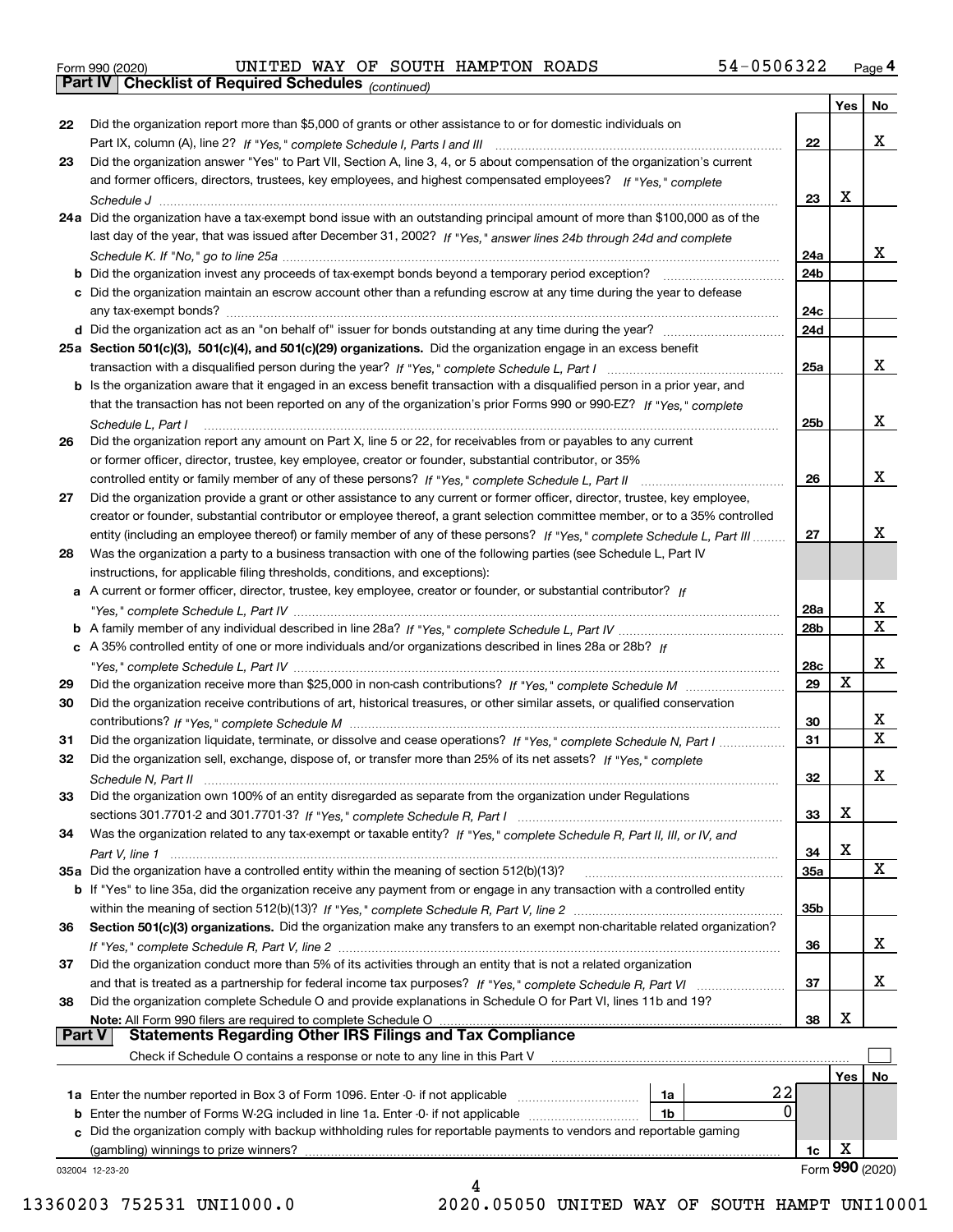| Form 990 (2020) |  |  | UNITED WAY OF SOUTH HAMPTON ROADS |                                                                                                | 54-0506322 | Page ${\bf 5}$ |
|-----------------|--|--|-----------------------------------|------------------------------------------------------------------------------------------------|------------|----------------|
|                 |  |  |                                   | <b>Part V</b> Statements Regarding Other IRS Filings and Tax Compliance <sub>(continued)</sub> |            |                |

|     | rai l V<br>Statements Regarding Other IRS Fillings and Tax Compilance $_{(continued)}$                                                          |                 |    |     |     |             |
|-----|-------------------------------------------------------------------------------------------------------------------------------------------------|-----------------|----|-----|-----|-------------|
|     |                                                                                                                                                 |                 |    |     | Yes | No          |
|     | 2a Enter the number of employees reported on Form W-3, Transmittal of Wage and Tax Statements,                                                  |                 |    |     |     |             |
|     | filed for the calendar year ending with or within the year covered by this return <i>manumumumum</i>                                            | 2a              | 45 |     |     |             |
|     |                                                                                                                                                 |                 |    | 2b  | X   |             |
|     |                                                                                                                                                 |                 |    |     |     |             |
|     | 3a Did the organization have unrelated business gross income of \$1,000 or more during the year?                                                |                 |    | За  |     | x           |
|     |                                                                                                                                                 |                 |    | 3b  |     |             |
|     | 4a At any time during the calendar year, did the organization have an interest in, or a signature or other authority over, a                    |                 |    |     |     |             |
|     |                                                                                                                                                 |                 |    | 4a  |     | x           |
|     | <b>b</b> If "Yes," enter the name of the foreign country $\triangleright$                                                                       |                 |    |     |     |             |
|     | See instructions for filing requirements for FinCEN Form 114, Report of Foreign Bank and Financial Accounts (FBAR).                             |                 |    |     |     |             |
|     | 5a Was the organization a party to a prohibited tax shelter transaction at any time during the tax year?                                        |                 |    | 5а  |     | х           |
| b   |                                                                                                                                                 |                 |    | 5b  |     | $\mathbf X$ |
| с   |                                                                                                                                                 |                 |    | 5c  |     |             |
|     | 6a Does the organization have annual gross receipts that are normally greater than \$100,000, and did the organization solicit                  |                 |    |     |     |             |
|     | any contributions that were not tax deductible as charitable contributions?                                                                     |                 |    | 6a  | x   |             |
|     | <b>b</b> If "Yes," did the organization include with every solicitation an express statement that such contributions or gifts                   |                 |    |     |     |             |
|     | were not tax deductible?                                                                                                                        |                 |    | 6b  | x   |             |
| 7   | Organizations that may receive deductible contributions under section 170(c).                                                                   |                 |    |     |     |             |
| а   | Did the organization receive a payment in excess of \$75 made partly as a contribution and partly for goods and services provided to the payor? |                 |    | 7a  | X   |             |
| b   | If "Yes," did the organization notify the donor of the value of the goods or services provided?                                                 |                 |    | 7b  | X   |             |
|     | c Did the organization sell, exchange, or otherwise dispose of tangible personal property for which it was required                             |                 |    |     |     |             |
|     | to file Form 8282?                                                                                                                              |                 |    | 7c  |     | x           |
|     | d If "Yes," indicate the number of Forms 8282 filed during the year                                                                             | 7d              |    |     |     |             |
| е   | Did the organization receive any funds, directly or indirectly, to pay premiums on a personal benefit contract?                                 |                 |    | 7e  |     | х           |
|     | Did the organization, during the year, pay premiums, directly or indirectly, on a personal benefit contract?                                    |                 |    | 7f  |     | $\mathbf X$ |
| g   | If the organization received a contribution of qualified intellectual property, did the organization file Form 8899 as required?                |                 |    | 7g  |     |             |
| h   | If the organization received a contribution of cars, boats, airplanes, or other vehicles, did the organization file a Form 1098-C?              |                 |    | 7h  |     |             |
| 8   | Sponsoring organizations maintaining donor advised funds. Did a donor advised fund maintained by the                                            |                 |    |     |     |             |
|     | sponsoring organization have excess business holdings at any time during the year?                                                              |                 |    | 8   |     |             |
| 9   | Sponsoring organizations maintaining donor advised funds.                                                                                       |                 |    |     |     |             |
| а   | Did the sponsoring organization make any taxable distributions under section 4966?                                                              |                 |    | 9а  |     |             |
| b   | Did the sponsoring organization make a distribution to a donor, donor advisor, or related person?                                               |                 |    | 9b  |     |             |
| 10  | Section 501(c)(7) organizations. Enter:                                                                                                         |                 |    |     |     |             |
| а   |                                                                                                                                                 | 10a             |    |     |     |             |
| b   | Gross receipts, included on Form 990, Part VIII, line 12, for public use of club facilities                                                     | 10 <sub>b</sub> |    |     |     |             |
| 11  | Section 501(c)(12) organizations. Enter:                                                                                                        |                 |    |     |     |             |
|     |                                                                                                                                                 | 11a             |    |     |     |             |
| b   | Gross income from other sources (Do not net amounts due or paid to other sources against                                                        |                 |    |     |     |             |
|     |                                                                                                                                                 | 11b             |    |     |     |             |
|     | 12a Section 4947(a)(1) non-exempt charitable trusts. Is the organization filing Form 990 in lieu of Form 1041?                                  |                 |    | 12a |     |             |
|     | <b>b</b> If "Yes," enter the amount of tax-exempt interest received or accrued during the year <i>manument</i>                                  | 12b             |    |     |     |             |
| 13  | Section 501(c)(29) qualified nonprofit health insurance issuers.                                                                                |                 |    |     |     |             |
| а   | Is the organization licensed to issue qualified health plans in more than one state?                                                            |                 |    | 13a |     |             |
|     | Note: See the instructions for additional information the organization must report on Schedule O.                                               |                 |    |     |     |             |
| b   | Enter the amount of reserves the organization is required to maintain by the states in which the                                                |                 |    |     |     |             |
|     |                                                                                                                                                 | 13 <sub>b</sub> |    |     |     |             |
| с   |                                                                                                                                                 | 13 <sub>c</sub> |    |     |     |             |
| 14a | Did the organization receive any payments for indoor tanning services during the tax year?                                                      |                 |    | 14a |     | x           |
| b   |                                                                                                                                                 |                 |    | 14b |     |             |
| 15  | Is the organization subject to the section 4960 tax on payment(s) of more than \$1,000,000 in remuneration or                                   |                 |    |     |     |             |
|     |                                                                                                                                                 |                 |    | 15  |     | х           |
|     | If "Yes," see instructions and file Form 4720, Schedule N.                                                                                      |                 |    |     |     |             |
| 16  | Is the organization an educational institution subject to the section 4968 excise tax on net investment income?                                 |                 |    | 16  |     | х           |
|     | If "Yes," complete Form 4720, Schedule O.                                                                                                       |                 |    |     |     |             |

Form (2020) **990**

032005 12-23-20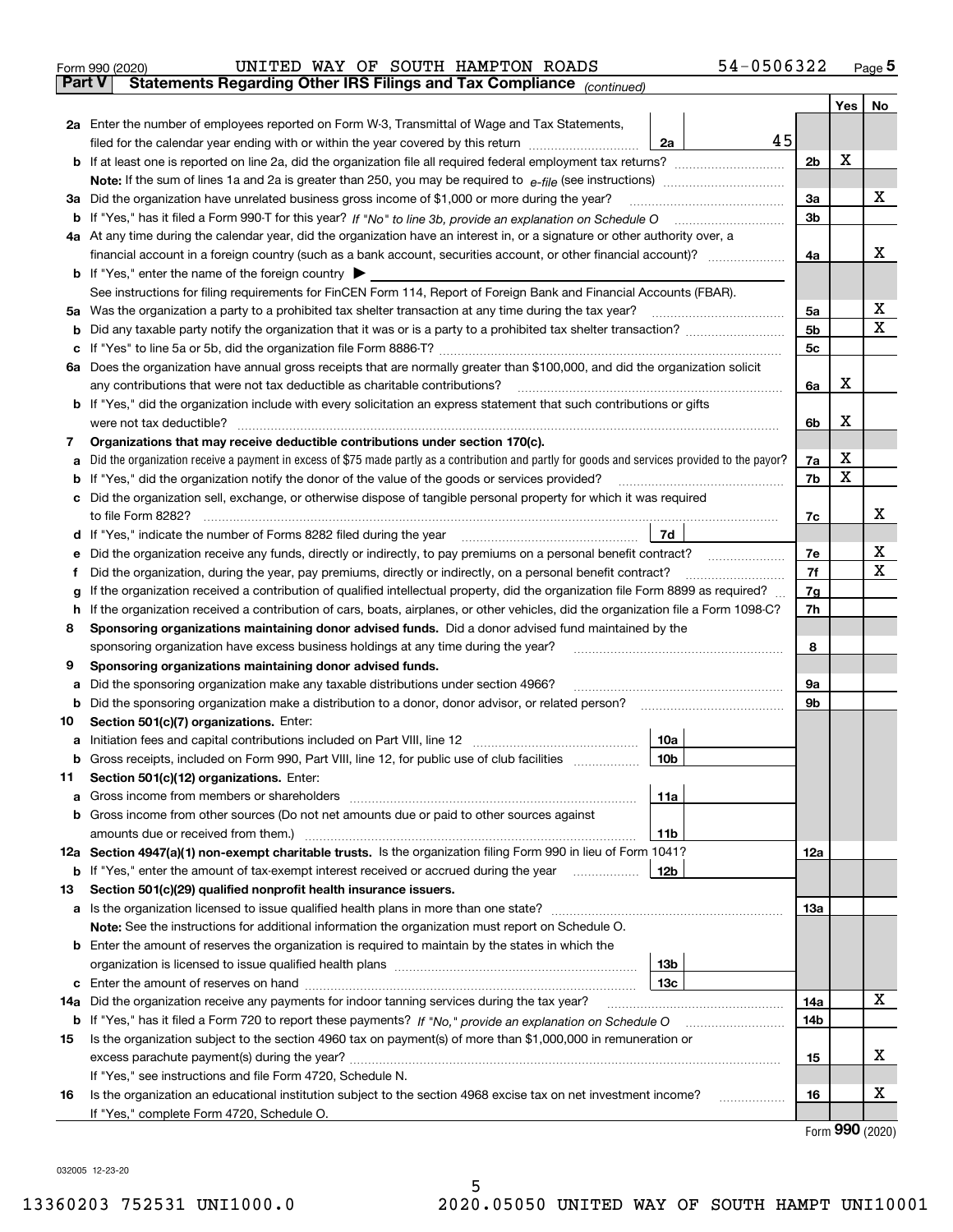|  | Form 990 (2020) |
|--|-----------------|
|  |                 |

UNITED WAY OF SOUTH HAMPTON ROADS 54-0506322

*For each "Yes" response to lines 2 through 7b below, and for a "No" response to line 8a, 8b, or 10b below, describe the circumstances, processes, or changes on Schedule O. See instructions.* Form 990 (2020) **CONVITED WAY OF SOUTH HAMPTON ROADS** 54 – 0506322 Page 6<br>**Part VI Governance, Management, and Disclosure** For each "Yes" response to lines 2 through 7b below, and for a "No" response

|              |                                                                                                                                                                            |    |    |                 | Yes   No         |             |
|--------------|----------------------------------------------------------------------------------------------------------------------------------------------------------------------------|----|----|-----------------|------------------|-------------|
|              | <b>1a</b> Enter the number of voting members of the governing body at the end of the tax year <i>manumum</i>                                                               | 1a | 35 |                 |                  |             |
|              | If there are material differences in voting rights among members of the governing body, or if the governing                                                                |    |    |                 |                  |             |
|              | body delegated broad authority to an executive committee or similar committee, explain on Schedule O.                                                                      |    |    |                 |                  |             |
|              |                                                                                                                                                                            | 1b | 34 |                 |                  |             |
| $\mathbf{2}$ | Did any officer, director, trustee, or key employee have a family relationship or a business relationship with any other                                                   |    |    |                 |                  |             |
|              | officer, director, trustee, or key employee?                                                                                                                               |    |    | $\mathbf{2}$    |                  | X           |
| 3            | Did the organization delegate control over management duties customarily performed by or under the direct supervision                                                      |    |    |                 |                  |             |
|              |                                                                                                                                                                            |    |    | 3               |                  | X           |
| 4            | Did the organization make any significant changes to its governing documents since the prior Form 990 was filed?                                                           |    |    | 4               |                  | $\mathbf X$ |
| 5            |                                                                                                                                                                            |    |    | 5               |                  | $\mathbf X$ |
| 6            | Did the organization have members or stockholders?                                                                                                                         |    |    | 6               |                  | X           |
|              | 7a Did the organization have members, stockholders, or other persons who had the power to elect or appoint one or                                                          |    |    |                 |                  |             |
|              |                                                                                                                                                                            |    |    | 7a              |                  | X           |
|              | <b>b</b> Are any governance decisions of the organization reserved to (or subject to approval by) members, stockholders, or                                                |    |    |                 |                  |             |
|              | persons other than the governing body?                                                                                                                                     |    |    | 7b              |                  | Х           |
| 8            | Did the organization contemporaneously document the meetings held or written actions undertaken during the year by the following:                                          |    |    |                 |                  |             |
| a            |                                                                                                                                                                            |    |    | 8a              | X                |             |
|              |                                                                                                                                                                            |    |    | 8b              | $\mathbf X$      |             |
| 9            | Is there any officer, director, trustee, or key employee listed in Part VII, Section A, who cannot be reached at the                                                       |    |    |                 |                  |             |
|              |                                                                                                                                                                            |    |    | 9               |                  | X           |
|              | Section B. Policies <sub>(This</sub> Section B requests information about policies not required by the Internal Revenue Code.)                                             |    |    |                 |                  |             |
|              |                                                                                                                                                                            |    |    |                 | Yes              | No          |
|              |                                                                                                                                                                            |    |    | 10a             | $\mathbf X$      |             |
|              | <b>b</b> If "Yes," did the organization have written policies and procedures governing the activities of such chapters, affiliates,                                        |    |    |                 |                  |             |
|              |                                                                                                                                                                            |    |    | 10 <sub>b</sub> | X                |             |
|              | 11a Has the organization provided a complete copy of this Form 990 to all members of its governing body before filing the form?                                            |    |    | 11a             | $\mathbf X$      |             |
|              |                                                                                                                                                                            |    |    |                 |                  |             |
|              | <b>b</b> Describe in Schedule O the process, if any, used by the organization to review this Form 990.                                                                     |    |    |                 | X                |             |
|              |                                                                                                                                                                            |    |    | 12a             | X                |             |
| b            |                                                                                                                                                                            |    |    | 12 <sub>b</sub> |                  |             |
|              | c Did the organization regularly and consistently monitor and enforce compliance with the policy? If "Yes," describe                                                       |    |    |                 |                  |             |
|              | in Schedule O how this was done www.communication.com/www.communications.com/www.communications.com/                                                                       |    |    | 12c             | X<br>$\mathbf X$ |             |
| 13           |                                                                                                                                                                            |    |    | 13              |                  |             |
| 14           | Did the organization have a written document retention and destruction policy? manufactured and the organization have a written document retention and destruction policy? |    |    | 14              | $\mathbf X$      |             |
| 15           | Did the process for determining compensation of the following persons include a review and approval by independent                                                         |    |    |                 |                  |             |
|              | persons, comparability data, and contemporaneous substantiation of the deliberation and decision?                                                                          |    |    |                 |                  |             |
|              |                                                                                                                                                                            |    |    | 15a             | X                |             |
|              | <b>b</b> Other officers or key employees of the organization                                                                                                               |    |    | 15b             | X                |             |
|              | If "Yes" to line 15a or 15b, describe the process in Schedule O (see instructions).                                                                                        |    |    |                 |                  |             |
|              | 16a Did the organization invest in, contribute assets to, or participate in a joint venture or similar arrangement with a                                                  |    |    |                 |                  |             |
|              | taxable entity during the year?                                                                                                                                            |    |    | 16a             |                  | х           |
|              | b If "Yes," did the organization follow a written policy or procedure requiring the organization to evaluate its participation                                             |    |    |                 |                  |             |
|              | in joint venture arrangements under applicable federal tax law, and take steps to safeguard the organization's                                                             |    |    |                 |                  |             |
|              | exempt status with respect to such arrangements?                                                                                                                           |    |    | <b>16b</b>      |                  |             |
|              | <b>Section C. Disclosure</b>                                                                                                                                               |    |    |                 |                  |             |
| 17           | List the states with which a copy of this Form 990 is required to be filed $\blacktriangleright\text{VA}$                                                                  |    |    |                 |                  |             |
| 18           | Section 6104 requires an organization to make its Forms 1023 (1024 or 1024-A, if applicable), 990, and 990-T (Section 501(c)(3)s only) available                           |    |    |                 |                  |             |
|              | for public inspection. Indicate how you made these available. Check all that apply.                                                                                        |    |    |                 |                  |             |
|              | $X$ Upon request<br>$ X $ Own website<br>$X$ Another's website<br>Other (explain on Schedule O)                                                                            |    |    |                 |                  |             |
| 19           | Describe on Schedule O whether (and if so, how) the organization made its governing documents, conflict of interest policy, and financial                                  |    |    |                 |                  |             |
|              | statements available to the public during the tax year.                                                                                                                    |    |    |                 |                  |             |
| 20           | State the name, address, and telephone number of the person who possesses the organization's books and records                                                             |    |    |                 |                  |             |
|              | THE ORGANIZATION - 757-853-8500                                                                                                                                            |    |    |                 |                  |             |
|              | 23513<br>2515 WALMER AVENUE, NORFOLK, VA                                                                                                                                   |    |    |                 |                  |             |
|              |                                                                                                                                                                            |    |    |                 | Form 990 (2020)  |             |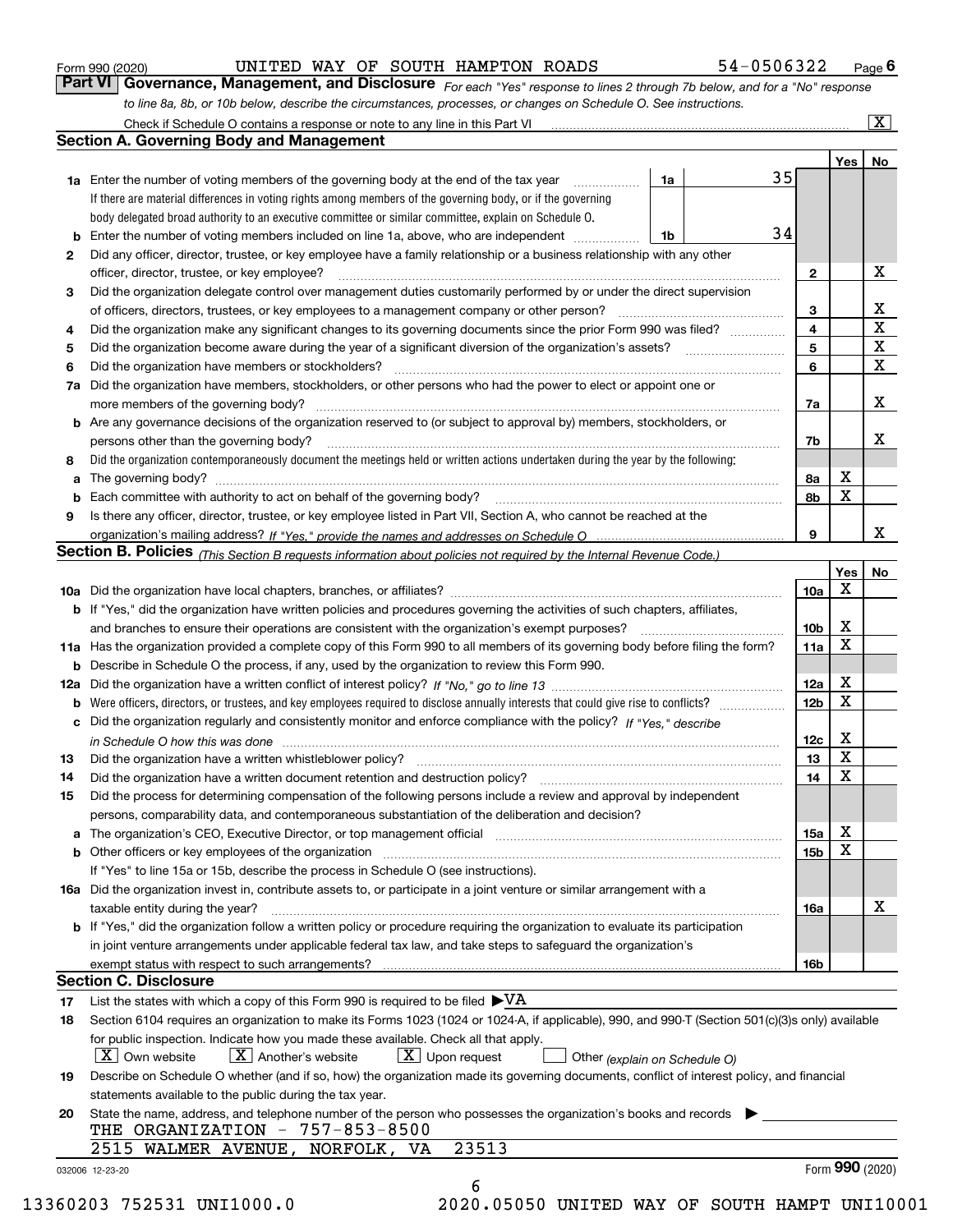$\mathcal{L}^{\text{max}}$ 

**7Part VII Compensation of Officers, Directors, Trustees, Key Employees, Highest Compensated Employees, and Independent Contractors**

Check if Schedule O contains a response or note to any line in this Part VII

**Section A. Officers, Directors, Trustees, Key Employees, and Highest Compensated Employees**

**1a**  Complete this table for all persons required to be listed. Report compensation for the calendar year ending with or within the organization's tax year. **•** List all of the organization's current officers, directors, trustees (whether individuals or organizations), regardless of amount of compensation.

Enter -0- in columns (D), (E), and (F) if no compensation was paid.

 $\bullet$  List all of the organization's  $\,$ current key employees, if any. See instructions for definition of "key employee."

**•** List the organization's five current highest compensated employees (other than an officer, director, trustee, or key employee) who received reportable compensation (Box 5 of Form W-2 and/or Box 7 of Form 1099-MISC) of more than \$100,000 from the organization and any related organizations.

**•** List all of the organization's former officers, key employees, and highest compensated employees who received more than \$100,000 of reportable compensation from the organization and any related organizations.

**former directors or trustees**  ¥ List all of the organization's that received, in the capacity as a former director or trustee of the organization, more than \$10,000 of reportable compensation from the organization and any related organizations.

See instructions for the order in which to list the persons above.

Check this box if neither the organization nor any related organization compensated any current officer, director, or trustee.  $\mathcal{L}^{\text{max}}$ 

| (A)                          | (B)               |                               |                                                                  | (C)         |              |                                  |        | (D)             | (E)                           | (F)                   |
|------------------------------|-------------------|-------------------------------|------------------------------------------------------------------|-------------|--------------|----------------------------------|--------|-----------------|-------------------------------|-----------------------|
| Name and title               | Average           |                               | (do not check more than one                                      | Position    |              |                                  |        | Reportable      | Reportable                    | Estimated             |
|                              | hours per         |                               | box, unless person is both an<br>officer and a director/trustee) |             |              |                                  |        | compensation    | compensation                  | amount of             |
|                              | week<br>(list any |                               |                                                                  |             |              |                                  |        | from<br>the     | from related<br>organizations | other<br>compensation |
|                              | hours for         |                               |                                                                  |             |              |                                  |        | organization    | (W-2/1099-MISC)               | from the              |
|                              | related           |                               |                                                                  |             |              |                                  |        | (W-2/1099-MISC) |                               | organization          |
|                              | organizations     |                               |                                                                  |             |              |                                  |        |                 |                               | and related           |
|                              | below             | ndividual trustee or director | nstitutional trustee                                             |             | Key employee | Highest compensated<br> employee |        |                 |                               | organizations         |
|                              | line)             |                               |                                                                  | Officer     |              |                                  | Former |                 |                               |                       |
| MICHELE ANDERSON<br>(1)      | 37.00             |                               |                                                                  |             |              |                                  |        |                 |                               |                       |
| PRESIDENT & CEO              | 3.00              | $\mathbf X$                   |                                                                  | $\mathbf X$ |              |                                  |        | 186,802.        | 0.                            | $0_{.}$               |
| <b>JOSEPH COLLINS</b><br>(2) | 40.00             |                               |                                                                  |             |              |                                  |        |                 |                               |                       |
| VP OF FINANCE AND ADMIN      | 0.00              |                               |                                                                  | $\mathbf X$ |              |                                  |        | 112,552.        | $\mathbf 0$ .                 | $\mathbf 0$ .         |
| <b>JAMES SPORE</b><br>(3)    | 1.00              |                               |                                                                  |             |              |                                  |        |                 |                               |                       |
| <b>CHAIR</b>                 | 1.00              | $\mathbf X$                   |                                                                  | $\mathbf X$ |              |                                  |        | 0.              | $\mathbf 0$ .                 | $\mathbf 0$ .         |
| (4)<br>DAWN GLYNN            | 1.00              |                               |                                                                  |             |              |                                  |        |                 |                               |                       |
| <b>DIRECTOR</b>              | 1.00              | $\overline{\text{X}}$         |                                                                  |             |              |                                  |        | 0.              | 0.                            | $\mathbf 0$ .         |
| DR. AARON SPENCE<br>(5)      | 1.00              |                               |                                                                  |             |              |                                  |        |                 |                               |                       |
| <b>DIRECTOR</b>              | 0.00              | $\mathbf X$                   |                                                                  |             |              |                                  |        | 0.              | $\mathbf 0$ .                 | $0_{.}$               |
| <b>JANE SHORT</b><br>(6)     | 1.00              |                               |                                                                  |             |              |                                  |        |                 |                               |                       |
| <b>DIRECTOR</b>              | 0.00              | $\mathbf X$                   |                                                                  |             |              |                                  |        | 0.              | $\mathbf 0$ .                 | $\mathbf 0$ .         |
| <b>ERIN RUANE</b><br>(7)     | 1.00              |                               |                                                                  |             |              |                                  |        |                 |                               |                       |
| <b>DIRECTOR</b>              | 0.00              | $\mathbf X$                   |                                                                  |             |              |                                  |        | 0.              | $\mathbf 0$ .                 | $\mathbf 0$ .         |
| <b>BETH ROBERTS</b><br>(8)   | 1.00              |                               |                                                                  |             |              |                                  |        |                 |                               |                       |
| <b>DIRECTOR</b>              | 0.00              | $\overline{\textbf{X}}$       |                                                                  |             |              |                                  |        | 0.              | $\mathbf 0$ .                 | $\mathbf 0$ .         |
| (9) EVA POOLE                | 1.00              |                               |                                                                  |             |              |                                  |        |                 |                               |                       |
| <b>DIRECTOR</b>              | 0.00              | $\mathbf X$                   |                                                                  |             |              |                                  |        | 0.              | $\mathbf 0$ .                 | $\mathbf 0$ .         |
| (10) GARY PHILBIN            | 1.00              |                               |                                                                  |             |              |                                  |        |                 |                               |                       |
| <b>DIRECTOR</b>              | 0.00              | $\overline{\textbf{X}}$       |                                                                  |             |              |                                  |        | 0.              | $\mathbf 0$ .                 | 0.                    |
| (11) DR. ANGELA MERCER       | 1.00              |                               |                                                                  |             |              |                                  |        |                 |                               |                       |
| <b>DIRECTOR</b>              | 0.00              | $\mathbf X$                   |                                                                  |             |              |                                  |        | 0.              | $\mathbf 0$ .                 | $0_{.}$               |
| (12) DAVID MELE              | 1.00              |                               |                                                                  |             |              |                                  |        |                 |                               |                       |
| <b>DIRECTOR</b>              | 0.00              | $\overline{\textbf{X}}$       |                                                                  |             |              |                                  |        | 0.              | $\mathbf 0$ .                 | $0$ .                 |
| (13) MICHAEL IVES            | 1.00              |                               |                                                                  |             |              |                                  |        |                 |                               |                       |
| <b>DIRECTOR</b>              | 1.00              | $\mathbf X$                   |                                                                  |             |              |                                  |        | 0.              | $\mathbf 0$ .                 | 0.                    |
| (14) KURT HOFELICH           | 1.00              |                               |                                                                  |             |              |                                  |        |                 |                               |                       |
| <b>DIRECTOR</b>              | 0.00              | $\overline{\mathbf{X}}$       |                                                                  |             |              |                                  |        | 0.              | $\mathbf 0$ .                 | $\mathbf 0$ .         |
| (15) THOMAS HASTY, III       | 1.00              |                               |                                                                  |             |              |                                  |        |                 |                               |                       |
| <b>DIRECTOR</b>              | 1.00              | $\mathbf X$                   |                                                                  |             |              |                                  |        | 0.              | $\mathbf 0$ .                 | $0$ .                 |
| (16) CHRIS GRAVES            | 1.00              |                               |                                                                  |             |              |                                  |        |                 |                               |                       |
| <b>DIRECTOR</b>              | 0.00              | $\rm X$                       |                                                                  |             |              |                                  |        | 0.              | $\mathbf 0$ .                 | $\mathbf 0$ .         |
| (17) RYAN YOUNG              | 1.00              |                               |                                                                  |             |              |                                  |        |                 |                               |                       |
| <b>DIRECTOR</b>              | 0.00              | $\mathbf X$                   |                                                                  |             |              |                                  |        | 0.              | $\mathbf{0}$ .                | 0.                    |
|                              |                   |                               |                                                                  |             |              |                                  |        |                 |                               |                       |

7

032007 12-23-20

Form (2020) **990**

13360203 752531 UNI1000.0 2020.05050 UNITED WAY OF SOUTH HAMPT UNI10001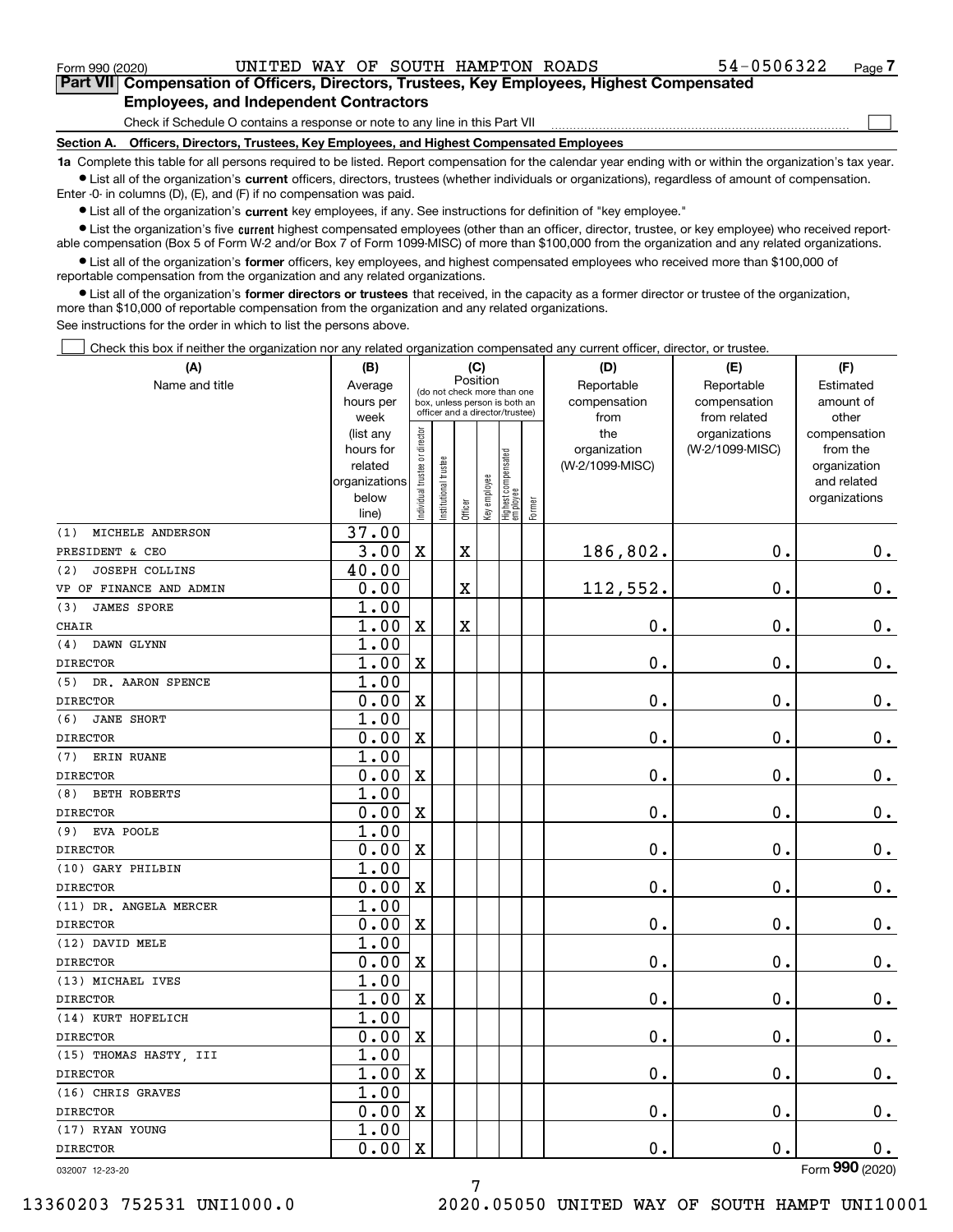|  | Form 990 (2020) |  |
|--|-----------------|--|
|  |                 |  |

Form 990 (2020) UNITED WAY OF SOUTH HAMPTON ROADS 54-0506322 Page

**8** 54-0506322

|                          | $\vert$ Part VII $\vert$ Section A. Officers, Directors, Trustees, Key Employees, and Highest Compensated Employees $\vert$ $_{\rm {Continued)}}$ |                   |                               |                       |          |              |                                                              |        |                         |                 |                  |     |               |                  |
|--------------------------|---------------------------------------------------------------------------------------------------------------------------------------------------|-------------------|-------------------------------|-----------------------|----------|--------------|--------------------------------------------------------------|--------|-------------------------|-----------------|------------------|-----|---------------|------------------|
|                          | (A)                                                                                                                                               | (B)               |                               |                       |          | (C)          |                                                              |        | (D)                     | (E)             |                  |     | (F)           |                  |
|                          | Name and title                                                                                                                                    | Average           |                               |                       | Position |              |                                                              |        | Reportable              | Reportable      |                  |     | Estimated     |                  |
|                          |                                                                                                                                                   | hours per         |                               |                       |          |              | (do not check more than one<br>box, unless person is both an |        | compensation            | compensation    |                  |     | amount of     |                  |
|                          |                                                                                                                                                   | week              |                               |                       |          |              | officer and a director/trustee)                              |        | from                    | from related    |                  |     | other         |                  |
|                          |                                                                                                                                                   | (list any         |                               |                       |          |              |                                                              |        | the                     | organizations   |                  |     | compensation  |                  |
|                          |                                                                                                                                                   | hours for         |                               |                       |          |              |                                                              |        | organization            | (W-2/1099-MISC) |                  |     | from the      |                  |
|                          |                                                                                                                                                   | related           |                               |                       |          |              |                                                              |        | (W-2/1099-MISC)         |                 |                  |     | organization  |                  |
|                          |                                                                                                                                                   | organizations     |                               |                       |          |              |                                                              |        |                         |                 |                  |     | and related   |                  |
|                          |                                                                                                                                                   | below             | ndividual trustee or director | Institutional trustee |          | Key employee |                                                              |        |                         |                 |                  |     | organizations |                  |
|                          |                                                                                                                                                   | line)             |                               |                       | Officer  |              | Highest compensated<br>  employee                            | Former |                         |                 |                  |     |               |                  |
| (18) MICHAEL GENTRY      |                                                                                                                                                   | 1.00              |                               |                       |          |              |                                                              |        |                         |                 |                  |     |               |                  |
| <b>DIRECTOR</b>          |                                                                                                                                                   | 0.00              | $\mathbf X$                   |                       |          |              |                                                              |        | 0.                      |                 | 0.               |     |               | 0.               |
| (19) DR. LARRY FILER     |                                                                                                                                                   | 1.00              |                               |                       |          |              |                                                              |        |                         |                 |                  |     |               |                  |
| <b>DIRECTOR</b>          |                                                                                                                                                   | 0.00              | $\mathbf X$                   |                       |          |              |                                                              |        | 0.                      |                 | 0.               |     |               | 0.               |
| (20) PATRICK DUHANEY     |                                                                                                                                                   | 1.00              |                               |                       |          |              |                                                              |        |                         |                 |                  |     |               |                  |
| <b>DIRECTOR</b>          |                                                                                                                                                   | 0.00              | $\mathbf X$                   |                       |          |              |                                                              |        | 0.                      |                 | 0.               |     |               | 0.               |
|                          |                                                                                                                                                   | 1.00              |                               |                       |          |              |                                                              |        |                         |                 |                  |     |               |                  |
| (21) MARIANNE DICKERSON  |                                                                                                                                                   |                   |                               |                       |          |              |                                                              |        |                         |                 |                  |     |               |                  |
| <b>DIRECTOR</b>          |                                                                                                                                                   | 0.00              | $\mathbf X$                   |                       |          |              |                                                              |        | 0.                      |                 | 0.               |     |               | 0.               |
| (22) DENYS DIAZ          |                                                                                                                                                   | 1.00              |                               |                       |          |              |                                                              |        |                         |                 |                  |     |               |                  |
| <b>DIRECTOR</b>          |                                                                                                                                                   | 0.00              | $\mathbf X$                   |                       |          |              |                                                              |        | 0.                      |                 | 0.               |     |               | 0.               |
| (23) DR. JARED A. COTTON |                                                                                                                                                   | 1.00              |                               |                       |          |              |                                                              |        |                         |                 |                  |     |               |                  |
| <b>DIRECTOR</b>          |                                                                                                                                                   | 0.00              | $\mathbf X$                   |                       |          |              |                                                              |        | 0.                      |                 | 0.               |     |               | 0.               |
| (24) AMY CARRIER         |                                                                                                                                                   | $\overline{2.00}$ |                               |                       |          |              |                                                              |        |                         |                 |                  |     |               |                  |
| <b>DIRECTOR</b>          |                                                                                                                                                   | 0.00              | $\mathbf X$                   |                       |          |              |                                                              |        | 0.                      |                 | 0.               |     |               | 0.               |
| (25) FRANK E. BROOKS     |                                                                                                                                                   | 1.00              |                               |                       |          |              |                                                              |        |                         |                 |                  |     |               |                  |
| <b>DIRECTOR</b>          |                                                                                                                                                   | 0.00              | $\mathbf X$                   |                       |          |              |                                                              |        | 0.                      |                 | 0.               |     |               | 0.               |
| (26) ROBERT BROERMANN    |                                                                                                                                                   | 1.00              |                               |                       |          |              |                                                              |        |                         |                 |                  |     |               |                  |
|                          |                                                                                                                                                   | 1.00              |                               |                       |          |              |                                                              |        |                         |                 |                  |     |               |                  |
| <b>DIRECTOR</b>          |                                                                                                                                                   |                   | $\mathbf X$                   |                       |          |              |                                                              |        | 0.                      |                 | 0.               |     |               | $0_{.}$          |
|                          |                                                                                                                                                   |                   |                               |                       |          |              |                                                              |        | 299, 354.               |                 | $\overline{0}$ . |     |               | $\overline{0}$ . |
|                          | c Total from continuation sheets to Part VII, Section A                                                                                           |                   |                               |                       |          |              |                                                              |        | 0.                      |                 | $\overline{0}$ . |     |               | $\mathbf 0$ .    |
|                          |                                                                                                                                                   |                   |                               |                       |          |              |                                                              |        | 299, 354.               |                 | $\overline{0}$ . |     |               | 0.               |
| $\mathbf{2}$             | Total number of individuals (including but not limited to those listed above) who received more than \$100,000 of reportable                      |                   |                               |                       |          |              |                                                              |        |                         |                 |                  |     |               |                  |
|                          | compensation from the organization $\blacktriangleright$                                                                                          |                   |                               |                       |          |              |                                                              |        |                         |                 |                  |     |               | $\overline{a}$   |
|                          |                                                                                                                                                   |                   |                               |                       |          |              |                                                              |        |                         |                 |                  |     | Yes           | No               |
| 3                        | Did the organization list any former officer, director, trustee, key employee, or highest compensated employee on                                 |                   |                               |                       |          |              |                                                              |        |                         |                 |                  |     |               |                  |
|                          | line 1a? If "Yes," complete Schedule J for such individual                                                                                        |                   |                               |                       |          |              |                                                              |        |                         |                 |                  | 3   |               | Χ                |
| 4                        | For any individual listed on line 1a, is the sum of reportable compensation and other compensation from the organization                          |                   |                               |                       |          |              |                                                              |        |                         |                 |                  |     |               |                  |
|                          |                                                                                                                                                   |                   |                               |                       |          |              |                                                              |        |                         |                 |                  | 4   | X             |                  |
|                          |                                                                                                                                                   |                   |                               |                       |          |              |                                                              |        |                         |                 |                  |     |               |                  |
| 5                        | Did any person listed on line 1a receive or accrue compensation from any unrelated organization or individual for services                        |                   |                               |                       |          |              |                                                              |        |                         |                 |                  |     |               |                  |
|                          |                                                                                                                                                   |                   |                               |                       |          |              |                                                              |        |                         |                 |                  | 5   |               | х                |
|                          | <b>Section B. Independent Contractors</b>                                                                                                         |                   |                               |                       |          |              |                                                              |        |                         |                 |                  |     |               |                  |
| 1                        | Complete this table for your five highest compensated independent contractors that received more than \$100,000 of compensation from              |                   |                               |                       |          |              |                                                              |        |                         |                 |                  |     |               |                  |
|                          | the organization. Report compensation for the calendar year ending with or within the organization's tax year.                                    |                   |                               |                       |          |              |                                                              |        |                         |                 |                  |     |               |                  |
|                          | (A)                                                                                                                                               |                   |                               |                       |          |              |                                                              |        | (B)                     |                 |                  | (C) |               |                  |
|                          | Name and business address                                                                                                                         |                   |                               |                       |          |              |                                                              |        | Description of services |                 |                  |     | Compensation  |                  |
| STRATUSLIVE              |                                                                                                                                                   |                   |                               |                       |          |              |                                                              |        | NONPROFIT SOFTWARE      |                 |                  |     |               |                  |
|                          | 2515 WALMER AVENUE,                                                                                                                               | NORFOLK, VA 23513 |                               |                       |          |              |                                                              |        | (CRM)                   |                 |                  |     | 163, 367.     |                  |
|                          |                                                                                                                                                   |                   |                               |                       |          |              |                                                              |        |                         |                 |                  |     |               |                  |
|                          |                                                                                                                                                   |                   |                               |                       |          |              |                                                              |        |                         |                 |                  |     |               |                  |
|                          |                                                                                                                                                   |                   |                               |                       |          |              |                                                              |        |                         |                 |                  |     |               |                  |
|                          |                                                                                                                                                   |                   |                               |                       |          |              |                                                              |        |                         |                 |                  |     |               |                  |
|                          |                                                                                                                                                   |                   |                               |                       |          |              |                                                              |        |                         |                 |                  |     |               |                  |
|                          |                                                                                                                                                   |                   |                               |                       |          |              |                                                              |        |                         |                 |                  |     |               |                  |
|                          |                                                                                                                                                   |                   |                               |                       |          |              |                                                              |        |                         |                 |                  |     |               |                  |
| 2                        | Total number of independent contractors (including but not limited to those listed above) who received more than                                  |                   |                               |                       |          |              |                                                              |        |                         |                 |                  |     |               |                  |
|                          | \$100,000 of compensation from the organization                                                                                                   |                   |                               |                       |          | 1            |                                                              |        |                         |                 |                  |     |               |                  |

032008 12-23-20 SEE PART VII, SECTION A CONTINUATION SHEETS Form (2020) **990**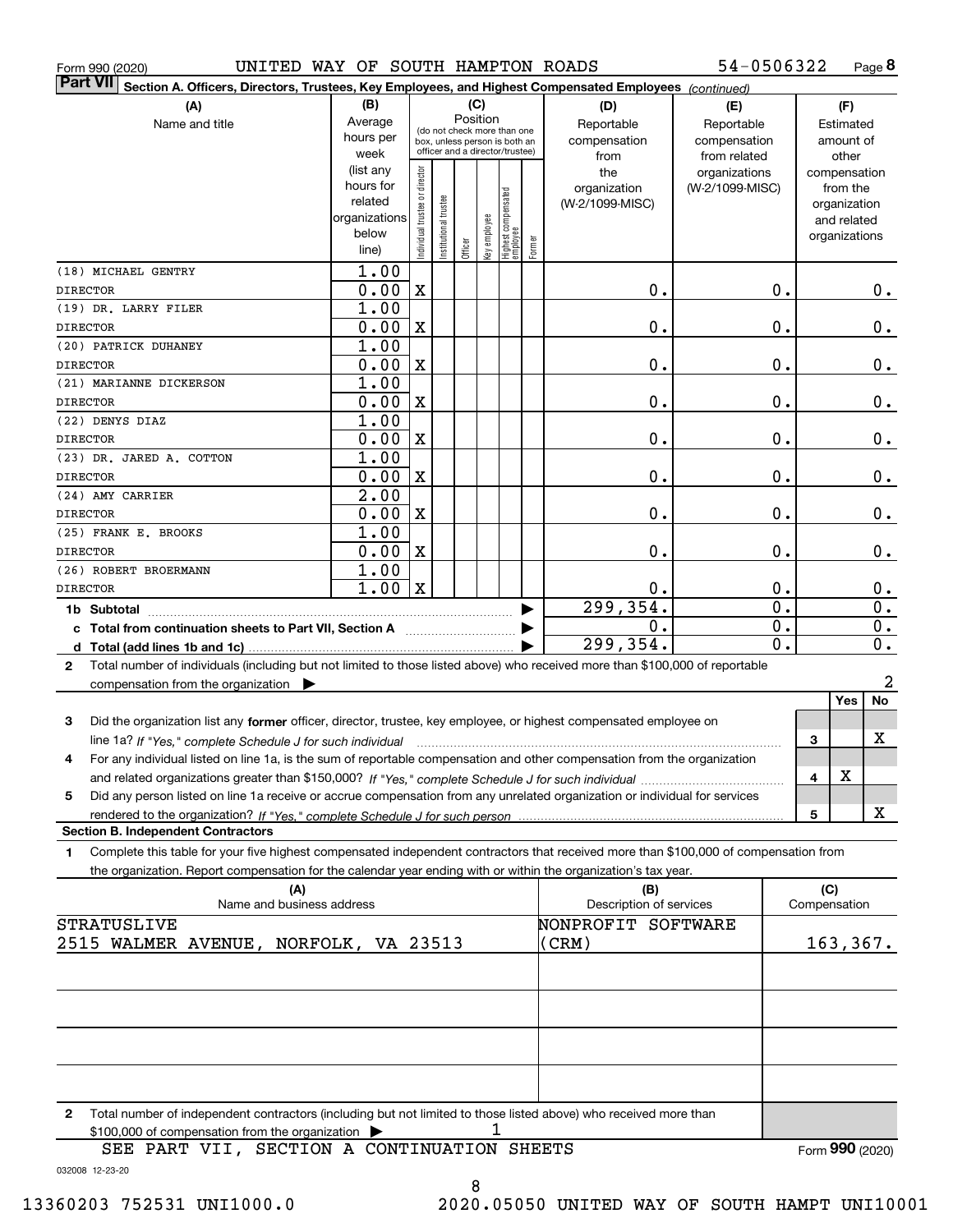| UNITED WAY OF SOUTH HAMPTON ROADS<br>Form 990                                                                   |                        |                                |                       |             |                        |                              |        |                 | 54-0506322                    |                       |
|-----------------------------------------------------------------------------------------------------------------|------------------------|--------------------------------|-----------------------|-------------|------------------------|------------------------------|--------|-----------------|-------------------------------|-----------------------|
| Part VII Section A. Officers, Directors, Trustees, Key Employees, and Highest Compensated Employees (continued) |                        |                                |                       |             |                        |                              |        |                 |                               |                       |
| (A)                                                                                                             | (B)                    |                                |                       |             | (C)                    |                              |        | (D)             | (E)                           | (F)                   |
| Name and title                                                                                                  | Average                |                                |                       |             | Position               |                              |        | Reportable      | Reportable                    | Estimated             |
|                                                                                                                 | hours                  |                                |                       |             | (check all that apply) |                              |        | compensation    | compensation                  | amount of             |
|                                                                                                                 | per<br>week            |                                |                       |             |                        |                              |        | from<br>the     | from related<br>organizations | other<br>compensation |
|                                                                                                                 | (list any              |                                |                       |             |                        |                              |        | organization    | (W-2/1099-MISC)               | from the              |
|                                                                                                                 | hours for              |                                |                       |             |                        |                              |        | (W-2/1099-MISC) |                               | organization          |
|                                                                                                                 | related                |                                |                       |             |                        |                              |        |                 |                               | and related           |
|                                                                                                                 | organizations<br>below |                                |                       |             |                        |                              |        |                 |                               | organizations         |
|                                                                                                                 | line)                  | Individual trustee or director | Institutional trustee | Officer     | Key employee           | Highest compensated employee | Former |                 |                               |                       |
| (27) ANDREA BRADLEY                                                                                             | 1.00                   |                                |                       |             |                        |                              |        |                 |                               |                       |
| <b>DIRECTOR</b>                                                                                                 | 0.00                   | X                              |                       |             |                        |                              |        | $0$ .           | $\mathbf 0$ .                 | 0.                    |
| (28) DON BLANKINSHIP                                                                                            | 1.00                   |                                |                       |             |                        |                              |        |                 |                               |                       |
| <b>DIRECTOR</b>                                                                                                 | 0.00                   | X                              |                       |             |                        |                              |        | $0$ .           | 0.                            | 0.                    |
| (29) DAVID BERND                                                                                                | 1.00                   |                                |                       |             |                        |                              |        |                 |                               |                       |
| <b>DIRECTOR</b>                                                                                                 | 0.00                   | X                              |                       |             |                        |                              |        | $0$ .           | 0.                            | 0.                    |
| (30) AUBREY THOMAS                                                                                              | 1.00                   |                                |                       |             |                        |                              |        |                 |                               |                       |
| <b>DIRECTOR</b>                                                                                                 | 0.00                   | X                              |                       |             |                        |                              |        | $0$ .           | 0.                            | 0.                    |
| (31) LEWIS W. WEBB, ESQ                                                                                         | 1.00                   |                                |                       |             |                        |                              |        |                 |                               |                       |
| <b>DIRECTOR</b>                                                                                                 | 0.00                   | X                              |                       |             |                        |                              |        | $0$ .           | $\mathbf 0$ .                 | 0.                    |
| (32) DEBORAH STEARNS                                                                                            | 1.00                   |                                |                       |             |                        |                              |        |                 |                               |                       |
| <b>DIRECTOR</b>                                                                                                 | 1.00                   | X                              |                       |             |                        |                              |        | $0$ .           | $\mathbf 0$ .                 | 0.                    |
| (33) BRYAN K. STEPHENS                                                                                          | 1.00                   |                                |                       |             |                        |                              |        |                 |                               |                       |
| <b>DIRECTOR</b>                                                                                                 | 0.00                   | X                              |                       |             |                        |                              |        | $0$ .           | $\mathbf 0$ .                 | 0.                    |
| (34) JOANNE INMAN                                                                                               | 1.00                   |                                |                       |             |                        |                              |        |                 |                               |                       |
| FORMER CHAIR                                                                                                    | 1.00                   | X                              |                       |             |                        |                              |        | $0$ .           | $\mathbf 0$ .                 | 0.                    |
| (35) PETER GRAHAM                                                                                               | 1.00                   |                                |                       |             |                        |                              |        | $0$ .           | $\mathbf 0$ .                 |                       |
| TREASURER<br>(36) SHEPELLE WATKINS-WHITE                                                                        | 0.00<br>1.00           | X                              |                       | $\mathbf X$ |                        |                              |        |                 |                               | 0.                    |
| VICE-CHAIR                                                                                                      | 0.00                   | X                              |                       | $\mathbf X$ |                        |                              |        | 0.              | 0.                            | 0.                    |
|                                                                                                                 |                        |                                |                       |             |                        |                              |        |                 |                               |                       |
|                                                                                                                 |                        |                                |                       |             |                        |                              |        |                 |                               |                       |
|                                                                                                                 |                        |                                |                       |             |                        |                              |        |                 |                               |                       |
|                                                                                                                 |                        |                                |                       |             |                        |                              |        |                 |                               |                       |
|                                                                                                                 |                        |                                |                       |             |                        |                              |        |                 |                               |                       |
|                                                                                                                 |                        |                                |                       |             |                        |                              |        |                 |                               |                       |
|                                                                                                                 |                        |                                |                       |             |                        |                              |        |                 |                               |                       |
|                                                                                                                 |                        |                                |                       |             |                        |                              |        |                 |                               |                       |
|                                                                                                                 |                        |                                |                       |             |                        |                              |        |                 |                               |                       |
|                                                                                                                 |                        |                                |                       |             |                        |                              |        |                 |                               |                       |
|                                                                                                                 |                        |                                |                       |             |                        |                              |        |                 |                               |                       |
|                                                                                                                 |                        |                                |                       |             |                        |                              |        |                 |                               |                       |
|                                                                                                                 |                        |                                |                       |             |                        |                              |        |                 |                               |                       |
|                                                                                                                 |                        |                                |                       |             |                        |                              |        |                 |                               |                       |
|                                                                                                                 |                        |                                |                       |             |                        |                              |        |                 |                               |                       |
|                                                                                                                 |                        |                                |                       |             |                        |                              |        |                 |                               |                       |
|                                                                                                                 |                        |                                |                       |             |                        |                              |        |                 |                               |                       |
|                                                                                                                 |                        |                                |                       |             |                        |                              |        |                 |                               |                       |
|                                                                                                                 |                        |                                |                       |             |                        |                              |        |                 |                               |                       |
|                                                                                                                 |                        |                                |                       |             |                        |                              |        |                 |                               |                       |
| Total to Part VII, Section A, line 1c                                                                           |                        |                                |                       |             |                        |                              |        |                 |                               |                       |
|                                                                                                                 |                        |                                |                       |             |                        |                              |        |                 |                               |                       |

032201 04-01-20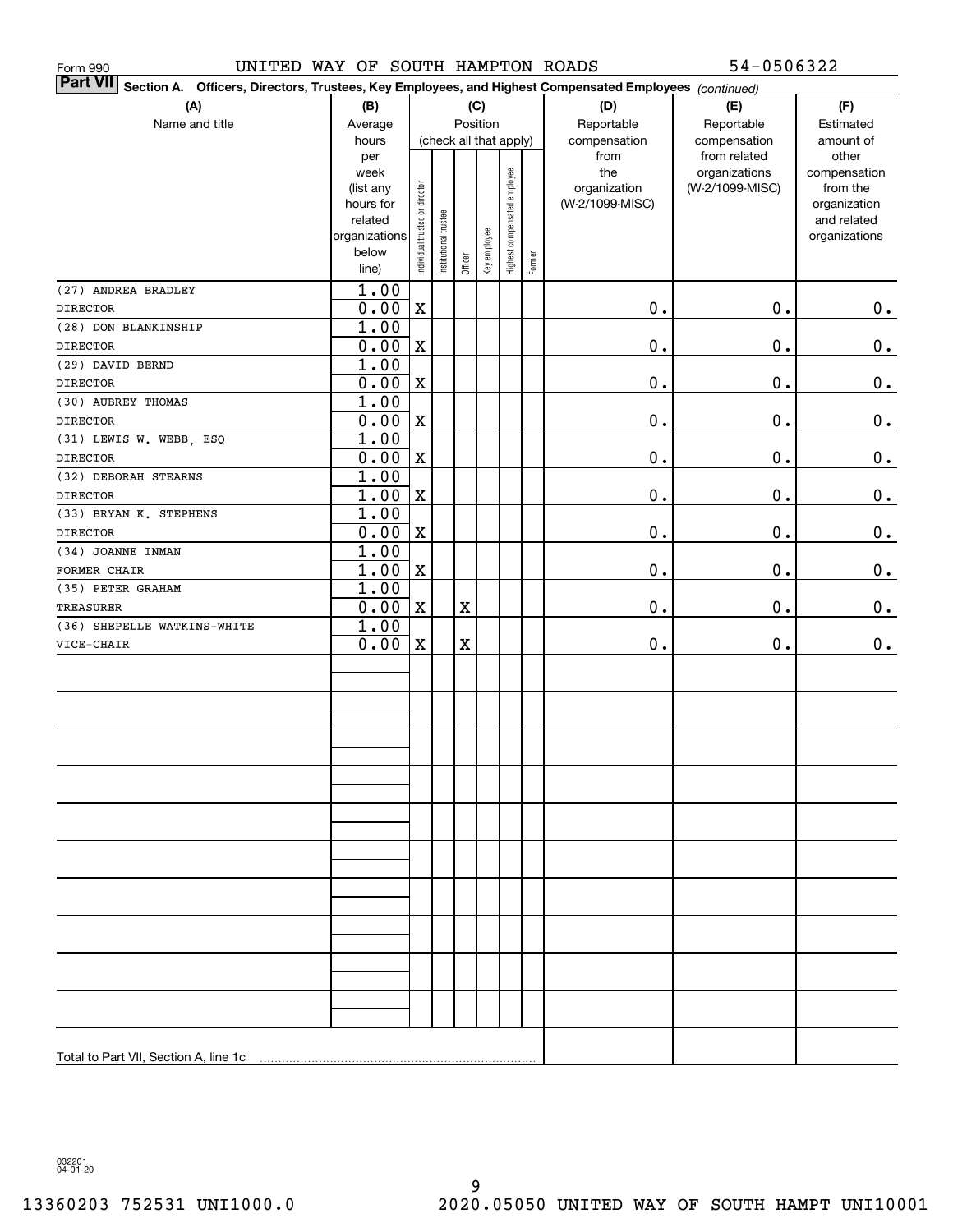| Check if Schedule O contains a response or note to any line in this Part VIII<br>(B)<br>$\overline{C}$<br>(D)<br>(A)<br>Related or exempt<br>Unrelated<br>Total revenue<br>from tax under<br>function revenue<br>business revenue<br>Contributions, Gifts, Grants<br>and Other Similar Amounts<br>1a<br><b>1 a</b> Federated campaigns<br>1 <sub>b</sub><br>Membership dues<br>b<br>1 <sub>c</sub><br>Fundraising events<br>c<br>1 <sub>d</sub><br>d Related organizations<br>29, 319, 000.<br>1e<br>Government grants (contributions)<br>All other contributions, gifts, grants, and<br>25,666,949.<br>1f<br>similar amounts not included above<br>72,520.<br>$1g$ \$<br>Noncash contributions included in lines 1a-1f<br>54,985,949.<br><b>Business Code</b><br>900099<br>327,752.<br>327,752.<br>PROGRAM ADMIN AND CONTRACT FEES<br>2a<br>Program Service<br>Revenue<br>900099<br>118,972.<br>OTHER PROGRAM FEES<br>118,972.<br>b<br>с<br>d<br>All other program service revenue<br>f<br>446,724.<br>▶<br>3<br>Investment income (including dividends, interest, and<br>496,852.<br>496,852.<br>Income from investment of tax-exempt bond proceeds<br>4<br>5<br>(i) Real<br>(ii) Personal<br>Gross rents<br>6a<br>6а<br>.<br>6b<br>Less: rental expenses<br>b<br>6c<br>Rental income or (loss)<br>с<br>d Net rental income or (loss)<br>.<br>(i) Securities<br>(ii) Other<br>7 a Gross amount from sales of<br>assets other than inventory<br>7a<br><b>b</b> Less: cost or other basis<br>Revenue<br>and sales expenses<br>7b<br>7c<br>c Gain or (loss)<br>8 a Gross income from fundraising events (not<br>Othe<br>including \$<br>contributions reported on line 1c). See<br>  8a<br>8b<br><b>b</b> Less: direct expenses <i>manually contained</i><br>c Net income or (loss) from fundraising events<br>9 a Gross income from gaming activities. See<br>9а<br>9 <sub>b</sub><br><b>b</b> Less: direct expenses <b>manually</b><br>c Net income or (loss) from gaming activities _______________<br>10 a Gross sales of inventory, less returns<br> 10a<br>10bl<br><b>b</b> Less: cost of goods sold<br>c Net income or (loss) from sales of inventory<br><b>Business Code</b><br>Miscellaneous<br>11 a<br><u> 1989 - Johann Barn, mars ann an t-Amhain ann an t-Amhain an t-Amhain an t-Amhain an t-Amhain an t-Amhain an t-</u><br>Revenue<br>b<br>с<br>the contract of the contract of the contract of the contract of the contract of<br>496,852.<br>55, 929, 525.<br>446,724.<br>0.<br>12<br>032009 12-23-20 | <b>Part VIII</b> | <b>Statement of Revenue</b> |  |  |                                        |
|------------------------------------------------------------------------------------------------------------------------------------------------------------------------------------------------------------------------------------------------------------------------------------------------------------------------------------------------------------------------------------------------------------------------------------------------------------------------------------------------------------------------------------------------------------------------------------------------------------------------------------------------------------------------------------------------------------------------------------------------------------------------------------------------------------------------------------------------------------------------------------------------------------------------------------------------------------------------------------------------------------------------------------------------------------------------------------------------------------------------------------------------------------------------------------------------------------------------------------------------------------------------------------------------------------------------------------------------------------------------------------------------------------------------------------------------------------------------------------------------------------------------------------------------------------------------------------------------------------------------------------------------------------------------------------------------------------------------------------------------------------------------------------------------------------------------------------------------------------------------------------------------------------------------------------------------------------------------------------------------------------------------------------------------------------------------------------------------------------------------------------------------------------------------------------------------------------------------------------------------------------------------------------------------------------------------------------------------------------------------------------------------------------------------------------------------------------------------------------------------------------------------|------------------|-----------------------------|--|--|----------------------------------------|
|                                                                                                                                                                                                                                                                                                                                                                                                                                                                                                                                                                                                                                                                                                                                                                                                                                                                                                                                                                                                                                                                                                                                                                                                                                                                                                                                                                                                                                                                                                                                                                                                                                                                                                                                                                                                                                                                                                                                                                                                                                                                                                                                                                                                                                                                                                                                                                                                                                                                                                                        |                  |                             |  |  |                                        |
|                                                                                                                                                                                                                                                                                                                                                                                                                                                                                                                                                                                                                                                                                                                                                                                                                                                                                                                                                                                                                                                                                                                                                                                                                                                                                                                                                                                                                                                                                                                                                                                                                                                                                                                                                                                                                                                                                                                                                                                                                                                                                                                                                                                                                                                                                                                                                                                                                                                                                                                        |                  |                             |  |  | Revenue excluded<br>sections 512 - 514 |
|                                                                                                                                                                                                                                                                                                                                                                                                                                                                                                                                                                                                                                                                                                                                                                                                                                                                                                                                                                                                                                                                                                                                                                                                                                                                                                                                                                                                                                                                                                                                                                                                                                                                                                                                                                                                                                                                                                                                                                                                                                                                                                                                                                                                                                                                                                                                                                                                                                                                                                                        |                  |                             |  |  |                                        |
|                                                                                                                                                                                                                                                                                                                                                                                                                                                                                                                                                                                                                                                                                                                                                                                                                                                                                                                                                                                                                                                                                                                                                                                                                                                                                                                                                                                                                                                                                                                                                                                                                                                                                                                                                                                                                                                                                                                                                                                                                                                                                                                                                                                                                                                                                                                                                                                                                                                                                                                        |                  |                             |  |  |                                        |
|                                                                                                                                                                                                                                                                                                                                                                                                                                                                                                                                                                                                                                                                                                                                                                                                                                                                                                                                                                                                                                                                                                                                                                                                                                                                                                                                                                                                                                                                                                                                                                                                                                                                                                                                                                                                                                                                                                                                                                                                                                                                                                                                                                                                                                                                                                                                                                                                                                                                                                                        |                  |                             |  |  |                                        |
|                                                                                                                                                                                                                                                                                                                                                                                                                                                                                                                                                                                                                                                                                                                                                                                                                                                                                                                                                                                                                                                                                                                                                                                                                                                                                                                                                                                                                                                                                                                                                                                                                                                                                                                                                                                                                                                                                                                                                                                                                                                                                                                                                                                                                                                                                                                                                                                                                                                                                                                        |                  |                             |  |  |                                        |
|                                                                                                                                                                                                                                                                                                                                                                                                                                                                                                                                                                                                                                                                                                                                                                                                                                                                                                                                                                                                                                                                                                                                                                                                                                                                                                                                                                                                                                                                                                                                                                                                                                                                                                                                                                                                                                                                                                                                                                                                                                                                                                                                                                                                                                                                                                                                                                                                                                                                                                                        |                  |                             |  |  |                                        |
|                                                                                                                                                                                                                                                                                                                                                                                                                                                                                                                                                                                                                                                                                                                                                                                                                                                                                                                                                                                                                                                                                                                                                                                                                                                                                                                                                                                                                                                                                                                                                                                                                                                                                                                                                                                                                                                                                                                                                                                                                                                                                                                                                                                                                                                                                                                                                                                                                                                                                                                        |                  |                             |  |  |                                        |
|                                                                                                                                                                                                                                                                                                                                                                                                                                                                                                                                                                                                                                                                                                                                                                                                                                                                                                                                                                                                                                                                                                                                                                                                                                                                                                                                                                                                                                                                                                                                                                                                                                                                                                                                                                                                                                                                                                                                                                                                                                                                                                                                                                                                                                                                                                                                                                                                                                                                                                                        |                  |                             |  |  |                                        |
|                                                                                                                                                                                                                                                                                                                                                                                                                                                                                                                                                                                                                                                                                                                                                                                                                                                                                                                                                                                                                                                                                                                                                                                                                                                                                                                                                                                                                                                                                                                                                                                                                                                                                                                                                                                                                                                                                                                                                                                                                                                                                                                                                                                                                                                                                                                                                                                                                                                                                                                        |                  |                             |  |  |                                        |
|                                                                                                                                                                                                                                                                                                                                                                                                                                                                                                                                                                                                                                                                                                                                                                                                                                                                                                                                                                                                                                                                                                                                                                                                                                                                                                                                                                                                                                                                                                                                                                                                                                                                                                                                                                                                                                                                                                                                                                                                                                                                                                                                                                                                                                                                                                                                                                                                                                                                                                                        |                  |                             |  |  |                                        |
|                                                                                                                                                                                                                                                                                                                                                                                                                                                                                                                                                                                                                                                                                                                                                                                                                                                                                                                                                                                                                                                                                                                                                                                                                                                                                                                                                                                                                                                                                                                                                                                                                                                                                                                                                                                                                                                                                                                                                                                                                                                                                                                                                                                                                                                                                                                                                                                                                                                                                                                        |                  |                             |  |  |                                        |
|                                                                                                                                                                                                                                                                                                                                                                                                                                                                                                                                                                                                                                                                                                                                                                                                                                                                                                                                                                                                                                                                                                                                                                                                                                                                                                                                                                                                                                                                                                                                                                                                                                                                                                                                                                                                                                                                                                                                                                                                                                                                                                                                                                                                                                                                                                                                                                                                                                                                                                                        |                  |                             |  |  |                                        |
|                                                                                                                                                                                                                                                                                                                                                                                                                                                                                                                                                                                                                                                                                                                                                                                                                                                                                                                                                                                                                                                                                                                                                                                                                                                                                                                                                                                                                                                                                                                                                                                                                                                                                                                                                                                                                                                                                                                                                                                                                                                                                                                                                                                                                                                                                                                                                                                                                                                                                                                        |                  |                             |  |  |                                        |
|                                                                                                                                                                                                                                                                                                                                                                                                                                                                                                                                                                                                                                                                                                                                                                                                                                                                                                                                                                                                                                                                                                                                                                                                                                                                                                                                                                                                                                                                                                                                                                                                                                                                                                                                                                                                                                                                                                                                                                                                                                                                                                                                                                                                                                                                                                                                                                                                                                                                                                                        |                  |                             |  |  |                                        |
|                                                                                                                                                                                                                                                                                                                                                                                                                                                                                                                                                                                                                                                                                                                                                                                                                                                                                                                                                                                                                                                                                                                                                                                                                                                                                                                                                                                                                                                                                                                                                                                                                                                                                                                                                                                                                                                                                                                                                                                                                                                                                                                                                                                                                                                                                                                                                                                                                                                                                                                        |                  |                             |  |  |                                        |
|                                                                                                                                                                                                                                                                                                                                                                                                                                                                                                                                                                                                                                                                                                                                                                                                                                                                                                                                                                                                                                                                                                                                                                                                                                                                                                                                                                                                                                                                                                                                                                                                                                                                                                                                                                                                                                                                                                                                                                                                                                                                                                                                                                                                                                                                                                                                                                                                                                                                                                                        |                  |                             |  |  |                                        |
|                                                                                                                                                                                                                                                                                                                                                                                                                                                                                                                                                                                                                                                                                                                                                                                                                                                                                                                                                                                                                                                                                                                                                                                                                                                                                                                                                                                                                                                                                                                                                                                                                                                                                                                                                                                                                                                                                                                                                                                                                                                                                                                                                                                                                                                                                                                                                                                                                                                                                                                        |                  |                             |  |  |                                        |
|                                                                                                                                                                                                                                                                                                                                                                                                                                                                                                                                                                                                                                                                                                                                                                                                                                                                                                                                                                                                                                                                                                                                                                                                                                                                                                                                                                                                                                                                                                                                                                                                                                                                                                                                                                                                                                                                                                                                                                                                                                                                                                                                                                                                                                                                                                                                                                                                                                                                                                                        |                  |                             |  |  |                                        |
|                                                                                                                                                                                                                                                                                                                                                                                                                                                                                                                                                                                                                                                                                                                                                                                                                                                                                                                                                                                                                                                                                                                                                                                                                                                                                                                                                                                                                                                                                                                                                                                                                                                                                                                                                                                                                                                                                                                                                                                                                                                                                                                                                                                                                                                                                                                                                                                                                                                                                                                        |                  |                             |  |  |                                        |
|                                                                                                                                                                                                                                                                                                                                                                                                                                                                                                                                                                                                                                                                                                                                                                                                                                                                                                                                                                                                                                                                                                                                                                                                                                                                                                                                                                                                                                                                                                                                                                                                                                                                                                                                                                                                                                                                                                                                                                                                                                                                                                                                                                                                                                                                                                                                                                                                                                                                                                                        |                  |                             |  |  |                                        |
|                                                                                                                                                                                                                                                                                                                                                                                                                                                                                                                                                                                                                                                                                                                                                                                                                                                                                                                                                                                                                                                                                                                                                                                                                                                                                                                                                                                                                                                                                                                                                                                                                                                                                                                                                                                                                                                                                                                                                                                                                                                                                                                                                                                                                                                                                                                                                                                                                                                                                                                        |                  |                             |  |  |                                        |
|                                                                                                                                                                                                                                                                                                                                                                                                                                                                                                                                                                                                                                                                                                                                                                                                                                                                                                                                                                                                                                                                                                                                                                                                                                                                                                                                                                                                                                                                                                                                                                                                                                                                                                                                                                                                                                                                                                                                                                                                                                                                                                                                                                                                                                                                                                                                                                                                                                                                                                                        |                  |                             |  |  |                                        |
|                                                                                                                                                                                                                                                                                                                                                                                                                                                                                                                                                                                                                                                                                                                                                                                                                                                                                                                                                                                                                                                                                                                                                                                                                                                                                                                                                                                                                                                                                                                                                                                                                                                                                                                                                                                                                                                                                                                                                                                                                                                                                                                                                                                                                                                                                                                                                                                                                                                                                                                        |                  |                             |  |  |                                        |
|                                                                                                                                                                                                                                                                                                                                                                                                                                                                                                                                                                                                                                                                                                                                                                                                                                                                                                                                                                                                                                                                                                                                                                                                                                                                                                                                                                                                                                                                                                                                                                                                                                                                                                                                                                                                                                                                                                                                                                                                                                                                                                                                                                                                                                                                                                                                                                                                                                                                                                                        |                  |                             |  |  |                                        |
|                                                                                                                                                                                                                                                                                                                                                                                                                                                                                                                                                                                                                                                                                                                                                                                                                                                                                                                                                                                                                                                                                                                                                                                                                                                                                                                                                                                                                                                                                                                                                                                                                                                                                                                                                                                                                                                                                                                                                                                                                                                                                                                                                                                                                                                                                                                                                                                                                                                                                                                        |                  |                             |  |  |                                        |
|                                                                                                                                                                                                                                                                                                                                                                                                                                                                                                                                                                                                                                                                                                                                                                                                                                                                                                                                                                                                                                                                                                                                                                                                                                                                                                                                                                                                                                                                                                                                                                                                                                                                                                                                                                                                                                                                                                                                                                                                                                                                                                                                                                                                                                                                                                                                                                                                                                                                                                                        |                  |                             |  |  |                                        |
|                                                                                                                                                                                                                                                                                                                                                                                                                                                                                                                                                                                                                                                                                                                                                                                                                                                                                                                                                                                                                                                                                                                                                                                                                                                                                                                                                                                                                                                                                                                                                                                                                                                                                                                                                                                                                                                                                                                                                                                                                                                                                                                                                                                                                                                                                                                                                                                                                                                                                                                        |                  |                             |  |  |                                        |
|                                                                                                                                                                                                                                                                                                                                                                                                                                                                                                                                                                                                                                                                                                                                                                                                                                                                                                                                                                                                                                                                                                                                                                                                                                                                                                                                                                                                                                                                                                                                                                                                                                                                                                                                                                                                                                                                                                                                                                                                                                                                                                                                                                                                                                                                                                                                                                                                                                                                                                                        |                  |                             |  |  |                                        |
|                                                                                                                                                                                                                                                                                                                                                                                                                                                                                                                                                                                                                                                                                                                                                                                                                                                                                                                                                                                                                                                                                                                                                                                                                                                                                                                                                                                                                                                                                                                                                                                                                                                                                                                                                                                                                                                                                                                                                                                                                                                                                                                                                                                                                                                                                                                                                                                                                                                                                                                        |                  |                             |  |  |                                        |
|                                                                                                                                                                                                                                                                                                                                                                                                                                                                                                                                                                                                                                                                                                                                                                                                                                                                                                                                                                                                                                                                                                                                                                                                                                                                                                                                                                                                                                                                                                                                                                                                                                                                                                                                                                                                                                                                                                                                                                                                                                                                                                                                                                                                                                                                                                                                                                                                                                                                                                                        |                  |                             |  |  |                                        |
|                                                                                                                                                                                                                                                                                                                                                                                                                                                                                                                                                                                                                                                                                                                                                                                                                                                                                                                                                                                                                                                                                                                                                                                                                                                                                                                                                                                                                                                                                                                                                                                                                                                                                                                                                                                                                                                                                                                                                                                                                                                                                                                                                                                                                                                                                                                                                                                                                                                                                                                        |                  |                             |  |  |                                        |
|                                                                                                                                                                                                                                                                                                                                                                                                                                                                                                                                                                                                                                                                                                                                                                                                                                                                                                                                                                                                                                                                                                                                                                                                                                                                                                                                                                                                                                                                                                                                                                                                                                                                                                                                                                                                                                                                                                                                                                                                                                                                                                                                                                                                                                                                                                                                                                                                                                                                                                                        |                  |                             |  |  |                                        |
|                                                                                                                                                                                                                                                                                                                                                                                                                                                                                                                                                                                                                                                                                                                                                                                                                                                                                                                                                                                                                                                                                                                                                                                                                                                                                                                                                                                                                                                                                                                                                                                                                                                                                                                                                                                                                                                                                                                                                                                                                                                                                                                                                                                                                                                                                                                                                                                                                                                                                                                        |                  |                             |  |  |                                        |
|                                                                                                                                                                                                                                                                                                                                                                                                                                                                                                                                                                                                                                                                                                                                                                                                                                                                                                                                                                                                                                                                                                                                                                                                                                                                                                                                                                                                                                                                                                                                                                                                                                                                                                                                                                                                                                                                                                                                                                                                                                                                                                                                                                                                                                                                                                                                                                                                                                                                                                                        |                  |                             |  |  |                                        |
|                                                                                                                                                                                                                                                                                                                                                                                                                                                                                                                                                                                                                                                                                                                                                                                                                                                                                                                                                                                                                                                                                                                                                                                                                                                                                                                                                                                                                                                                                                                                                                                                                                                                                                                                                                                                                                                                                                                                                                                                                                                                                                                                                                                                                                                                                                                                                                                                                                                                                                                        |                  |                             |  |  |                                        |
|                                                                                                                                                                                                                                                                                                                                                                                                                                                                                                                                                                                                                                                                                                                                                                                                                                                                                                                                                                                                                                                                                                                                                                                                                                                                                                                                                                                                                                                                                                                                                                                                                                                                                                                                                                                                                                                                                                                                                                                                                                                                                                                                                                                                                                                                                                                                                                                                                                                                                                                        |                  |                             |  |  |                                        |
|                                                                                                                                                                                                                                                                                                                                                                                                                                                                                                                                                                                                                                                                                                                                                                                                                                                                                                                                                                                                                                                                                                                                                                                                                                                                                                                                                                                                                                                                                                                                                                                                                                                                                                                                                                                                                                                                                                                                                                                                                                                                                                                                                                                                                                                                                                                                                                                                                                                                                                                        |                  |                             |  |  |                                        |
|                                                                                                                                                                                                                                                                                                                                                                                                                                                                                                                                                                                                                                                                                                                                                                                                                                                                                                                                                                                                                                                                                                                                                                                                                                                                                                                                                                                                                                                                                                                                                                                                                                                                                                                                                                                                                                                                                                                                                                                                                                                                                                                                                                                                                                                                                                                                                                                                                                                                                                                        |                  |                             |  |  |                                        |
|                                                                                                                                                                                                                                                                                                                                                                                                                                                                                                                                                                                                                                                                                                                                                                                                                                                                                                                                                                                                                                                                                                                                                                                                                                                                                                                                                                                                                                                                                                                                                                                                                                                                                                                                                                                                                                                                                                                                                                                                                                                                                                                                                                                                                                                                                                                                                                                                                                                                                                                        |                  |                             |  |  |                                        |
|                                                                                                                                                                                                                                                                                                                                                                                                                                                                                                                                                                                                                                                                                                                                                                                                                                                                                                                                                                                                                                                                                                                                                                                                                                                                                                                                                                                                                                                                                                                                                                                                                                                                                                                                                                                                                                                                                                                                                                                                                                                                                                                                                                                                                                                                                                                                                                                                                                                                                                                        |                  |                             |  |  |                                        |
|                                                                                                                                                                                                                                                                                                                                                                                                                                                                                                                                                                                                                                                                                                                                                                                                                                                                                                                                                                                                                                                                                                                                                                                                                                                                                                                                                                                                                                                                                                                                                                                                                                                                                                                                                                                                                                                                                                                                                                                                                                                                                                                                                                                                                                                                                                                                                                                                                                                                                                                        |                  |                             |  |  |                                        |
|                                                                                                                                                                                                                                                                                                                                                                                                                                                                                                                                                                                                                                                                                                                                                                                                                                                                                                                                                                                                                                                                                                                                                                                                                                                                                                                                                                                                                                                                                                                                                                                                                                                                                                                                                                                                                                                                                                                                                                                                                                                                                                                                                                                                                                                                                                                                                                                                                                                                                                                        |                  |                             |  |  |                                        |
|                                                                                                                                                                                                                                                                                                                                                                                                                                                                                                                                                                                                                                                                                                                                                                                                                                                                                                                                                                                                                                                                                                                                                                                                                                                                                                                                                                                                                                                                                                                                                                                                                                                                                                                                                                                                                                                                                                                                                                                                                                                                                                                                                                                                                                                                                                                                                                                                                                                                                                                        |                  |                             |  |  |                                        |
|                                                                                                                                                                                                                                                                                                                                                                                                                                                                                                                                                                                                                                                                                                                                                                                                                                                                                                                                                                                                                                                                                                                                                                                                                                                                                                                                                                                                                                                                                                                                                                                                                                                                                                                                                                                                                                                                                                                                                                                                                                                                                                                                                                                                                                                                                                                                                                                                                                                                                                                        |                  |                             |  |  |                                        |
|                                                                                                                                                                                                                                                                                                                                                                                                                                                                                                                                                                                                                                                                                                                                                                                                                                                                                                                                                                                                                                                                                                                                                                                                                                                                                                                                                                                                                                                                                                                                                                                                                                                                                                                                                                                                                                                                                                                                                                                                                                                                                                                                                                                                                                                                                                                                                                                                                                                                                                                        |                  |                             |  |  |                                        |
|                                                                                                                                                                                                                                                                                                                                                                                                                                                                                                                                                                                                                                                                                                                                                                                                                                                                                                                                                                                                                                                                                                                                                                                                                                                                                                                                                                                                                                                                                                                                                                                                                                                                                                                                                                                                                                                                                                                                                                                                                                                                                                                                                                                                                                                                                                                                                                                                                                                                                                                        |                  |                             |  |  |                                        |
|                                                                                                                                                                                                                                                                                                                                                                                                                                                                                                                                                                                                                                                                                                                                                                                                                                                                                                                                                                                                                                                                                                                                                                                                                                                                                                                                                                                                                                                                                                                                                                                                                                                                                                                                                                                                                                                                                                                                                                                                                                                                                                                                                                                                                                                                                                                                                                                                                                                                                                                        |                  |                             |  |  |                                        |
|                                                                                                                                                                                                                                                                                                                                                                                                                                                                                                                                                                                                                                                                                                                                                                                                                                                                                                                                                                                                                                                                                                                                                                                                                                                                                                                                                                                                                                                                                                                                                                                                                                                                                                                                                                                                                                                                                                                                                                                                                                                                                                                                                                                                                                                                                                                                                                                                                                                                                                                        |                  |                             |  |  |                                        |
|                                                                                                                                                                                                                                                                                                                                                                                                                                                                                                                                                                                                                                                                                                                                                                                                                                                                                                                                                                                                                                                                                                                                                                                                                                                                                                                                                                                                                                                                                                                                                                                                                                                                                                                                                                                                                                                                                                                                                                                                                                                                                                                                                                                                                                                                                                                                                                                                                                                                                                                        |                  |                             |  |  |                                        |
|                                                                                                                                                                                                                                                                                                                                                                                                                                                                                                                                                                                                                                                                                                                                                                                                                                                                                                                                                                                                                                                                                                                                                                                                                                                                                                                                                                                                                                                                                                                                                                                                                                                                                                                                                                                                                                                                                                                                                                                                                                                                                                                                                                                                                                                                                                                                                                                                                                                                                                                        |                  |                             |  |  |                                        |
|                                                                                                                                                                                                                                                                                                                                                                                                                                                                                                                                                                                                                                                                                                                                                                                                                                                                                                                                                                                                                                                                                                                                                                                                                                                                                                                                                                                                                                                                                                                                                                                                                                                                                                                                                                                                                                                                                                                                                                                                                                                                                                                                                                                                                                                                                                                                                                                                                                                                                                                        |                  |                             |  |  |                                        |
|                                                                                                                                                                                                                                                                                                                                                                                                                                                                                                                                                                                                                                                                                                                                                                                                                                                                                                                                                                                                                                                                                                                                                                                                                                                                                                                                                                                                                                                                                                                                                                                                                                                                                                                                                                                                                                                                                                                                                                                                                                                                                                                                                                                                                                                                                                                                                                                                                                                                                                                        |                  |                             |  |  | Form 990 (2020)                        |

Form 990 (2020) UNITED WAY OF SOUTH HAMPTON ROADS 54-0506322 Page

**9**

54-0506322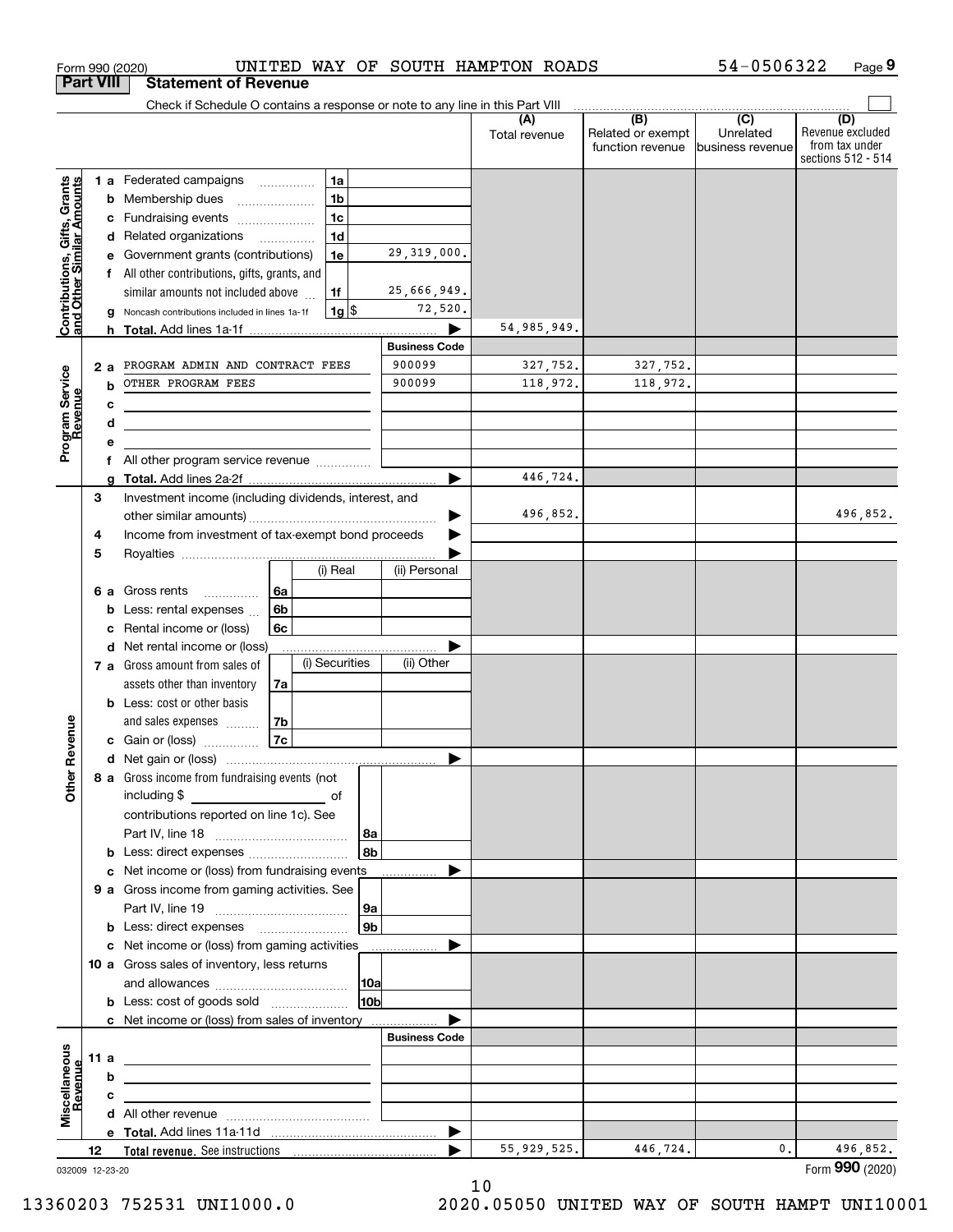$_{\rm Form}$   $_{990}$  (2020) UNITED WAY OF SOUTH HAMPTON ROADS 54-0506322  $_{\rm Page}$ **Part IX Statement of Functional Expenses**

*Section 501(c)(3) and 501(c)(4) organizations must complete all columns. All other organizations must complete column (A).*

|                  | Check if Schedule O contains a response or note to any line in this Part IX                              |                        |                                    |                                           |                                |
|------------------|----------------------------------------------------------------------------------------------------------|------------------------|------------------------------------|-------------------------------------------|--------------------------------|
|                  | Do not include amounts reported on lines 6b,<br>7b, 8b, 9b, and 10b of Part VIII.                        | (A)<br>Total expenses  | (B)<br>Program service<br>expenses | (C)<br>Management and<br>general expenses | (D)<br>Fundraising<br>expenses |
| $\mathbf{1}$     | Grants and other assistance to domestic organizations                                                    |                        |                                    |                                           |                                |
|                  | and domestic governments. See Part IV, line 21                                                           | 10,685,985.            | 10,685,985.                        |                                           |                                |
| $\mathbf{2}$     | Grants and other assistance to domestic                                                                  |                        |                                    |                                           |                                |
|                  | individuals. See Part IV, line 22                                                                        |                        |                                    |                                           |                                |
| 3                | Grants and other assistance to foreign                                                                   |                        |                                    |                                           |                                |
|                  | organizations, foreign governments, and foreign                                                          |                        |                                    |                                           |                                |
|                  | individuals. See Part IV, lines 15 and 16                                                                |                        |                                    |                                           |                                |
| 4                | Benefits paid to or for members                                                                          |                        |                                    |                                           |                                |
| 5                | Compensation of current officers, directors,                                                             |                        |                                    |                                           |                                |
|                  | trustees, and key employees                                                                              | 385,895.               | 226,558.                           | 71,011.                                   | 88,326.                        |
| 6                | Compensation not included above to disqualified                                                          |                        |                                    |                                           |                                |
|                  | persons (as defined under section 4958(f)(1)) and                                                        |                        |                                    |                                           |                                |
|                  | persons described in section 4958(c)(3)(B)                                                               |                        |                                    |                                           |                                |
| 7                |                                                                                                          | 1,688,277.             | 848,566.                           | 173,631.                                  | 666,080.                       |
| 8                | Pension plan accruals and contributions (include                                                         |                        |                                    |                                           |                                |
|                  | section 401(k) and 403(b) employer contributions)                                                        |                        |                                    |                                           |                                |
| 9                |                                                                                                          | 386,274.               | 175,202.                           | 52,380.                                   | <u>158,692.</u>                |
| 10               |                                                                                                          | 144,808.               | 53,303.                            | 28,282.                                   | 63, 223.                       |
| 11               | Fees for services (nonemployees):                                                                        |                        |                                    |                                           |                                |
|                  |                                                                                                          |                        |                                    |                                           |                                |
| b                |                                                                                                          |                        |                                    |                                           |                                |
| c                |                                                                                                          |                        |                                    |                                           |                                |
| d                |                                                                                                          |                        |                                    |                                           |                                |
| е                | Professional fundraising services. See Part IV, line 17                                                  | 37,753.                |                                    | 37,753.                                   |                                |
| f                | Investment management fees                                                                               |                        |                                    |                                           |                                |
|                  | g Other. (If line 11g amount exceeds 10% of line 25,                                                     |                        |                                    |                                           |                                |
|                  | column (A) amount, list line 11g expenses on Sch O.)                                                     | 371,436.<br>35,923.    | 127,393.                           | 98,091.                                   | 145,952.<br>35,923.            |
| 12 <sup>12</sup> |                                                                                                          | 162,167.               | 86,238.                            | 16, 592.                                  | 59,337.                        |
| 13               |                                                                                                          | 12,106.                | 2, 248.                            | 2,968.                                    | 6,890.                         |
| 14               |                                                                                                          |                        |                                    |                                           |                                |
| 15<br>16         |                                                                                                          | 83,393.                | 27,481.                            | 28,908.                                   | 27,004.                        |
| 17               | Travel                                                                                                   | 4,085.                 | 1,174.                             | 1,136.                                    | 1,775.                         |
| 18               | Payments of travel or entertainment expenses                                                             |                        |                                    |                                           |                                |
|                  | for any federal, state, or local public officials                                                        |                        |                                    |                                           |                                |
| 19               | Conferences, conventions, and meetings                                                                   | 26,618.                | 1,412.                             |                                           | 25, 206.                       |
| 20               | Interest                                                                                                 | 2,116.                 |                                    | 2,116.                                    |                                |
| 21               |                                                                                                          | 306,242.               | 306, 242.                          |                                           |                                |
| 22               | Depreciation, depletion, and amortization                                                                | 84,089.                | 12,613.                            | 43,346.                                   | 28,130.                        |
| 23               | Insurance                                                                                                |                        |                                    |                                           |                                |
| 24               | Other expenses. Itemize expenses not covered                                                             |                        |                                    |                                           |                                |
|                  | above (List miscellaneous expenses on line 24e. If<br>line 24e amount exceeds 10% of line 25, column (A) |                        |                                    |                                           |                                |
|                  | amount, list line 24e expenses on Schedule O.)                                                           |                        |                                    |                                           |                                |
| a                | DONOR DESIGNATIONS                                                                                       | 15, 345, 320.          | 15, 345, 320.                      |                                           |                                |
| b                | COMMUNITY IMPACT PROGRA                                                                                  | 1, 233, 340.           | 1, 233, 340.                       |                                           |                                |
| C                | EQUIPMENT RENTAL AND MA                                                                                  | 246,473.               | 62,726.                            | 106, 130.                                 | 77,617.                        |
| d                | <b>MISCELLANEOUS</b>                                                                                     | $\overline{27}$ , 012. | 711.                               | 25,487.                                   | 814.                           |
| е                | All other expenses                                                                                       | 24, 152.               |                                    | 3,505.                                    | 20,647.                        |
| 25               | Total functional expenses. Add lines 1 through 24e                                                       | 31, 293, 464.          | 29, 196, 512.                      | 691,336.                                  | 1,405,616.                     |
| 26               | Joint costs. Complete this line only if the organization                                                 |                        |                                    |                                           |                                |
|                  | reported in column (B) joint costs from a combined                                                       |                        |                                    |                                           |                                |
|                  | educational campaign and fundraising solicitation.<br>Check here $\blacktriangleright$                   |                        |                                    |                                           |                                |
|                  | if following SOP 98-2 (ASC 958-720)                                                                      |                        |                                    |                                           |                                |

032010 12-23-20

11

Form (2020) **990**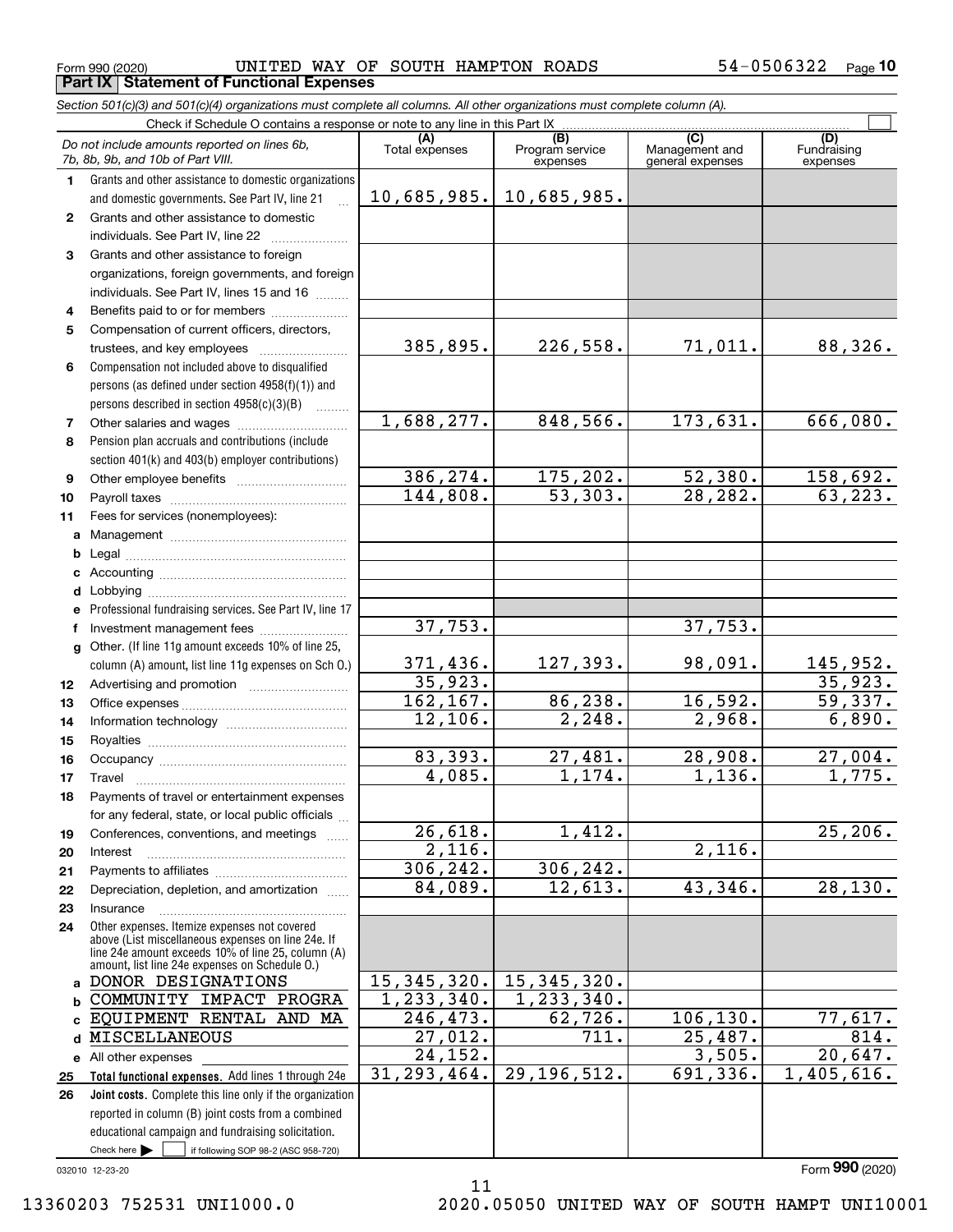ξ

**22232425262728and complete lines 29 through 33. 2930313233**Capital stock or trust principal, or current funds ~~~~~~~~~~~~~~~ Paid-in or capital surplus, or land, building, or equipment fund www.commun.com Retained earnings, endowment, accumulated income, or other funds Total net assets or fund balances ~~~~~~~~~~~~~~~~~~~~~~ Total liabilities and net assets/fund balances 42,734,031. 74,171,150. 45,967,298. 76,697,297.

12

 $_{\rm Form}$   $_{990}$  (2020) UNITED WAY OF SOUTH HAMPTON ROADS 54-0506322  $_{\rm Page}$ 

 $\mathcal{L}^{\text{max}}$ Check if Schedule O contains a response or note to any line in this Part X **(A) (B)** Beginning of year | | End of year  $1,867,792.$   $1 \mid 1,861,879.$ **11**Cash - non-interest-bearing ~~~~~~~~~~~~~~~~~~~~~~~~~  $7,067,427. | z | 6,315,945.$ **22**Savings and temporary cash investments ~~~~~~~~~~~~~~~~~~ $8,023,750.$   $3$   $7,131,065.$ **33** Pledges and grants receivable, net  $\ldots$  **multimes contained and grants receivable**, net **multimes contained and grants receivable**, net **multimes contained and grants receivable** Accounts receivable, net ~~~~~~~~~~~~~~~~~~~~~~~~~~ **445**Loans and other receivables from any current or former officer, director, trustee, key employee, creator or founder, substantial contributor, or 35% controlled entity or family member of any of these persons ............................ **5**Loans and other receivables from other disqualified persons (as defined **6**under section  $4958(f)(1)$ , and persons described in section  $4958(c)(3)(B)$ **677**Notes and loans receivable, net ~~~~~~~~~~~~~~~~~~~~~~~**Assets 88**Inventories for sale or use ~~~~~~~~~~~~~~~~~~~~~~~~~~ 190,048. | 9 | 149,385. **99**Prepaid expenses and deferred charges ~~~~~~~~~~~~~~~~~~ **10a**Land, buildings, and equipment: cost or other 2,767,269. basis. Complete Part VI of Schedule D will aller **10c**2,043,903. 774,803. 723,366. **b** Less: accumulated depreciation  $\ldots$  **10b**  $26,498,165.$  11 | 55,033,059. **1111**Investments - publicly traded securities ~~~~~~~~~~~~~~~~~~~  $0.$ | 12 | 3,503,120. **1212**Investments - other securities. See Part IV, line 11 ~~~~~~~~~~~~~~ **1313**Investments - program-related. See Part IV, line 11 ~~~~~~~~~~~~~**1414**Intangible assets ~~~~~~~~~~~~~~~~~~~~~~~~~~~~~~ Other assets. See Part IV, line 11 ~~~~~~~~~~~~~~~~~~~~~~  $1,545,313.$   $15$  1,979,478. **1515**45,967,298. 76,697,297. **1616Total assets.**  Add lines 1 through 15 (must equal line 33)  $167,459.$   $17$  | 168,548. **1717**Accounts payable and accrued expenses ~~~~~~~~~~~~~~~~~~  $2,408,750.$  18 1,814,239. **1818**Grants payable ~~~~~~~~~~~~~~~~~~~~~~~~~~~~~~~  $124,872.$  19 0. **1919**Deferred revenue ~~~~~~~~~~~~~~~~~~~~~~~~~~~~~~ **2020**Tax-exempt bond liabilities …………………………………………………………… Escrow or custodial account liability. Complete Part IV of Schedule D **212122**Loans and other payables to any current or former officer, director, **Liabilities** iabilities trustee, key employee, creator or founder, substantial contributor, or 35% controlled entity or family member of any of these persons ~~~~~~~~~**23**Secured mortgages and notes payable to unrelated third parties 499,000. 509,962. Unsecured notes and loans payable to unrelated third parties  $\ldots$ **2425**Other liabilities (including federal income tax, payables to related third parties, and other liabilities not included on lines 17-24). Complete Part X of Schedule D ~~~~~~~~~~~~~~~~~~~~~~~~~~~~~~~  $33,186$ .  $25$  33,398.  $3,233,267. |26 | 2,526,147.$ **26Total liabilities.**  Add lines 17 through 25 **Organizations that follow FASB ASC 958, check here** | X Assets or Fund Balances **Net Assets or Fund Balances and complete lines 27, 28, 32, and 33.**  $6,034,707.$   $27 \mid 24,260,211.$ **27**Net assets without donor restrictions <sub>…………………………………………………</sub>…… 36,699,324. 49,910,939. **28**Net assets with donor restrictions ~~~~~~~~~~~~~~~~~~~~~~**Organizations that do not follow FASB ASC 958, check here** |

Form (2020) **990**

# **Part X** Balance Sheet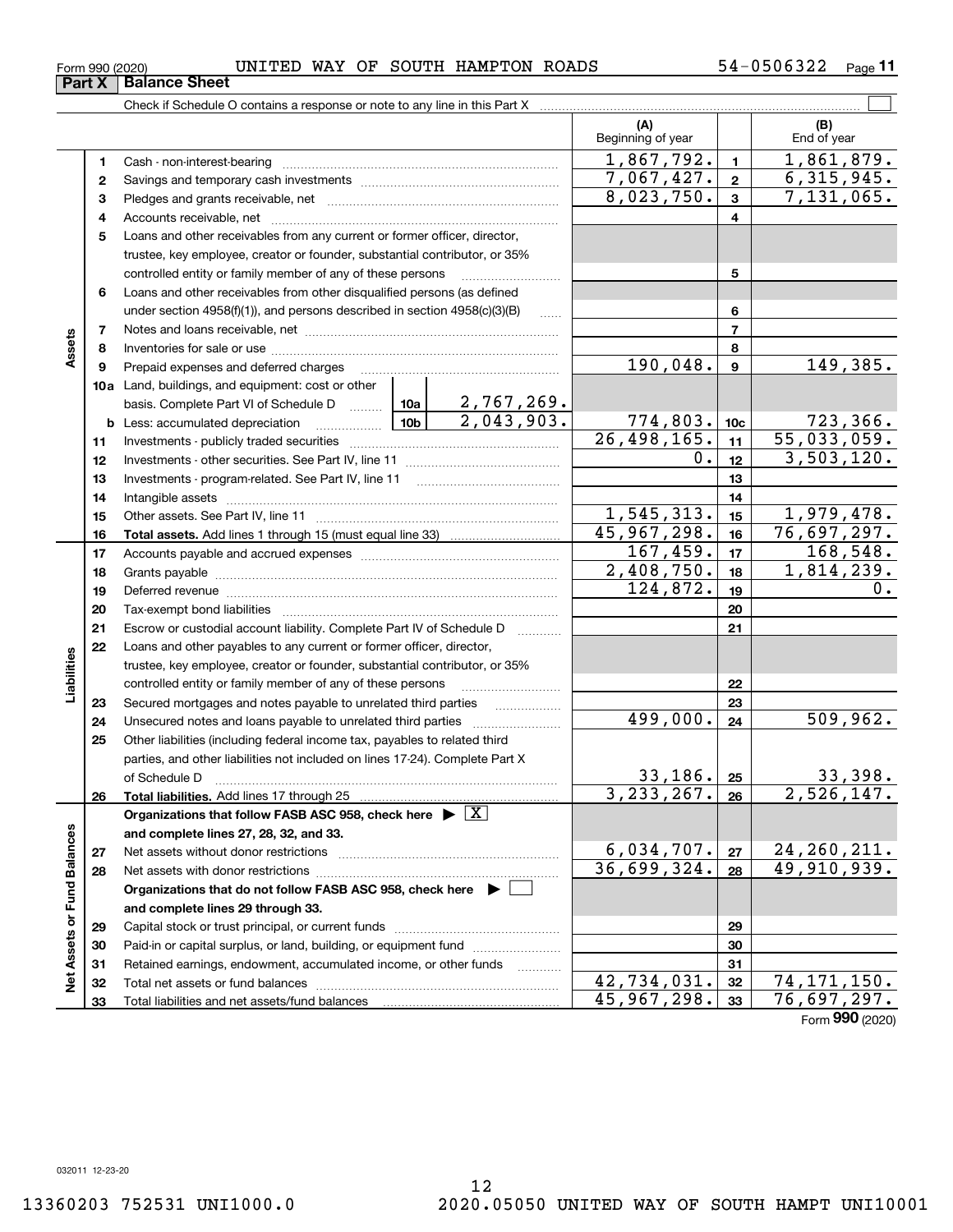|    | UNITED WAY OF SOUTH HAMPTON ROADS<br>Form 990 (2020)                                                                                                                                                                           |                         | 54-0506322                 |          | Page 12        |
|----|--------------------------------------------------------------------------------------------------------------------------------------------------------------------------------------------------------------------------------|-------------------------|----------------------------|----------|----------------|
|    | Part XII<br><b>Reconciliation of Net Assets</b>                                                                                                                                                                                |                         |                            |          |                |
|    |                                                                                                                                                                                                                                |                         |                            |          |                |
|    |                                                                                                                                                                                                                                |                         |                            |          |                |
| 1  |                                                                                                                                                                                                                                | 1.                      | 55,929,525.                |          |                |
| 2  |                                                                                                                                                                                                                                | $\mathbf{2}$            | 31, 293, 464.              |          |                |
| 3  | Revenue less expenses. Subtract line 2 from line 1                                                                                                                                                                             | 3                       | 24,636,061.                |          |                |
| 4  |                                                                                                                                                                                                                                | $\overline{\mathbf{4}}$ | $\overline{42,734}$ , 031. |          |                |
| 5  |                                                                                                                                                                                                                                | 5                       | 6,801,058.                 |          |                |
| 6  | Donated services and use of facilities [111] processes and the service of facilities [11] processes and use of facilities [11] processes and the service of facilities [11] processes and the service of the service of the se | 6                       |                            |          |                |
| 7  |                                                                                                                                                                                                                                | $\overline{7}$          |                            |          |                |
| 8  |                                                                                                                                                                                                                                | 8                       |                            |          |                |
| 9  | Other changes in net assets or fund balances (explain on Schedule O)                                                                                                                                                           | 9                       |                            |          | 0.             |
| 10 | Net assets or fund balances at end of year. Combine lines 3 through 9 (must equal Part X, line 32,                                                                                                                             |                         |                            |          |                |
|    |                                                                                                                                                                                                                                | 10                      | 74,171,150.                |          |                |
|    | Part XII Financial Statements and Reporting                                                                                                                                                                                    |                         |                            |          |                |
|    |                                                                                                                                                                                                                                |                         |                            |          | $ \mathbf{X} $ |
|    |                                                                                                                                                                                                                                |                         |                            | Yes      | No             |
| 1  | $\boxed{\mathbf{X}}$ Accrual<br>Accounting method used to prepare the Form 990: <u>June</u> Cash<br>Other<br>$\mathbf{1}$                                                                                                      |                         |                            |          |                |
|    | If the organization changed its method of accounting from a prior year or checked "Other," explain in Schedule O.                                                                                                              |                         |                            |          |                |
|    | 2a Were the organization's financial statements compiled or reviewed by an independent accountant?                                                                                                                             |                         | 2a                         |          | Χ              |
|    | If "Yes," check a box below to indicate whether the financial statements for the year were compiled or reviewed on a                                                                                                           |                         |                            |          |                |
|    | separate basis, consolidated basis, or both:                                                                                                                                                                                   |                         |                            |          |                |
|    | Both consolidated and separate basis<br>Separate basis<br>Consolidated basis                                                                                                                                                   |                         |                            |          |                |
|    | <b>b</b> Were the organization's financial statements audited by an independent accountant?                                                                                                                                    |                         | 2 <sub>b</sub>             | X        |                |
|    | If "Yes," check a box below to indicate whether the financial statements for the year were audited on a separate basis,                                                                                                        |                         |                            |          |                |
|    | consolidated basis, or both:                                                                                                                                                                                                   |                         |                            |          |                |
|    | $\sqrt{\mathbf{X}}$ Consolidated basis<br>Separate basis<br>Both consolidated and separate basis                                                                                                                               |                         |                            |          |                |
|    | c If "Yes" to line 2a or 2b, does the organization have a committee that assumes responsibility for oversight of the audit,                                                                                                    |                         |                            |          |                |
|    |                                                                                                                                                                                                                                |                         | 2c                         | X        |                |
|    | If the organization changed either its oversight process or selection process during the tax year, explain on Schedule O.                                                                                                      |                         |                            |          |                |
|    | 3a As a result of a federal award, was the organization required to undergo an audit or audits as set forth in the Single Audit                                                                                                |                         |                            |          |                |
|    |                                                                                                                                                                                                                                |                         | За                         |          | x              |
|    | b If "Yes," did the organization undergo the required audit or audits? If the organization did not undergo the required audit                                                                                                  |                         |                            |          |                |
|    |                                                                                                                                                                                                                                |                         | 3b                         | $\Omega$ |                |

Form (2020) **990**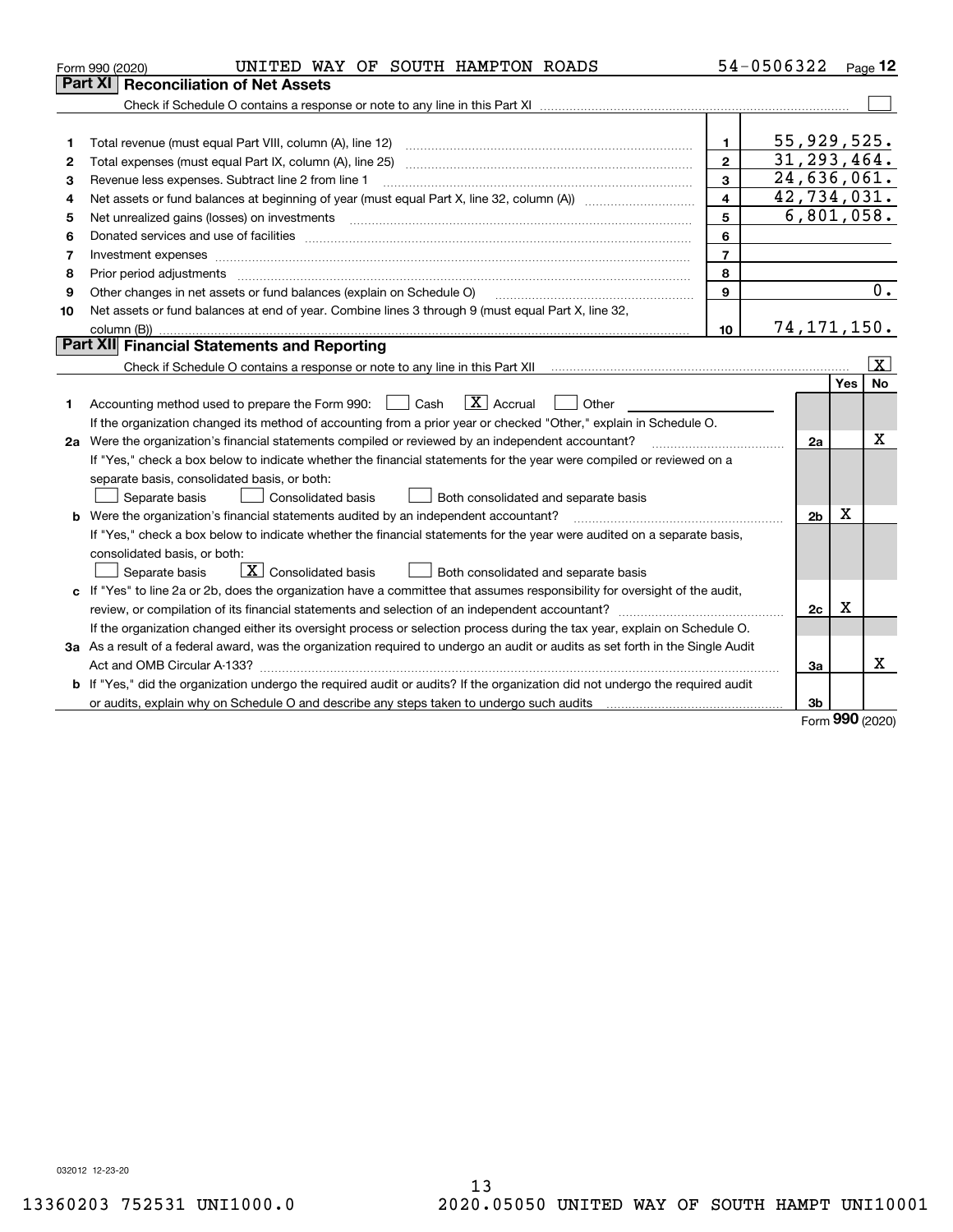| <b>SCHEDULE A</b> |
|-------------------|
|-------------------|

**(Form 990 or 990-EZ)**

## **Public Charity Status and Public Support**

**Complete if the organization is a section 501(c)(3) organization or a section 4947(a)(1) nonexempt charitable trust. | Attach to Form 990 or Form 990-EZ.** 

| OMB No. 1545-0047                   |
|-------------------------------------|
| 2020                                |
| <b>Open to Public</b><br>Inspection |

|                 |                 | Department of the Treasury<br>Internal Revenue Service |                                                                        | Attach to Form 990 or Form 990-EZ.<br>Go to www.irs.gov/Form990 for instructions and the latest information.                                                                                                                                                                                                 |     |                                                                |                            | <b>Open to Public</b><br>Inspection   |
|-----------------|-----------------|--------------------------------------------------------|------------------------------------------------------------------------|--------------------------------------------------------------------------------------------------------------------------------------------------------------------------------------------------------------------------------------------------------------------------------------------------------------|-----|----------------------------------------------------------------|----------------------------|---------------------------------------|
|                 |                 | Name of the organization                               |                                                                        |                                                                                                                                                                                                                                                                                                              |     |                                                                |                            | <b>Employer identification number</b> |
|                 |                 |                                                        |                                                                        | UNITED WAY OF SOUTH HAMPTON ROADS                                                                                                                                                                                                                                                                            |     |                                                                |                            | 54-0506322                            |
|                 | Part I          |                                                        |                                                                        | Reason for Public Charity Status. (All organizations must complete this part.) See instructions.                                                                                                                                                                                                             |     |                                                                |                            |                                       |
| 1.<br>2         |                 |                                                        |                                                                        | The organization is not a private foundation because it is: (For lines 1 through 12, check only one box.)<br>A church, convention of churches, or association of churches described in section 170(b)(1)(A)(i).<br>A school described in section 170(b)(1)(A)(ii). (Attach Schedule E (Form 990 or 990-EZ).) |     |                                                                |                            |                                       |
| з               |                 |                                                        |                                                                        | A hospital or a cooperative hospital service organization described in section 170(b)(1)(A)(iii).                                                                                                                                                                                                            |     |                                                                |                            |                                       |
| 4               |                 |                                                        |                                                                        | A medical research organization operated in conjunction with a hospital described in section 170(b)(1)(A)(iii). Enter the hospital's name,                                                                                                                                                                   |     |                                                                |                            |                                       |
|                 |                 | city, and state:                                       |                                                                        |                                                                                                                                                                                                                                                                                                              |     |                                                                |                            |                                       |
| 5               |                 |                                                        |                                                                        | An organization operated for the benefit of a college or university owned or operated by a governmental unit described in                                                                                                                                                                                    |     |                                                                |                            |                                       |
|                 |                 |                                                        | section 170(b)(1)(A)(iv). (Complete Part II.)                          |                                                                                                                                                                                                                                                                                                              |     |                                                                |                            |                                       |
| 6               |                 |                                                        |                                                                        | A federal, state, or local government or governmental unit described in section 170(b)(1)(A)(v).                                                                                                                                                                                                             |     |                                                                |                            |                                       |
|                 | $7 \mid X \mid$ |                                                        |                                                                        | An organization that normally receives a substantial part of its support from a governmental unit or from the general public described in                                                                                                                                                                    |     |                                                                |                            |                                       |
|                 |                 |                                                        | section 170(b)(1)(A)(vi). (Complete Part II.)                          |                                                                                                                                                                                                                                                                                                              |     |                                                                |                            |                                       |
| 8               |                 |                                                        |                                                                        | A community trust described in section 170(b)(1)(A)(vi). (Complete Part II.)                                                                                                                                                                                                                                 |     |                                                                |                            |                                       |
| 9               |                 |                                                        |                                                                        | An agricultural research organization described in section 170(b)(1)(A)(ix) operated in conjunction with a land-grant college                                                                                                                                                                                |     |                                                                |                            |                                       |
|                 |                 |                                                        |                                                                        | or university or a non-land-grant college of agriculture (see instructions). Enter the name, city, and state of the college or                                                                                                                                                                               |     |                                                                |                            |                                       |
|                 |                 | university:                                            |                                                                        |                                                                                                                                                                                                                                                                                                              |     |                                                                |                            |                                       |
| 10              |                 |                                                        |                                                                        | An organization that normally receives (1) more than 33 1/3% of its support from contributions, membership fees, and gross receipts from                                                                                                                                                                     |     |                                                                |                            |                                       |
|                 |                 |                                                        |                                                                        | activities related to its exempt functions, subject to certain exceptions; and (2) no more than 33 1/3% of its support from gross investment                                                                                                                                                                 |     |                                                                |                            |                                       |
|                 |                 |                                                        |                                                                        | income and unrelated business taxable income (less section 511 tax) from businesses acquired by the organization after June 30, 1975.                                                                                                                                                                        |     |                                                                |                            |                                       |
| 11              |                 |                                                        | See section 509(a)(2). (Complete Part III.)                            | An organization organized and operated exclusively to test for public safety. See section 509(a)(4).                                                                                                                                                                                                         |     |                                                                |                            |                                       |
| 12 <sub>2</sub> |                 |                                                        |                                                                        | An organization organized and operated exclusively for the benefit of, to perform the functions of, or to carry out the purposes of one or                                                                                                                                                                   |     |                                                                |                            |                                       |
|                 |                 |                                                        |                                                                        | more publicly supported organizations described in section 509(a)(1) or section 509(a)(2). See section 509(a)(3). Check the box in                                                                                                                                                                           |     |                                                                |                            |                                       |
|                 |                 |                                                        |                                                                        | lines 12a through 12d that describes the type of supporting organization and complete lines 12e, 12f, and 12g.                                                                                                                                                                                               |     |                                                                |                            |                                       |
| а               |                 |                                                        |                                                                        | Type I. A supporting organization operated, supervised, or controlled by its supported organization(s), typically by giving                                                                                                                                                                                  |     |                                                                |                            |                                       |
|                 |                 |                                                        |                                                                        | the supported organization(s) the power to regularly appoint or elect a majority of the directors or trustees of the supporting                                                                                                                                                                              |     |                                                                |                            |                                       |
|                 |                 |                                                        | organization. You must complete Part IV, Sections A and B.             |                                                                                                                                                                                                                                                                                                              |     |                                                                |                            |                                       |
| b               |                 |                                                        |                                                                        | Type II. A supporting organization supervised or controlled in connection with its supported organization(s), by having                                                                                                                                                                                      |     |                                                                |                            |                                       |
|                 |                 |                                                        |                                                                        | control or management of the supporting organization vested in the same persons that control or manage the supported                                                                                                                                                                                         |     |                                                                |                            |                                       |
|                 |                 |                                                        |                                                                        | organization(s). You must complete Part IV, Sections A and C.                                                                                                                                                                                                                                                |     |                                                                |                            |                                       |
| c               |                 |                                                        |                                                                        | Type III functionally integrated. A supporting organization operated in connection with, and functionally integrated with,                                                                                                                                                                                   |     |                                                                |                            |                                       |
|                 |                 |                                                        |                                                                        | its supported organization(s) (see instructions). You must complete Part IV, Sections A, D, and E.                                                                                                                                                                                                           |     |                                                                |                            |                                       |
|                 | d               |                                                        |                                                                        | Type III non-functionally integrated. A supporting organization operated in connection with its supported organization(s)                                                                                                                                                                                    |     |                                                                |                            |                                       |
|                 |                 |                                                        |                                                                        | that is not functionally integrated. The organization generally must satisfy a distribution requirement and an attentiveness                                                                                                                                                                                 |     |                                                                |                            |                                       |
|                 |                 |                                                        |                                                                        | requirement (see instructions). You must complete Part IV, Sections A and D, and Part V.                                                                                                                                                                                                                     |     |                                                                |                            |                                       |
| е               |                 |                                                        |                                                                        | Check this box if the organization received a written determination from the IRS that it is a Type I, Type II, Type III                                                                                                                                                                                      |     |                                                                |                            |                                       |
|                 |                 |                                                        |                                                                        | functionally integrated, or Type III non-functionally integrated supporting organization.                                                                                                                                                                                                                    |     |                                                                |                            |                                       |
|                 |                 | <b>f</b> Enter the number of supported organizations   |                                                                        |                                                                                                                                                                                                                                                                                                              |     |                                                                |                            |                                       |
|                 |                 |                                                        | Provide the following information about the supported organization(s). |                                                                                                                                                                                                                                                                                                              |     |                                                                |                            |                                       |
|                 |                 | (i) Name of supported                                  | (ii) EIN                                                               | (iii) Type of organization<br>(described on lines 1-10                                                                                                                                                                                                                                                       |     | (iv) Is the organization listed<br>in your governing document? | (v) Amount of monetary     | (vi) Amount of other                  |
|                 |                 | organization                                           |                                                                        | above (see instructions))                                                                                                                                                                                                                                                                                    | Yes | No                                                             | support (see instructions) | support (see instructions)            |
|                 |                 |                                                        |                                                                        |                                                                                                                                                                                                                                                                                                              |     |                                                                |                            |                                       |
|                 |                 |                                                        |                                                                        |                                                                                                                                                                                                                                                                                                              |     |                                                                |                            |                                       |
|                 |                 |                                                        |                                                                        |                                                                                                                                                                                                                                                                                                              |     |                                                                |                            |                                       |
|                 |                 |                                                        |                                                                        |                                                                                                                                                                                                                                                                                                              |     |                                                                |                            |                                       |
|                 |                 |                                                        |                                                                        |                                                                                                                                                                                                                                                                                                              |     |                                                                |                            |                                       |
|                 |                 |                                                        |                                                                        |                                                                                                                                                                                                                                                                                                              |     |                                                                |                            |                                       |
|                 |                 |                                                        |                                                                        |                                                                                                                                                                                                                                                                                                              |     |                                                                |                            |                                       |
|                 |                 |                                                        |                                                                        |                                                                                                                                                                                                                                                                                                              |     |                                                                |                            |                                       |
|                 |                 |                                                        |                                                                        |                                                                                                                                                                                                                                                                                                              |     |                                                                |                            |                                       |

**Total**

LHA For Paperwork Reduction Act Notice, see the Instructions for Form 990 or 990-EZ. <sub>032021</sub> o1-25-21 Schedule A (Form 990 or 990-EZ) 2020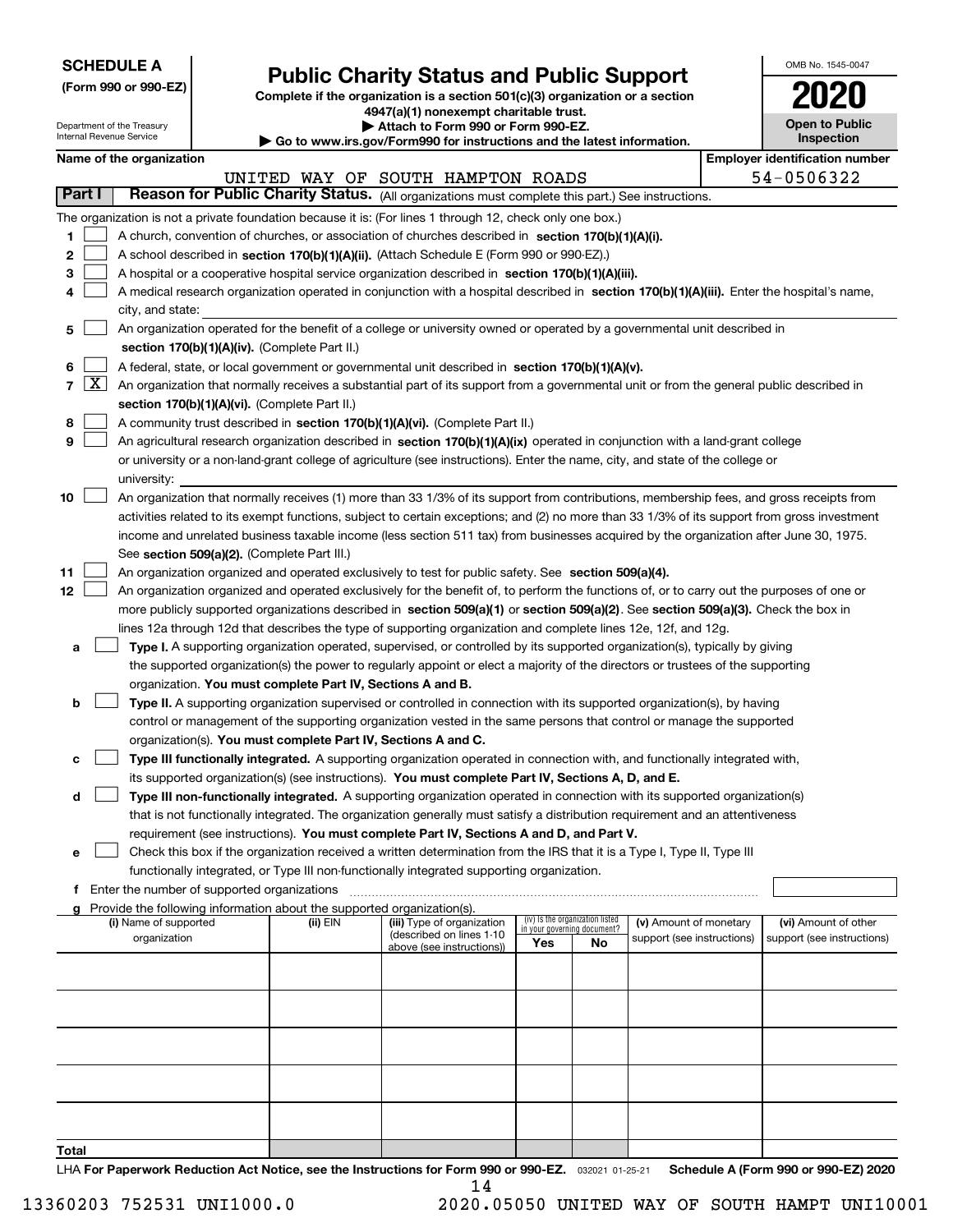#### Schedule A (Form 990 or 990-EZ) 2020 <code>UNITED WAY OF SOUTH HAMPTON ROADS</code>  $54-0506322$  <code>Page</code> **Part II** Support Schedule for Organizations Described in Sections 170(b)(1)(A)(iv) and 170(b)(1)(A)(vi)

(Complete only if you checked the box on line 5, 7, or 8 of Part I or if the organization failed to qualify under Part III. If the organization fails to qualify under the tests listed below, please complete Part III.)

|    | <b>Section A. Public Support</b>                                                                                                                                                                                               |          |                       |            |            |          |                                                        |
|----|--------------------------------------------------------------------------------------------------------------------------------------------------------------------------------------------------------------------------------|----------|-----------------------|------------|------------|----------|--------------------------------------------------------|
|    | Calendar year (or fiscal year beginning in) $\blacktriangleright$                                                                                                                                                              | (a) 2016 | (b) 2017              | $(c)$ 2018 | $(d)$ 2019 | (e) 2020 | (f) Total                                              |
|    | 1 Gifts, grants, contributions, and                                                                                                                                                                                            |          |                       |            |            |          |                                                        |
|    | membership fees received. (Do not                                                                                                                                                                                              |          |                       |            |            |          |                                                        |
|    | include any "unusual grants.")                                                                                                                                                                                                 |          |                       |            |            |          | 20184921.16500978.26244463.23396446.54985949.141312757 |
|    | 2 Tax revenues levied for the organ-                                                                                                                                                                                           |          |                       |            |            |          |                                                        |
|    | ization's benefit and either paid to                                                                                                                                                                                           |          |                       |            |            |          |                                                        |
|    | or expended on its behalf                                                                                                                                                                                                      |          |                       |            |            |          |                                                        |
|    | 3 The value of services or facilities                                                                                                                                                                                          |          |                       |            |            |          |                                                        |
|    | furnished by a governmental unit to                                                                                                                                                                                            |          |                       |            |            |          |                                                        |
|    | the organization without charge                                                                                                                                                                                                |          |                       |            |            |          |                                                        |
|    | 4 Total. Add lines 1 through 3                                                                                                                                                                                                 |          |                       |            |            |          | 20184921.16500978.26244463.23396446.54985949.141312757 |
| 5. | The portion of total contributions                                                                                                                                                                                             |          |                       |            |            |          |                                                        |
|    | by each person (other than a                                                                                                                                                                                                   |          |                       |            |            |          |                                                        |
|    | governmental unit or publicly                                                                                                                                                                                                  |          |                       |            |            |          |                                                        |
|    | supported organization) included                                                                                                                                                                                               |          |                       |            |            |          |                                                        |
|    | on line 1 that exceeds 2% of the                                                                                                                                                                                               |          |                       |            |            |          |                                                        |
|    | amount shown on line 11,                                                                                                                                                                                                       |          |                       |            |            |          |                                                        |
|    | column (f)                                                                                                                                                                                                                     |          |                       |            |            |          | 10603240.                                              |
|    | 6 Public support. Subtract line 5 from line 4.                                                                                                                                                                                 |          |                       |            |            |          | 130709517                                              |
|    | <b>Section B. Total Support</b>                                                                                                                                                                                                |          |                       |            |            |          |                                                        |
|    | Calendar year (or fiscal year beginning in)                                                                                                                                                                                    | (a) 2016 | (b) 2017              | $(c)$ 2018 | $(d)$ 2019 | (e) 2020 | (f) Total                                              |
|    | <b>7</b> Amounts from line 4                                                                                                                                                                                                   |          |                       |            |            |          | 20184921.16500978.26244463.23396446.54985949.141312757 |
| 8  | Gross income from interest,                                                                                                                                                                                                    |          |                       |            |            |          |                                                        |
|    | dividends, payments received on                                                                                                                                                                                                |          |                       |            |            |          |                                                        |
|    | securities loans, rents, royalties,                                                                                                                                                                                            |          |                       |            |            |          |                                                        |
|    | and income from similar sources                                                                                                                                                                                                |          | $179, 274.$ 198, 719. | 314,675.   | 459,212.   | 496,852. | 1648732.                                               |
|    | <b>9</b> Net income from unrelated business                                                                                                                                                                                    |          |                       |            |            |          |                                                        |
|    | activities, whether or not the                                                                                                                                                                                                 |          |                       |            |            |          |                                                        |
|    | business is regularly carried on                                                                                                                                                                                               |          |                       |            |            |          |                                                        |
|    | 10 Other income. Do not include gain                                                                                                                                                                                           |          |                       |            |            |          |                                                        |
|    | or loss from the sale of capital                                                                                                                                                                                               |          |                       |            |            |          |                                                        |
|    | assets (Explain in Part VI.)                                                                                                                                                                                                   |          |                       |            |            |          |                                                        |
|    | 11 Total support. Add lines 7 through 10                                                                                                                                                                                       |          |                       |            |            |          | 142961489                                              |
|    | 12 Gross receipts from related activities, etc. (see instructions)                                                                                                                                                             |          |                       |            |            | 12       | 3,951,171.                                             |
|    | 13 First 5 years. If the Form 990 is for the organization's first, second, third, fourth, or fifth tax year as a section 501(c)(3)                                                                                             |          |                       |            |            |          |                                                        |
|    | organization, check this box and stop here manufactured and stop here are all the contractions of the state of the state of the contraction of the contract of the contract of the contract of the contract of the contract of |          |                       |            |            |          |                                                        |
|    | <b>Section C. Computation of Public Support Percentage</b>                                                                                                                                                                     |          |                       |            |            |          |                                                        |
|    |                                                                                                                                                                                                                                |          |                       |            |            | 14       | 91.43<br>$\frac{9}{6}$                                 |
|    |                                                                                                                                                                                                                                |          |                       |            |            | 15       | 90.31<br>%                                             |
|    | 16a 33 1/3% support test - 2020. If the organization did not check the box on line 13, and line 14 is 33 1/3% or more, check this box and                                                                                      |          |                       |            |            |          |                                                        |
|    | stop here. The organization qualifies as a publicly supported organization                                                                                                                                                     |          |                       |            |            |          | $\blacktriangleright$ $\boxed{\text{X}}$               |
|    | b 33 1/3% support test - 2019. If the organization did not check a box on line 13 or 16a, and line 15 is 33 1/3% or more, check this box                                                                                       |          |                       |            |            |          |                                                        |
|    | and stop here. The organization qualifies as a publicly supported organization                                                                                                                                                 |          |                       |            |            |          |                                                        |
|    | 17a 10% -facts-and-circumstances test - 2020. If the organization did not check a box on line 13, 16a, or 16b, and line 14 is 10% or more,                                                                                     |          |                       |            |            |          |                                                        |
|    | and if the organization meets the facts-and-circumstances test, check this box and stop here. Explain in Part VI how the organization                                                                                          |          |                       |            |            |          |                                                        |
|    | meets the facts-and-circumstances test. The organization qualifies as a publicly supported organization                                                                                                                        |          |                       |            |            |          |                                                        |
|    | <b>b 10% -facts-and-circumstances test - 2019.</b> If the organization did not check a box on line 13, 16a, 16b, or 17a, and line 15 is 10% or                                                                                 |          |                       |            |            |          |                                                        |
|    | more, and if the organization meets the facts-and-circumstances test, check this box and stop here. Explain in Part VI how the                                                                                                 |          |                       |            |            |          |                                                        |
|    | organization meets the facts-and-circumstances test. The organization qualifies as a publicly supported organization                                                                                                           |          |                       |            |            |          |                                                        |
| 18 | Private foundation. If the organization did not check a box on line 13, 16a, 16b, 17a, or 17b, check this box and see instructions                                                                                             |          |                       |            |            |          |                                                        |
|    |                                                                                                                                                                                                                                |          |                       |            |            |          | Schedule A (Form 990 or 990-F7) 2020                   |

**Schedule A (Form 990 or 990-EZ) 2020**

032022 01-25-21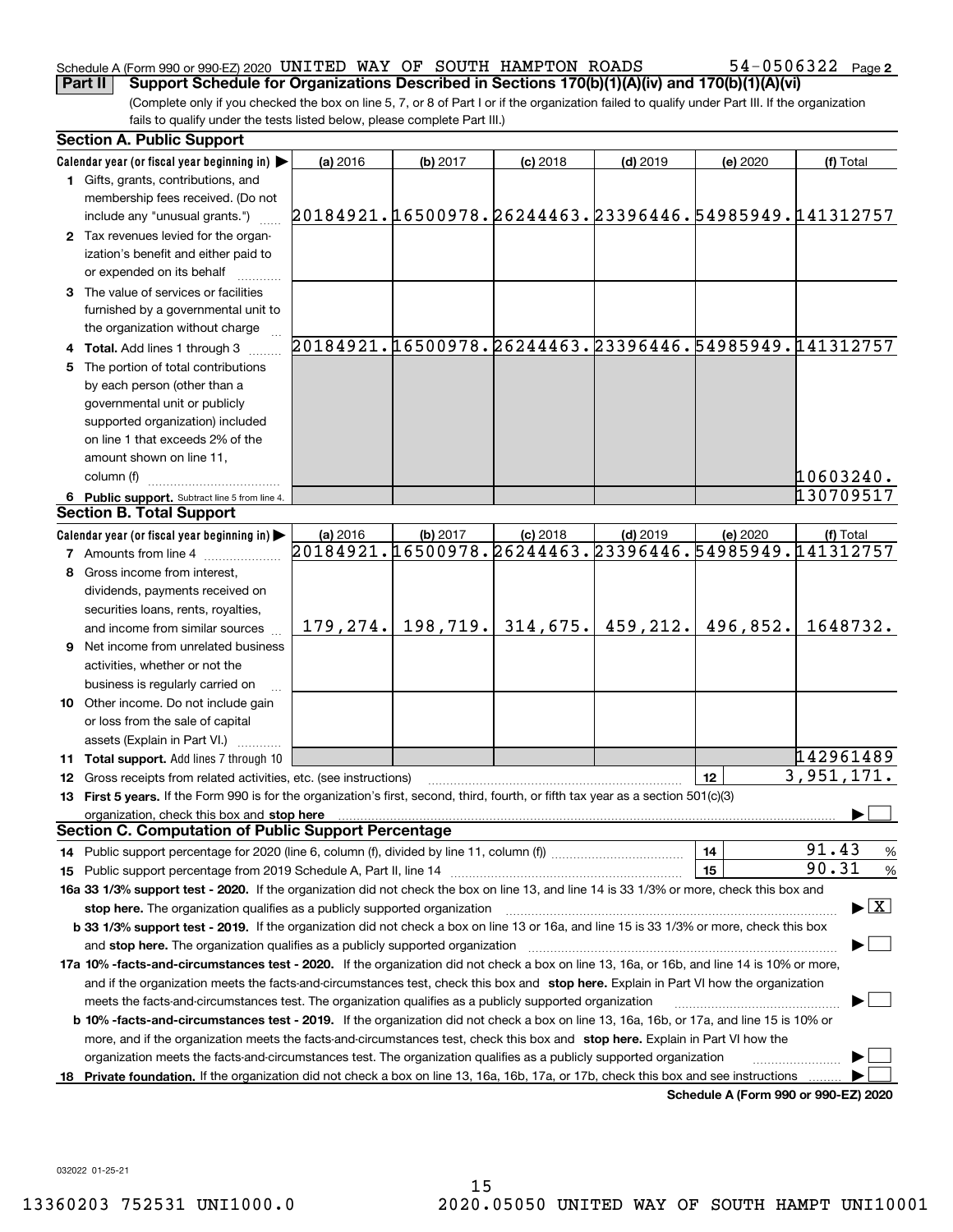#### Schedule A (Form 990 or 990-EZ) 2020 <code>UNITED WAY OF SOUTH HAMPTON ROADS</code>  $54-0506322$  <code>Page</code> **Part III Support Schedule for Organizations Described in Section 509(a)(2)**

(Complete only if you checked the box on line 10 of Part I or if the organization failed to qualify under Part II. If the organization fails to qualify under the tests listed below, please complete Part II.)

|    | <b>Section A. Public Support</b>                                                                                                                                                                                                    |          |          |            |            |          |                                      |
|----|-------------------------------------------------------------------------------------------------------------------------------------------------------------------------------------------------------------------------------------|----------|----------|------------|------------|----------|--------------------------------------|
|    | Calendar year (or fiscal year beginning in) $\blacktriangleright$                                                                                                                                                                   | (a) 2016 | (b) 2017 | $(c)$ 2018 | $(d)$ 2019 | (e) 2020 | (f) Total                            |
|    | 1 Gifts, grants, contributions, and                                                                                                                                                                                                 |          |          |            |            |          |                                      |
|    | membership fees received. (Do not                                                                                                                                                                                                   |          |          |            |            |          |                                      |
|    | include any "unusual grants.")                                                                                                                                                                                                      |          |          |            |            |          |                                      |
|    | <b>2</b> Gross receipts from admissions,<br>merchandise sold or services per-<br>formed, or facilities furnished in<br>any activity that is related to the<br>organization's tax-exempt purpose                                     |          |          |            |            |          |                                      |
|    | 3 Gross receipts from activities that<br>are not an unrelated trade or bus-                                                                                                                                                         |          |          |            |            |          |                                      |
|    | iness under section 513                                                                                                                                                                                                             |          |          |            |            |          |                                      |
|    | 4 Tax revenues levied for the organ-<br>ization's benefit and either paid to                                                                                                                                                        |          |          |            |            |          |                                      |
|    | or expended on its behalf                                                                                                                                                                                                           |          |          |            |            |          |                                      |
|    | 5 The value of services or facilities<br>furnished by a governmental unit to                                                                                                                                                        |          |          |            |            |          |                                      |
|    | the organization without charge                                                                                                                                                                                                     |          |          |            |            |          |                                      |
|    | <b>6 Total.</b> Add lines 1 through 5                                                                                                                                                                                               |          |          |            |            |          |                                      |
|    | 7a Amounts included on lines 1, 2, and<br>3 received from disqualified persons                                                                                                                                                      |          |          |            |            |          |                                      |
|    | <b>b</b> Amounts included on lines 2 and 3 received<br>from other than disqualified persons that<br>exceed the greater of \$5,000 or 1% of the<br>amount on line 13 for the year                                                    |          |          |            |            |          |                                      |
|    | c Add lines 7a and 7b                                                                                                                                                                                                               |          |          |            |            |          |                                      |
|    | 8 Public support. (Subtract line 7c from line 6.)<br><b>Section B. Total Support</b>                                                                                                                                                |          |          |            |            |          |                                      |
|    | Calendar year (or fiscal year beginning in)                                                                                                                                                                                         | (a) 2016 | (b) 2017 | $(c)$ 2018 | $(d)$ 2019 | (e) 2020 | (f) Total                            |
|    | 9 Amounts from line 6                                                                                                                                                                                                               |          |          |            |            |          |                                      |
|    | <b>10a</b> Gross income from interest,<br>dividends, payments received on<br>securities loans, rents, royalties,<br>and income from similar sources                                                                                 |          |          |            |            |          |                                      |
|    | <b>b</b> Unrelated business taxable income<br>(less section 511 taxes) from businesses                                                                                                                                              |          |          |            |            |          |                                      |
|    | acquired after June 30, 1975                                                                                                                                                                                                        |          |          |            |            |          |                                      |
|    | c Add lines 10a and 10b<br>11 Net income from unrelated business<br>activities not included in line 10b,<br>whether or not the business is<br>regularly carried on                                                                  |          |          |            |            |          |                                      |
|    | <b>12</b> Other income. Do not include gain<br>or loss from the sale of capital<br>assets (Explain in Part VI.)                                                                                                                     |          |          |            |            |          |                                      |
|    | 13 Total support. (Add lines 9, 10c, 11, and 12.)                                                                                                                                                                                   |          |          |            |            |          |                                      |
|    | 14 First 5 years. If the Form 990 is for the organization's first, second, third, fourth, or fifth tax year as a section 501(c)(3) organization,                                                                                    |          |          |            |            |          |                                      |
|    | check this box and <b>stop here</b> with the continuum continuum continuum continuum continuum continuum continuum continuum continuum continuum continuum continuum continuum continuum continuum continuum continuum continuum co |          |          |            |            |          |                                      |
|    | <b>Section C. Computation of Public Support Percentage</b>                                                                                                                                                                          |          |          |            |            |          |                                      |
|    |                                                                                                                                                                                                                                     |          |          |            |            | 15       | %                                    |
| 16 | Public support percentage from 2019 Schedule A, Part III, line 15                                                                                                                                                                   |          |          |            |            | 16       | %                                    |
|    | Section D. Computation of Investment Income Percentage                                                                                                                                                                              |          |          |            |            |          |                                      |
|    | 17 Investment income percentage for 2020 (line 10c, column (f), divided by line 13, column (f))<br>18 Investment income percentage from 2019 Schedule A, Part III, line 17                                                          |          |          |            |            | 17<br>18 | %<br>%                               |
|    | 19a 33 1/3% support tests - 2020. If the organization did not check the box on line 14, and line 15 is more than 33 1/3%, and line 17 is not                                                                                        |          |          |            |            |          |                                      |
|    | more than 33 1/3%, check this box and stop here. The organization qualifies as a publicly supported organization                                                                                                                    |          |          |            |            |          |                                      |
|    | b 33 1/3% support tests - 2019. If the organization did not check a box on line 14 or line 19a, and line 16 is more than 33 1/3%, and                                                                                               |          |          |            |            |          |                                      |
|    | line 18 is not more than 33 1/3%, check this box and stop here. The organization qualifies as a publicly supported organization                                                                                                     |          |          |            |            |          |                                      |
| 20 | <b>Private foundation.</b> If the organization did not check a box on line 14, 19a, or 19b, check this box and see instructions                                                                                                     |          |          |            |            |          | .                                    |
|    | 032023 01-25-21                                                                                                                                                                                                                     |          |          |            |            |          | Schedule A (Form 990 or 990-EZ) 2020 |
|    |                                                                                                                                                                                                                                     |          | 16       |            |            |          |                                      |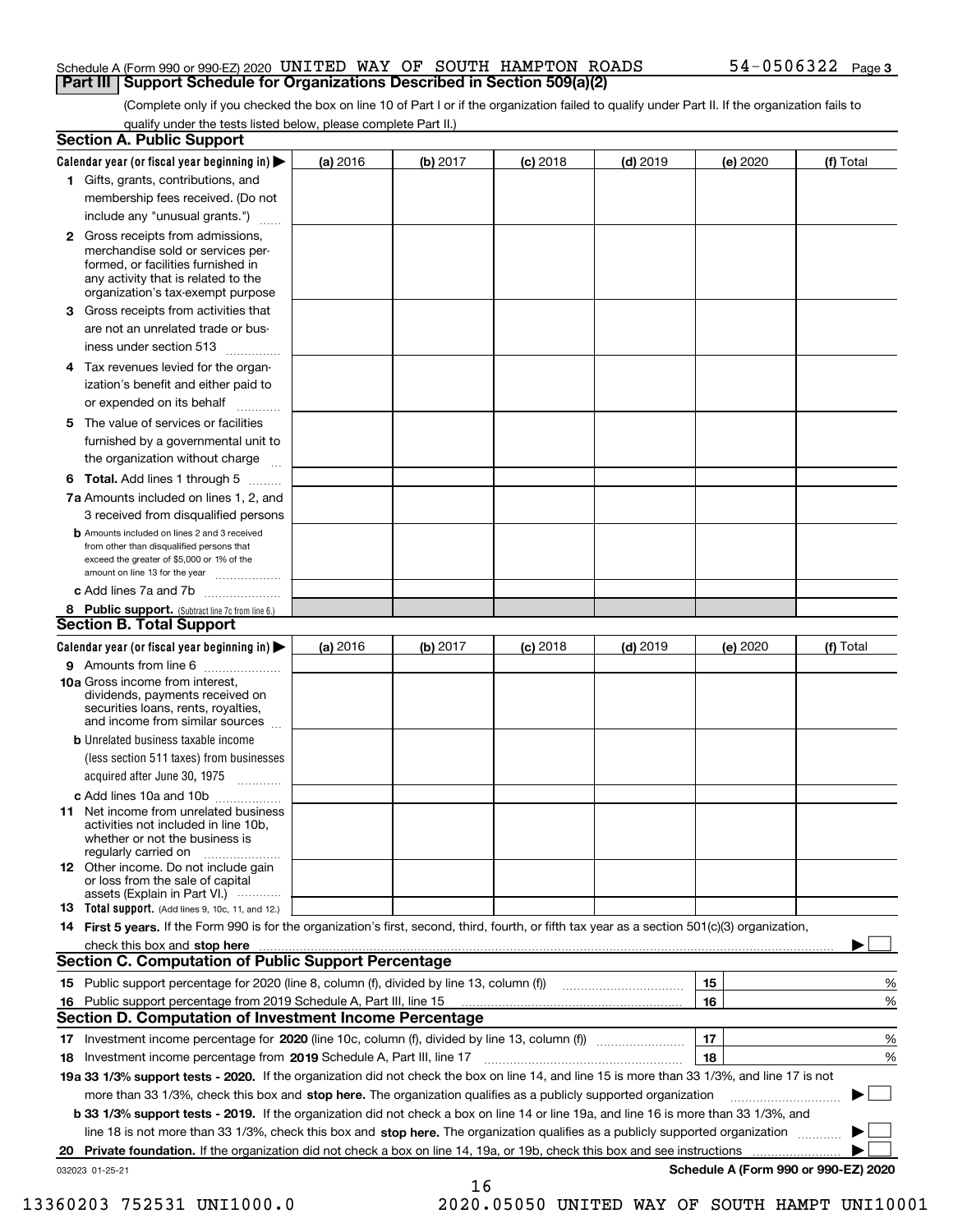### Schedule A (Form 990 or 990-EZ) 2020 <code>UNITED WAY OF SOUTH HAMPTON ROADS</code>  $54-0506322$  <code>Page</code>

## **Part IV Supporting Organizations**

(Complete only if you checked a box in line 12 on Part I. If you checked box 12a, Part I, complete Sections A and B. If you checked box 12b, Part I, complete Sections A and C. If you checked box 12c, Part I, complete Sections A, D, and E. If you checked box 12d, Part I, complete Sections A and D, and complete Part V.)

### **Section A. All Supporting Organizations**

- **1** Are all of the organization's supported organizations listed by name in the organization's governing documents? If "No," describe in **Part VI** how the supported organizations are designated. If designated by *class or purpose, describe the designation. If historic and continuing relationship, explain.*
- **2** Did the organization have any supported organization that does not have an IRS determination of status under section 509(a)(1) or (2)? If "Yes," explain in Part VI how the organization determined that the supported *organization was described in section 509(a)(1) or (2).*
- **3a** Did the organization have a supported organization described in section 501(c)(4), (5), or (6)? If "Yes," answer *lines 3b and 3c below.*
- **b** Did the organization confirm that each supported organization qualified under section 501(c)(4), (5), or (6) and satisfied the public support tests under section 509(a)(2)? If "Yes," describe in **Part VI** when and how the *organization made the determination.*
- **c**Did the organization ensure that all support to such organizations was used exclusively for section 170(c)(2)(B) purposes? If "Yes," explain in **Part VI** what controls the organization put in place to ensure such use.
- **4a***If* Was any supported organization not organized in the United States ("foreign supported organization")? *"Yes," and if you checked box 12a or 12b in Part I, answer lines 4b and 4c below.*
- **b** Did the organization have ultimate control and discretion in deciding whether to make grants to the foreign supported organization? If "Yes," describe in **Part VI** how the organization had such control and discretion *despite being controlled or supervised by or in connection with its supported organizations.*
- **c** Did the organization support any foreign supported organization that does not have an IRS determination under sections 501(c)(3) and 509(a)(1) or (2)? If "Yes," explain in **Part VI** what controls the organization used *to ensure that all support to the foreign supported organization was used exclusively for section 170(c)(2)(B) purposes.*
- **5a** Did the organization add, substitute, or remove any supported organizations during the tax year? If "Yes," answer lines 5b and 5c below (if applicable). Also, provide detail in **Part VI,** including (i) the names and EIN *numbers of the supported organizations added, substituted, or removed; (ii) the reasons for each such action; (iii) the authority under the organization's organizing document authorizing such action; and (iv) how the action was accomplished (such as by amendment to the organizing document).*
- **b** Type I or Type II only. Was any added or substituted supported organization part of a class already designated in the organization's organizing document?
- **cSubstitutions only.**  Was the substitution the result of an event beyond the organization's control?
- **6** Did the organization provide support (whether in the form of grants or the provision of services or facilities) to **Part VI.** *If "Yes," provide detail in* support or benefit one or more of the filing organization's supported organizations? anyone other than (i) its supported organizations, (ii) individuals that are part of the charitable class benefited by one or more of its supported organizations, or (iii) other supporting organizations that also
- **7**Did the organization provide a grant, loan, compensation, or other similar payment to a substantial contributor *If "Yes," complete Part I of Schedule L (Form 990 or 990-EZ).* regard to a substantial contributor? (as defined in section 4958(c)(3)(C)), a family member of a substantial contributor, or a 35% controlled entity with
- **8** Did the organization make a loan to a disqualified person (as defined in section 4958) not described in line 7? *If "Yes," complete Part I of Schedule L (Form 990 or 990-EZ).*
- **9a** Was the organization controlled directly or indirectly at any time during the tax year by one or more in section 509(a)(1) or (2))? If "Yes," *provide detail in* <code>Part VI.</code> disqualified persons, as defined in section 4946 (other than foundation managers and organizations described
- **b** Did one or more disqualified persons (as defined in line 9a) hold a controlling interest in any entity in which the supporting organization had an interest? If "Yes," provide detail in P**art VI**.
- **c**Did a disqualified person (as defined in line 9a) have an ownership interest in, or derive any personal benefit from, assets in which the supporting organization also had an interest? If "Yes," provide detail in P**art VI.**
- **10a** Was the organization subject to the excess business holdings rules of section 4943 because of section supporting organizations)? If "Yes," answer line 10b below. 4943(f) (regarding certain Type II supporting organizations, and all Type III non-functionally integrated
- **b** Did the organization have any excess business holdings in the tax year? (Use Schedule C, Form 4720, to *determine whether the organization had excess business holdings.)*

032024 01-25-21

**Schedule A (Form 990 or 990-EZ) 2020**

17 13360203 752531 UNI1000.0 2020.05050 UNITED WAY OF SOUTH HAMPT UNI10001

**1**

**2**

**3a**

**3b**

**3c**

**4a**

**4b**

**4c**

**5a**

**5b5c**

**6**

**7**

**8**

**9a**

**9b**

**9c**

**10a**

**10b**

**YesNo**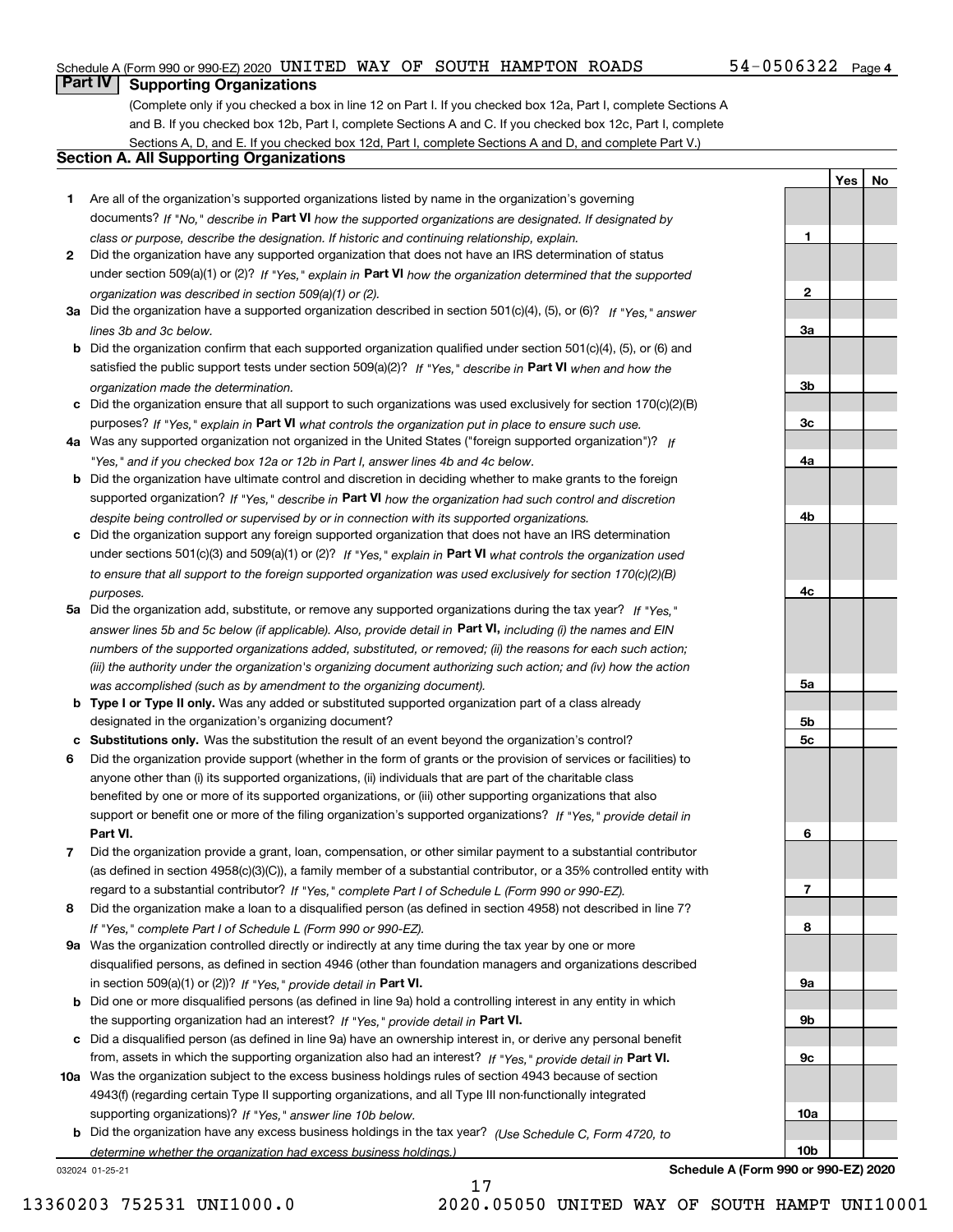### Schedule A (Form 990 or 990-EZ) 2020 <code>UNITED WAY OF SOUTH HAMPTON ROADS</code>  $54-0506322$  <code>Page</code> **Part IV Supporting Organizations** *(continued)*

|    |                                                                                                                                                                                                                                              |              | Yes   No |    |
|----|----------------------------------------------------------------------------------------------------------------------------------------------------------------------------------------------------------------------------------------------|--------------|----------|----|
| 11 | Has the organization accepted a gift or contribution from any of the following persons?                                                                                                                                                      |              |          |    |
|    | a A person who directly or indirectly controls, either alone or together with persons described in lines 11b and                                                                                                                             |              |          |    |
|    | 11c below, the governing body of a supported organization?                                                                                                                                                                                   | 11a          |          |    |
|    | <b>b</b> A family member of a person described in line 11a above?                                                                                                                                                                            | 11b          |          |    |
|    | c A 35% controlled entity of a person described in line 11a or 11b above? If "Yes" to line 11a, 11b, or 11c, provide                                                                                                                         |              |          |    |
|    | detail in Part VI.                                                                                                                                                                                                                           | 11c          |          |    |
|    | <b>Section B. Type I Supporting Organizations</b>                                                                                                                                                                                            |              |          |    |
|    |                                                                                                                                                                                                                                              |              | Yes      | No |
| 1. | Did the governing body, members of the governing body, officers acting in their official capacity, or membership of one or                                                                                                                   |              |          |    |
|    | more supported organizations have the power to regularly appoint or elect at least a majority of the organization's officers,                                                                                                                |              |          |    |
|    | directors, or trustees at all times during the tax year? If "No," describe in Part VI how the supported organization(s)                                                                                                                      |              |          |    |
|    | effectively operated, supervised, or controlled the organization's activities. If the organization had more than one supported                                                                                                               |              |          |    |
|    | organization, describe how the powers to appoint and/or remove officers, directors, or trustees were allocated among the<br>supported organizations and what conditions or restrictions, if any, applied to such powers during the tax year. | 1            |          |    |
| 2  | Did the organization operate for the benefit of any supported organization other than the supported                                                                                                                                          |              |          |    |
|    | organization(s) that operated, supervised, or controlled the supporting organization? If "Yes," explain in                                                                                                                                   |              |          |    |
|    | Part VI how providing such benefit carried out the purposes of the supported organization(s) that operated,                                                                                                                                  |              |          |    |
|    | supervised, or controlled the supporting organization.                                                                                                                                                                                       | $\mathbf{2}$ |          |    |
|    | <b>Section C. Type II Supporting Organizations</b>                                                                                                                                                                                           |              |          |    |
|    |                                                                                                                                                                                                                                              |              | Yes      | No |
| 1. | Were a majority of the organization's directors or trustees during the tax year also a majority of the directors                                                                                                                             |              |          |    |
|    | or trustees of each of the organization's supported organization(s)? If "No," describe in Part VI how control                                                                                                                                |              |          |    |
|    | or management of the supporting organization was vested in the same persons that controlled or managed                                                                                                                                       |              |          |    |
|    | the supported organization(s).                                                                                                                                                                                                               | 1            |          |    |
|    | <b>Section D. All Type III Supporting Organizations</b>                                                                                                                                                                                      |              |          |    |
|    |                                                                                                                                                                                                                                              |              | Yes      | No |
| 1  | Did the organization provide to each of its supported organizations, by the last day of the fifth month of the                                                                                                                               |              |          |    |
|    | organization's tax year, (i) a written notice describing the type and amount of support provided during the prior tax                                                                                                                        |              |          |    |
|    | year, (ii) a copy of the Form 990 that was most recently filed as of the date of notification, and (iii) copies of the                                                                                                                       |              |          |    |
|    | organization's governing documents in effect on the date of notification, to the extent not previously provided?                                                                                                                             | 1            |          |    |
| 2  | Were any of the organization's officers, directors, or trustees either (i) appointed or elected by the supported                                                                                                                             |              |          |    |
|    | organization(s) or (ii) serving on the governing body of a supported organization? If "No," explain in Part VI how                                                                                                                           |              |          |    |
|    | the organization maintained a close and continuous working relationship with the supported organization(s).                                                                                                                                  | $\mathbf{2}$ |          |    |
| 3  | By reason of the relationship described in line 2, above, did the organization's supported organizations have a                                                                                                                              |              |          |    |
|    | significant voice in the organization's investment policies and in directing the use of the organization's                                                                                                                                   |              |          |    |
|    | income or assets at all times during the tax year? If "Yes," describe in Part VI the role the organization's                                                                                                                                 |              |          |    |
|    | supported organizations played in this regard.                                                                                                                                                                                               | 3            |          |    |
|    | <b>Section E. Type III Functionally Integrated Supporting Organizations</b>                                                                                                                                                                  |              |          |    |
| 1  | Check the box next to the method that the organization used to satisfy the Integral Part Test during the year (see instructions).                                                                                                            |              |          |    |
| a  | The organization satisfied the Activities Test. Complete line 2 below.                                                                                                                                                                       |              |          |    |
| b  | The organization is the parent of each of its supported organizations. Complete line 3 below.                                                                                                                                                |              |          |    |
| c  | The organization supported a governmental entity. Describe in Part VI how you supported a governmental entity (see instructions).                                                                                                            |              |          |    |
| 2  | Activities Test. Answer lines 2a and 2b below.                                                                                                                                                                                               |              | Yes      | No |
| a  | Did substantially all of the organization's activities during the tax year directly further the exempt purposes of                                                                                                                           |              |          |    |
|    | the supported organization(s) to which the organization was responsive? If "Yes," then in Part VI identify                                                                                                                                   |              |          |    |
|    | those supported organizations and explain how these activities directly furthered their exempt purposes,                                                                                                                                     |              |          |    |
|    | how the organization was responsive to those supported organizations, and how the organization determined                                                                                                                                    |              |          |    |
|    | that these activities constituted substantially all of its activities.                                                                                                                                                                       | 2a           |          |    |
|    | <b>b</b> Did the activities described in line 2a, above, constitute activities that, but for the organization's involvement,                                                                                                                 |              |          |    |
|    | one or more of the organization's supported organization(s) would have been engaged in? If "Yes," explain in                                                                                                                                 |              |          |    |
|    | <b>Part VI</b> the reasons for the organization's position that its supported organization(s) would have engaged in                                                                                                                          |              |          |    |
|    | these activities but for the organization's involvement.                                                                                                                                                                                     | 2b           |          |    |
| 3  | Parent of Supported Organizations. Answer lines 3a and 3b below.                                                                                                                                                                             |              |          |    |
|    | a Did the organization have the power to regularly appoint or elect a majority of the officers, directors, or                                                                                                                                |              |          |    |
|    | trustees of each of the supported organizations? If "Yes" or "No" provide details in Part VI.                                                                                                                                                | За           |          |    |
|    | <b>b</b> Did the organization exercise a substantial degree of direction over the policies, programs, and activities of each                                                                                                                 |              |          |    |

032025 01-25-21 of its supported organizations? If "Yes," describe in Part VI the role played by the organization in this regard.

18

**Schedule A (Form 990 or 990-EZ) 2020**

**3b**

13360203 752531 UNI1000.0 2020.05050 UNITED WAY OF SOUTH HAMPT UNI10001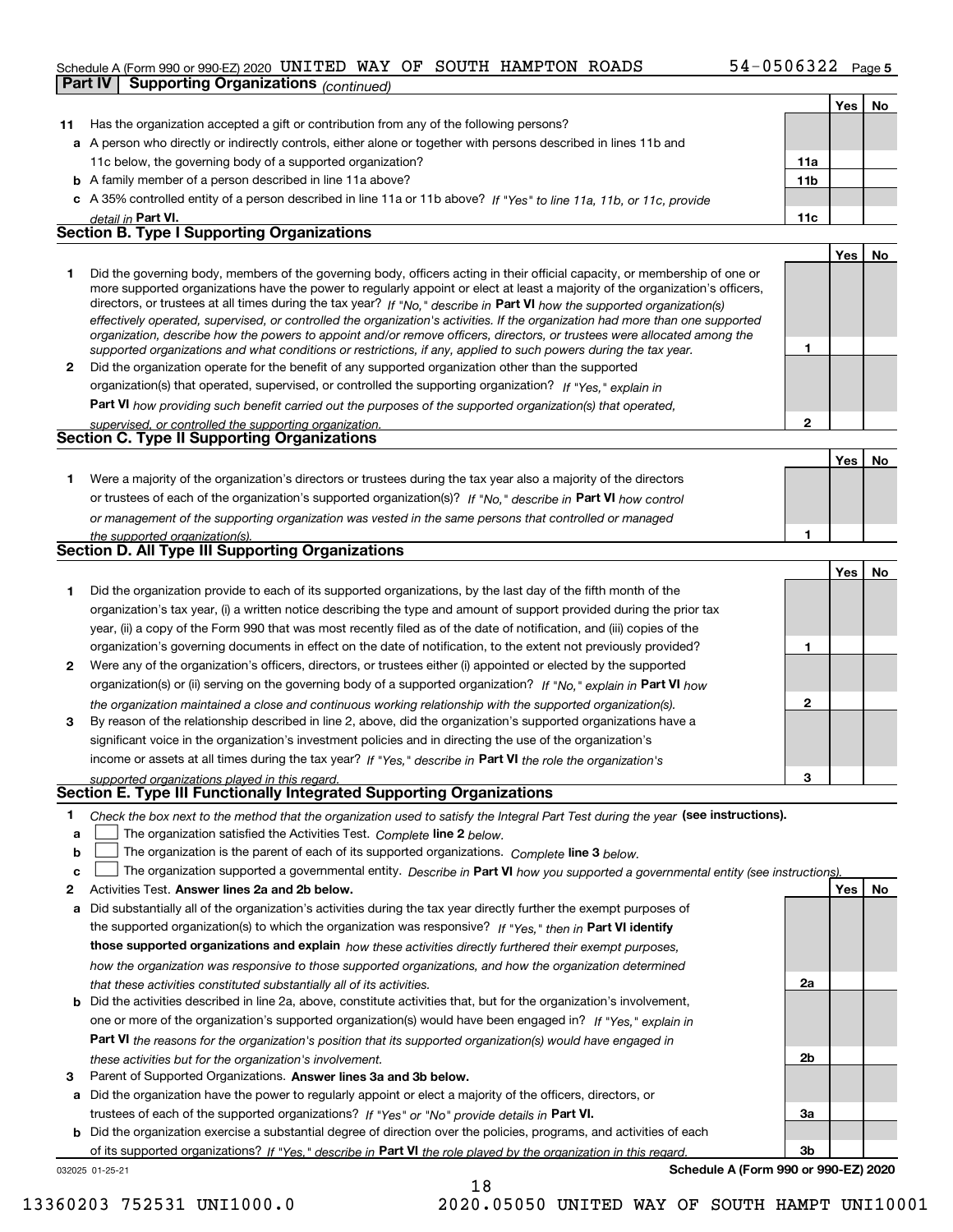|  | Schedule A (Form 990 or 990-EZ) 2020 UNITED WAY OF SOUTH HAMPTON ROADS           |  |  |  | $54 - 0506322$ Page 6 |  |
|--|----------------------------------------------------------------------------------|--|--|--|-----------------------|--|
|  | Part V   Type III Non-Functionally Integrated 509(a)(3) Supporting Organizations |  |  |  |                       |  |

1 Check here if the organization satisfied the Integral Part Test as a qualifying trust on Nov. 20, 1970 (explain in Part VI). See instructions. All other Type III non-functionally integrated supporting organizations must complete Sections A through E.

|              | Section A - Adjusted Net Income                                                                                                   |                | (A) Prior Year | (B) Current Year<br>(optional) |
|--------------|-----------------------------------------------------------------------------------------------------------------------------------|----------------|----------------|--------------------------------|
| 1            | Net short-term capital gain                                                                                                       | 1              |                |                                |
| $\mathbf{2}$ | Recoveries of prior-year distributions                                                                                            | $\mathbf{2}$   |                |                                |
| 3            | Other gross income (see instructions)                                                                                             | 3              |                |                                |
| 4            | Add lines 1 through 3.                                                                                                            | 4              |                |                                |
| 5            | Depreciation and depletion                                                                                                        | 5              |                |                                |
| 6            | Portion of operating expenses paid or incurred for production or                                                                  |                |                |                                |
|              | collection of gross income or for management, conservation, or                                                                    |                |                |                                |
|              | maintenance of property held for production of income (see instructions)                                                          | 6              |                |                                |
| 7            | Other expenses (see instructions)                                                                                                 | $\overline{7}$ |                |                                |
| 8            | Adjusted Net Income (subtract lines 5, 6, and 7 from line 4)                                                                      | 8              |                |                                |
|              | <b>Section B - Minimum Asset Amount</b>                                                                                           |                | (A) Prior Year | (B) Current Year<br>(optional) |
| 1.           | Aggregate fair market value of all non-exempt-use assets (see                                                                     |                |                |                                |
|              | instructions for short tax year or assets held for part of year):                                                                 |                |                |                                |
|              | a Average monthly value of securities                                                                                             | 1a             |                |                                |
|              | <b>b</b> Average monthly cash balances                                                                                            | 1 <sub>b</sub> |                |                                |
|              | c Fair market value of other non-exempt-use assets                                                                                | 1c             |                |                                |
|              | d Total (add lines 1a, 1b, and 1c)                                                                                                | 1d             |                |                                |
|              | e Discount claimed for blockage or other factors                                                                                  |                |                |                                |
|              | (explain in detail in Part VI):                                                                                                   |                |                |                                |
| 2            | Acquisition indebtedness applicable to non-exempt-use assets                                                                      | $\mathbf{2}$   |                |                                |
| 3            | Subtract line 2 from line 1d.                                                                                                     | 3              |                |                                |
| 4            | Cash deemed held for exempt use. Enter 0.015 of line 3 (for greater amount,                                                       |                |                |                                |
|              | see instructions).                                                                                                                | 4              |                |                                |
| 5            | Net value of non-exempt-use assets (subtract line 4 from line 3)                                                                  | 5              |                |                                |
| 6            | Multiply line 5 by 0.035.                                                                                                         | 6              |                |                                |
| 7            | Recoveries of prior-year distributions                                                                                            | 7              |                |                                |
| 8            | Minimum Asset Amount (add line 7 to line 6)                                                                                       | 8              |                |                                |
|              | <b>Section C - Distributable Amount</b>                                                                                           |                |                | <b>Current Year</b>            |
| 1            | Adjusted net income for prior year (from Section A, line 8, column A)                                                             | 1              |                |                                |
| 2            | Enter 0.85 of line 1.                                                                                                             | $\overline{2}$ |                |                                |
| 3            | Minimum asset amount for prior year (from Section B, line 8, column A)                                                            | 3              |                |                                |
| 4            | Enter greater of line 2 or line 3.                                                                                                | 4              |                |                                |
| 5            | Income tax imposed in prior year                                                                                                  | 5              |                |                                |
| 6            | <b>Distributable Amount.</b> Subtract line 5 from line 4, unless subject to                                                       |                |                |                                |
|              | emergency temporary reduction (see instructions).                                                                                 | 6              |                |                                |
| 7            | Check here if the current year is the organization's first as a non-functionally integrated Type III supporting organization (see |                |                |                                |

instructions).

**1**

**Schedule A (Form 990 or 990-EZ) 2020**

032026 01-25-21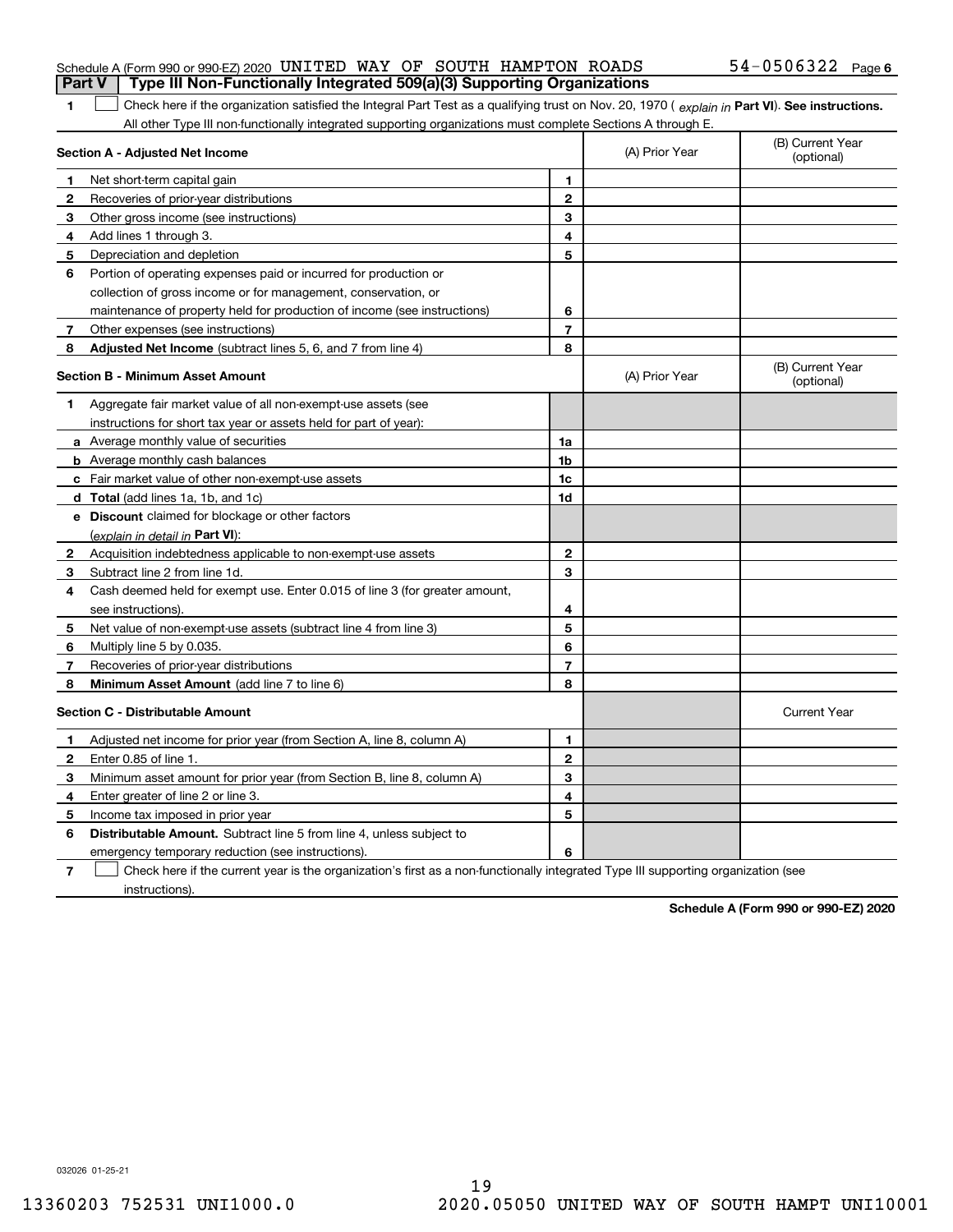#### Schedule A (Form 990 or 990-EZ) 2020 UN L'I'EIJ WAY OF SOU'I'H HAMP'I'ON KOADS 54-U5U6322 Page UNITED WAY OF SOUTH HAMPTON ROADS 54-0506322

| <b>Part V</b> | Type III Non-Functionally Integrated 509(a)(3) Supporting Organizations                    |                             | (continued)                           |              |                                         |
|---------------|--------------------------------------------------------------------------------------------|-----------------------------|---------------------------------------|--------------|-----------------------------------------|
|               | <b>Section D - Distributions</b>                                                           |                             |                                       |              | <b>Current Year</b>                     |
| 1.            | Amounts paid to supported organizations to accomplish exempt purposes                      |                             |                                       | 1            |                                         |
| 2             | Amounts paid to perform activity that directly furthers exempt purposes of supported       |                             |                                       |              |                                         |
|               | organizations, in excess of income from activity                                           |                             |                                       | $\mathbf{2}$ |                                         |
| 3             | Administrative expenses paid to accomplish exempt purposes of supported organizations      |                             |                                       | 3            |                                         |
| 4             | Amounts paid to acquire exempt-use assets                                                  |                             |                                       | 4            |                                         |
| 5             | Qualified set-aside amounts (prior IRS approval required - provide details in Part VI)     |                             |                                       | 5            |                                         |
| 6             | Other distributions ( <i>describe in</i> Part VI). See instructions.                       |                             |                                       | 6            |                                         |
| 7             | Total annual distributions. Add lines 1 through 6.                                         |                             |                                       | 7            |                                         |
| 8             | Distributions to attentive supported organizations to which the organization is responsive |                             |                                       |              |                                         |
|               | (provide details in Part VI). See instructions.                                            |                             |                                       | 8            |                                         |
| 9             | Distributable amount for 2020 from Section C, line 6                                       |                             |                                       | 9            |                                         |
| 10            | Line 8 amount divided by line 9 amount                                                     |                             |                                       | 10           |                                         |
|               |                                                                                            | (i)                         | (ii)                                  |              | (iii)                                   |
|               | <b>Section E - Distribution Allocations</b> (see instructions)                             | <b>Excess Distributions</b> | <b>Underdistributions</b><br>Pre-2020 |              | <b>Distributable</b><br>Amount for 2020 |
| 1             | Distributable amount for 2020 from Section C, line 6                                       |                             |                                       |              |                                         |
| 2             | Underdistributions, if any, for years prior to 2020 (reason-                               |                             |                                       |              |                                         |
|               | able cause required - explain in Part VI). See instructions.                               |                             |                                       |              |                                         |
| 3             | Excess distributions carryover, if any, to 2020                                            |                             |                                       |              |                                         |
|               | a From 2015                                                                                |                             |                                       |              |                                         |
|               | <b>b</b> From 2016                                                                         |                             |                                       |              |                                         |
|               | $c$ From 2017                                                                              |                             |                                       |              |                                         |
|               | d From 2018                                                                                |                             |                                       |              |                                         |
|               | e From 2019                                                                                |                             |                                       |              |                                         |
|               | f Total of lines 3a through 3e                                                             |                             |                                       |              |                                         |
|               | g Applied to underdistributions of prior years                                             |                             |                                       |              |                                         |
|               | <b>h</b> Applied to 2020 distributable amount                                              |                             |                                       |              |                                         |
|               | Carryover from 2015 not applied (see instructions)                                         |                             |                                       |              |                                         |
|               | Remainder. Subtract lines 3g, 3h, and 3i from line 3f.                                     |                             |                                       |              |                                         |
| 4             | Distributions for 2020 from Section D,                                                     |                             |                                       |              |                                         |
|               | line $7:$                                                                                  |                             |                                       |              |                                         |
|               | a Applied to underdistributions of prior years                                             |                             |                                       |              |                                         |
|               | <b>b</b> Applied to 2020 distributable amount                                              |                             |                                       |              |                                         |
|               | c Remainder. Subtract lines 4a and 4b from line 4.                                         |                             |                                       |              |                                         |
| 5             | Remaining underdistributions for years prior to 2020, if                                   |                             |                                       |              |                                         |
|               | any. Subtract lines 3g and 4a from line 2. For result greater                              |                             |                                       |              |                                         |
|               | than zero, explain in Part VI. See instructions.                                           |                             |                                       |              |                                         |
| 6             | Remaining underdistributions for 2020. Subtract lines 3h                                   |                             |                                       |              |                                         |
|               | and 4b from line 1. For result greater than zero, explain in                               |                             |                                       |              |                                         |
|               | Part VI. See instructions.                                                                 |                             |                                       |              |                                         |
| 7             | Excess distributions carryover to 2021. Add lines 3j                                       |                             |                                       |              |                                         |
|               | and 4c.                                                                                    |                             |                                       |              |                                         |
| 8             | Breakdown of line 7:                                                                       |                             |                                       |              |                                         |
|               | a Excess from 2016                                                                         |                             |                                       |              |                                         |
|               | <b>b</b> Excess from 2017                                                                  |                             |                                       |              |                                         |
|               | c Excess from 2018                                                                         |                             |                                       |              |                                         |
|               | d Excess from 2019                                                                         |                             |                                       |              |                                         |
|               | e Excess from 2020                                                                         |                             |                                       |              |                                         |
|               |                                                                                            |                             |                                       |              |                                         |

**Schedule A (Form 990 or 990-EZ) 2020**

032027 01-25-21